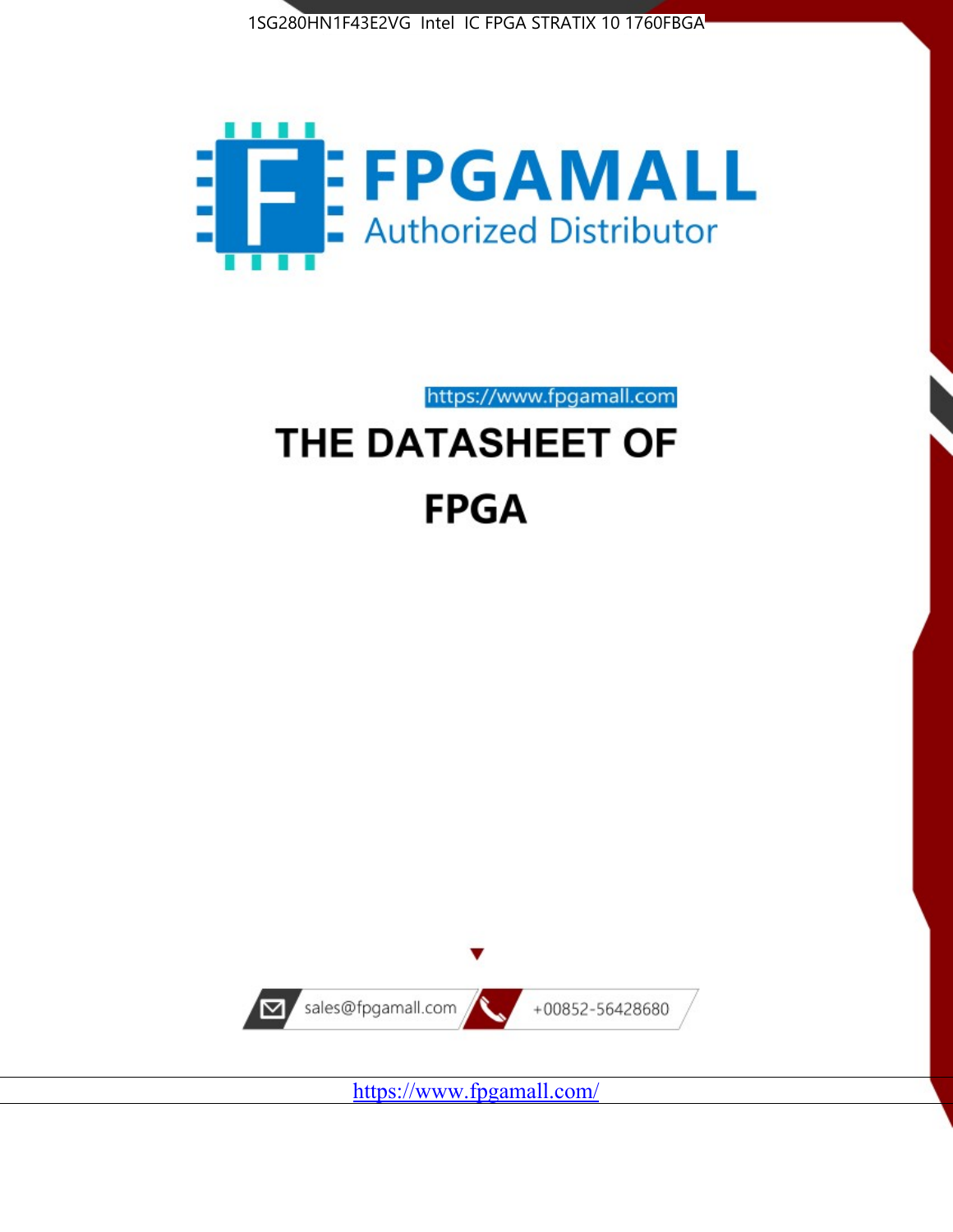

# **Intel® Stratix® 10 GX/SX Device Overview**



**S10-OVERVIEW | 2020.04.30** Latest document on the web: **[PDF](https://www.intel.com/content/dam/www/programmable/us/en/pdfs/literature/hb/stratix-10/s10-overview.pdf)** | **[HTML](https://www.intel.com/content/www/us/en/programmable/documentation/joc1442261161666.html)**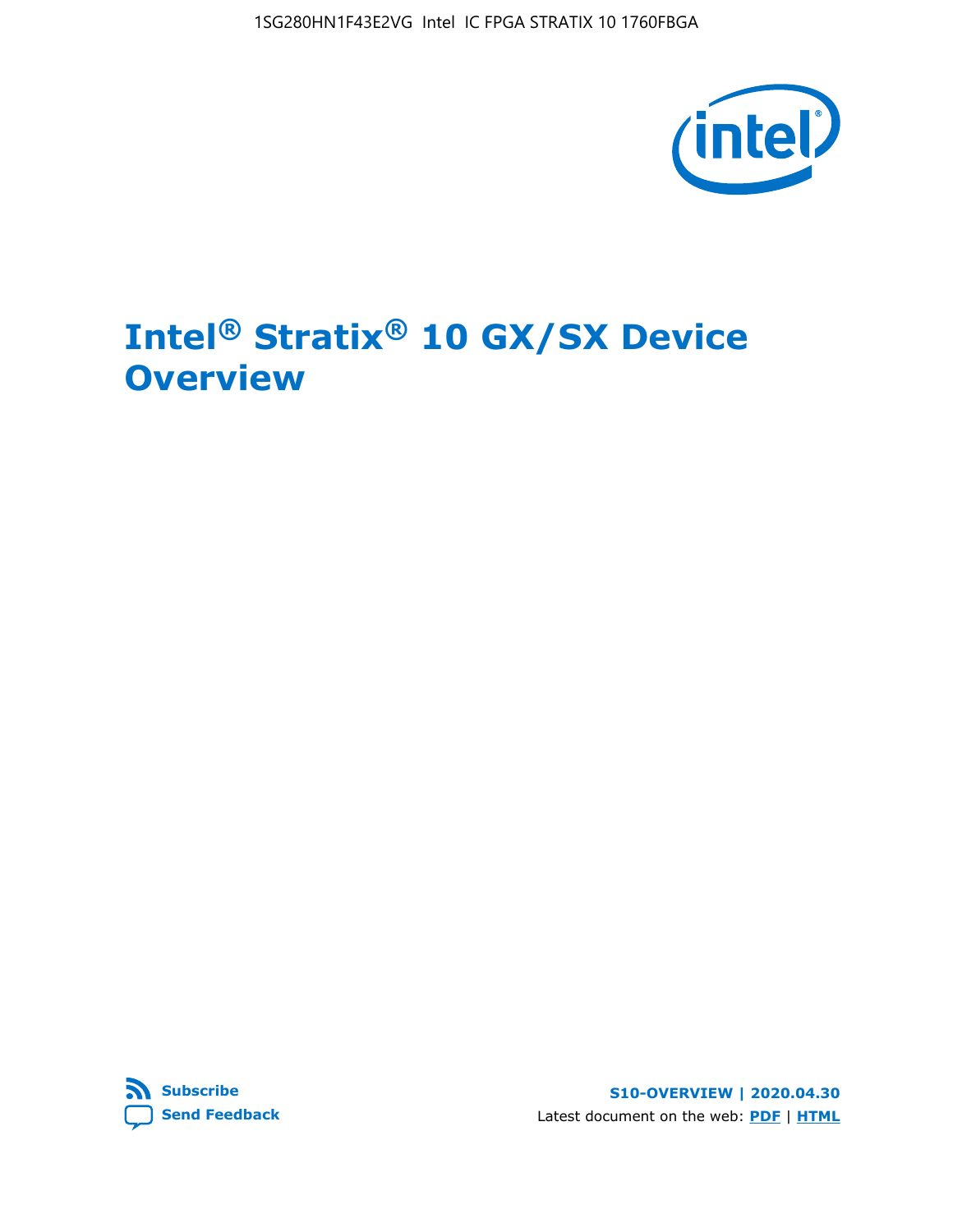

*Contents*

# **Contents**

| 1.26. Document Revision History for the Intel Stratix 10 GX/SX Device Overview36 |  |
|----------------------------------------------------------------------------------|--|

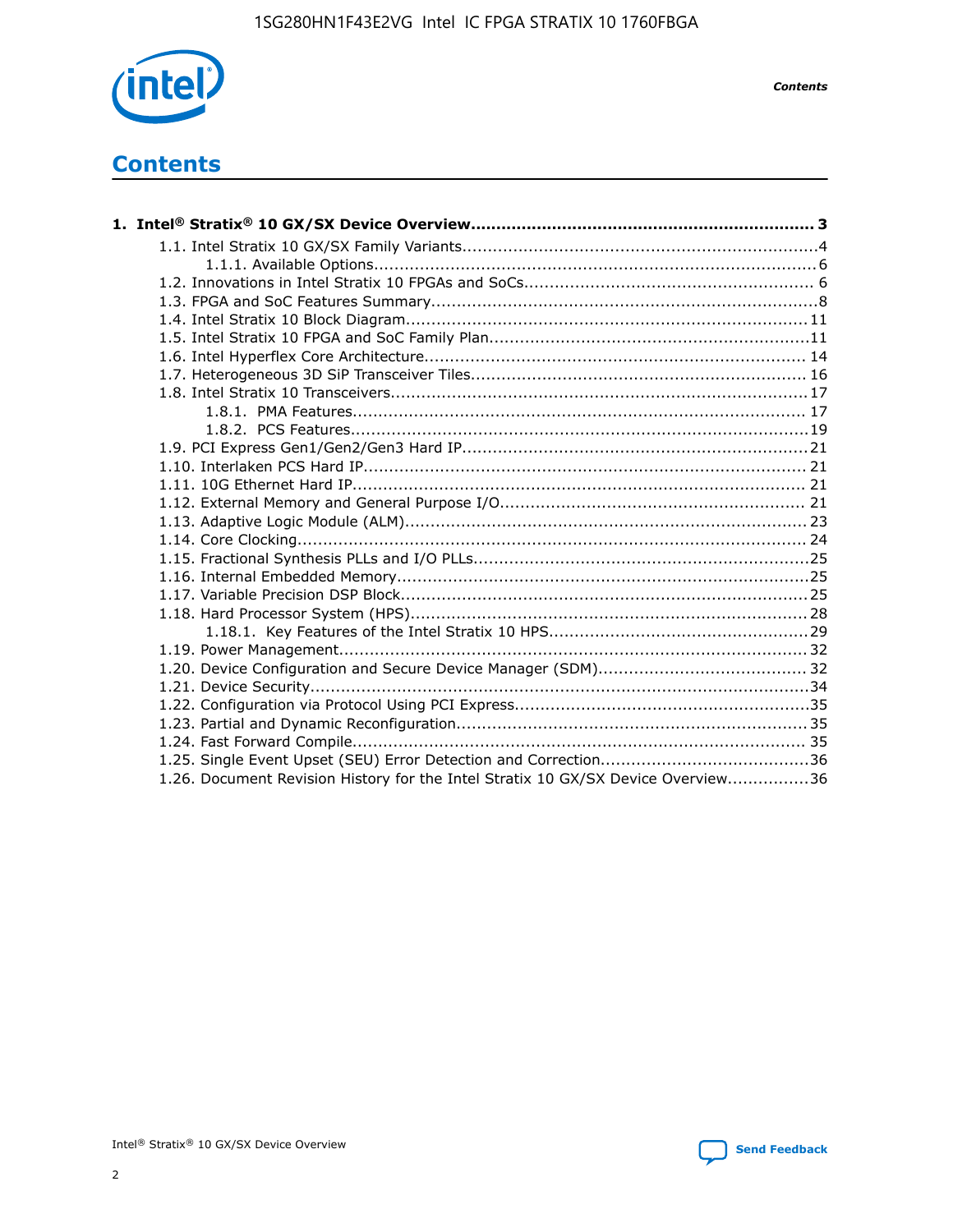**S10-OVERVIEW | 2020.04.30**

**[Send Feedback](mailto:FPGAtechdocfeedback@intel.com?subject=Feedback%20on%20Intel%20Stratix%2010%20GX/SX%20Device%20Overview%20(S10-OVERVIEW%202020.04.30)&body=We%20appreciate%20your%20feedback.%20In%20your%20comments,%20also%20specify%20the%20page%20number%20or%20paragraph.%20Thank%20you.)**



# **1. Intel® Stratix® 10 GX/SX Device Overview**

Intel's 14 nm Intel® Stratix® 10 GX FPGAs and SX SoCs deliver 2X the core performance and up to 70% lower power over previous generation high-performance FPGAs.

Featuring several groundbreaking innovations, including the all new Intel Hyperflex™ core architecture, this device family enables you to meet the demand for everincreasing bandwidth and processing performance in your most advanced applications, while meeting your power budget.

With an embedded hard processor system (HPS) based on a quad-core 64 bit Arm\* Cortex\*-A53, the Intel Stratix 10 SoC devices deliver power efficient, application-class processing and allow designers to extend hardware virtualization into the FPGA fabric. Intel Stratix 10 SoC devices demonstrate Intel's commitment to high-performance SoCs and extend Intel's leadership in programmable devices featuring an Arm-based processor system.

Important innovations in Intel Stratix 10 FPGAs and SoCs include:

- All new Intel Hyperflex core architecture delivering 2X the core performance compared to previous generation high-performance FPGAs
- Intel 14 nm tri-gate (FinFET) technology
- Heterogeneous 3D System-in-Package (SiP) technology
- Core fabric with up to 10.2 million logic elements (LEs)
- Up to 96 full duplex transceiver channels on heterogeneous 3D SiP transceiver tiles
- Transceiver data rates up to 28.3 Gbps chip-to-chip/module and backplane performance
- M20K (20 Kb) internal SRAM memory blocks
- Fractional synthesis and ultra-low jitter LC tank based transmit phase locked loops (PLLs)
- Hard PCI Express<sup>®</sup> Gen3 x16 intellectual property (IP) blocks
- Hard 10GBASE-KR/40GBASE-KR4 Forward Error Correction (FEC) in every transceiver channel
- Hard memory controllers and PHY supporting DDR4 rates up to 2666 Mbps per pin
- Hard fixed-point and IEEE 754 compliant hard floating-point variable precision digital signal processing (DSP) blocks with up to 10 TFLOP compute performance with a power efficiency of 80 GFLOP per Watt
- Quad-core 64 bit Arm Cortex-A53 embedded processor running up to 1.5 GHz in SoC family variants
- Programmable clock tree synthesis for flexible, low power, low skew clock trees

Intel Corporation. All rights reserved. Agilex, Altera, Arria, Cyclone, Enpirion, Intel, the Intel logo, MAX, Nios, Quartus and Stratix words and logos are trademarks of Intel Corporation or its subsidiaries in the U.S. and/or other countries. Intel warrants performance of its FPGA and semiconductor products to current specifications in accordance with Intel's standard warranty, but reserves the right to make changes to any products and services at any time without notice. Intel assumes no responsibility or liability arising out of the application or use of any information, product, or service described herein except as expressly agreed to in writing by Intel. Intel customers are advised to obtain the latest version of device specifications before relying on any published information and before placing orders for products or services. \*Other names and brands may be claimed as the property of others.

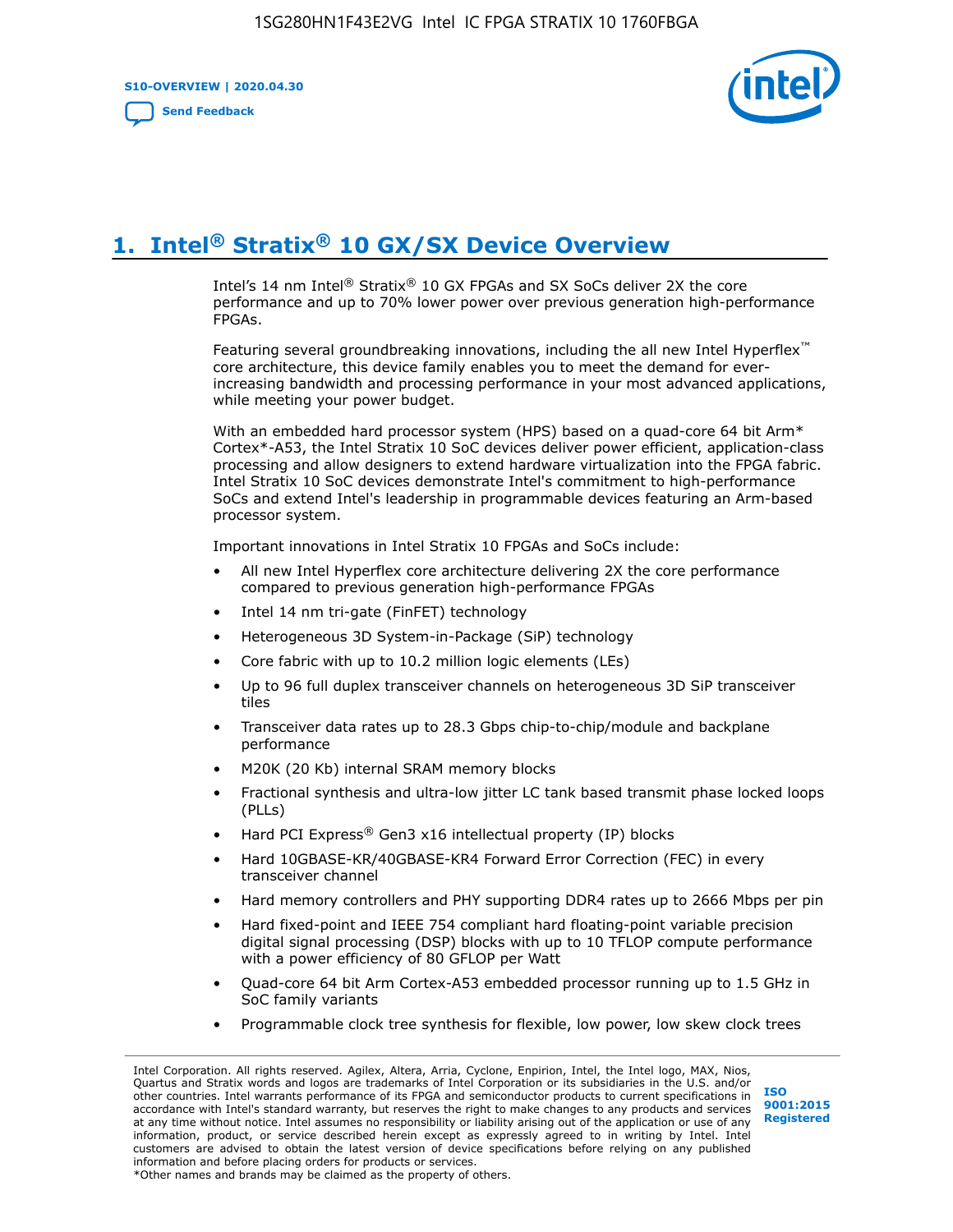

- Dedicated secure device manager (SDM) for:
	- Enhanced device configuration and security
	- AES-256, SHA-256/384 and ECDSA-256/384 encrypt/decrypt accelerators and authentication
	- Multi-factor authentication
	- Physically Unclonable Function (PUF) service and software programmable device configuration capability
- Comprehensive set of advanced power saving features delivering up to 70% lower power compared to previous generation high-performance FPGAs
- Non-destructive register state readback and writeback, to support ASIC prototyping and other applications

With these capabilities, Intel Stratix 10 FPGAs and SoCs are ideally suited for the most demanding applications in diverse markets such as:

- **Compute and Storage**—for custom servers, cloud computing and datacenter acceleration
- **Networking**—for Terabit, 400G and multi-100G bridging, aggregation, packet processing and traffic management
- **Optical Transport Networks**—for OTU4, 2xOTU4, 4xOTU4
- **Broadcast**—for high-end studio distribution, head end encoding/decoding, edge quadrature amplitude modulation (QAM)
- **Military**—for radar, electronic warfare, and secure communications
- **Medical**—for diagnostic scanners and diagnostic imaging
- **Test and Measurement**—for protocol and application testers
- **Wireless**—for next-generation 5G networks
- **ASIC Prototyping**—for designs that require the largest FPGA fabric with the highest I/O count

## **1.1. Intel Stratix 10 GX/SX Family Variants**

Intel Stratix 10 devices are available in FPGA (GX) and SoC (SX) variants.

- **Intel Stratix 10 GX** devices deliver up to 1 GHz core fabric performance and contain up to 10.2 million LEs in the fabric. They also feature up to 96 general purpose transceivers on separate transceiver tiles, and 2666 Mbps DDR4 external memory interface performance. The transceivers are capable of up to 28.3 Gbps short reach and across the backplane. These devices are optimized for FPGA applications that require the highest transceiver bandwidth and core fabric performance, with the power efficiency of Intel's 14 nm tri-gate process technology.
- **Intel Stratix 10 SX** devices have a feature set that is identical to Intel Stratix 10 GX devices, with the addition of an embedded quad-core 64 bit Arm Cortex A53 hard processor system.

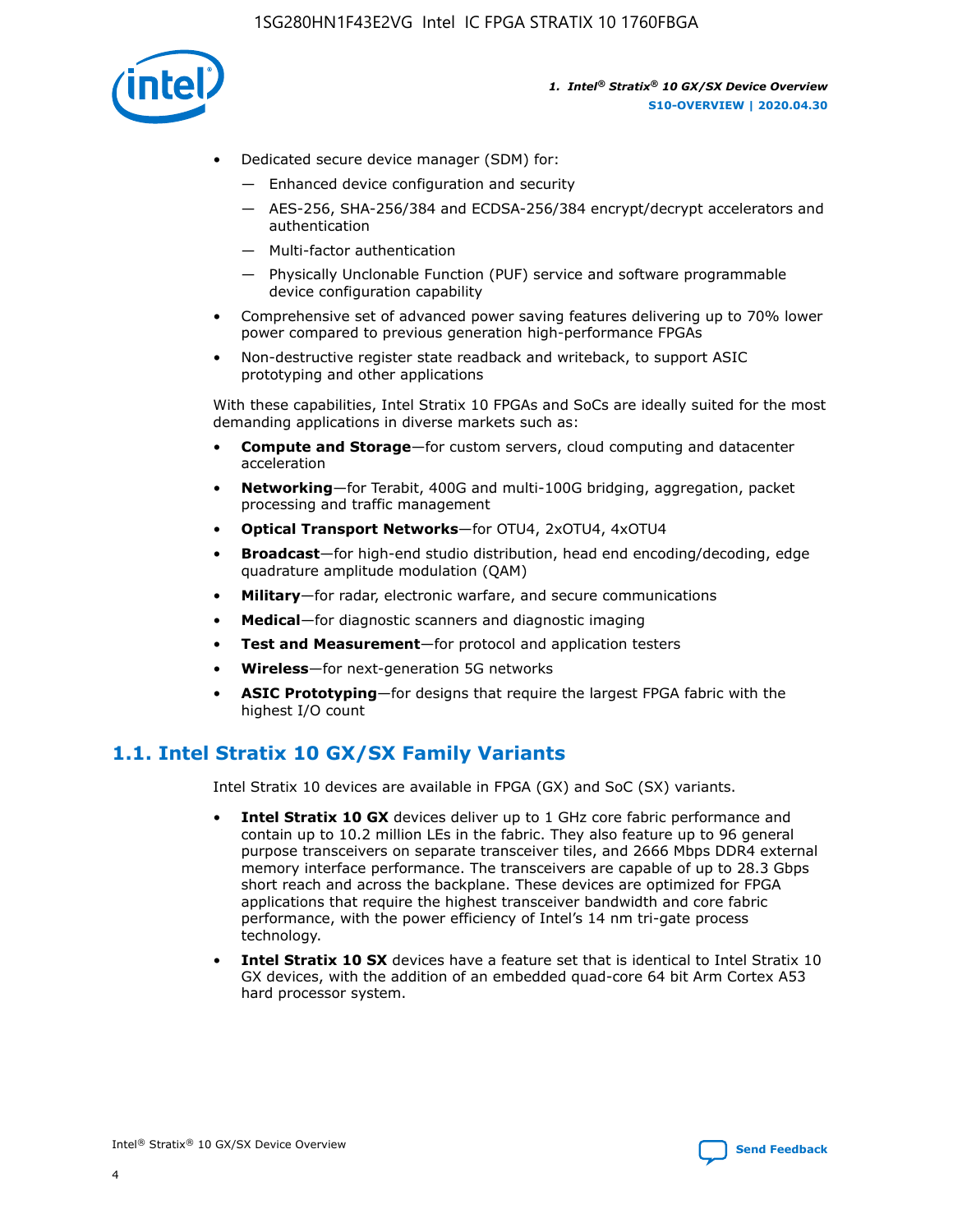

Common to all Intel Stratix 10 family variants is a high-performance fabric based on the new Intel Hyperflex core architecture that includes additional Hyper-Registers throughout the interconnect routing and at the inputs of all functional blocks. The core fabric also contains an enhanced logic array utilizing Intel's adaptive logic module (ALM) and a rich set of high performance building blocks including:

- M20K (20 Kb) embedded memory blocks
- Variable precision DSP blocks with hard IEEE 754 compliant floating-point units
- Fractional synthesis and integer PLLs
- Hard memory controllers and PHY for external memory interfaces
- General purpose IO cells

To clock these building blocks, Intel Stratix 10 devices use programmable clock tree synthesis, which uses dedicated clock tree routing to synthesize only those branches of the clock trees required for the application. All devices support in-system, finegrained partial reconfiguration of the logic array, allowing logic to be added and subtracted from the system while it is operating.

All family variants also contain high speed serial transceivers, containing both the physical medium attachment (PMA) and the physical coding sublayer (PCS), which can be used to implement a variety of industry standard and proprietary protocols. In addition to the hard PCS, Intel Stratix 10 devices contain multiple instantiations of PCI Express hard IP that supports Gen1/Gen2/Gen3 rates in x1/x2/x4/x8/x16 lane configurations, and hard 10GBASE-KR/40GBASE-KR4 FEC for every transceiver. The hard PCS, FEC, and PCI Express IP free up valuable core logic resources, save power, and increase your productivity.

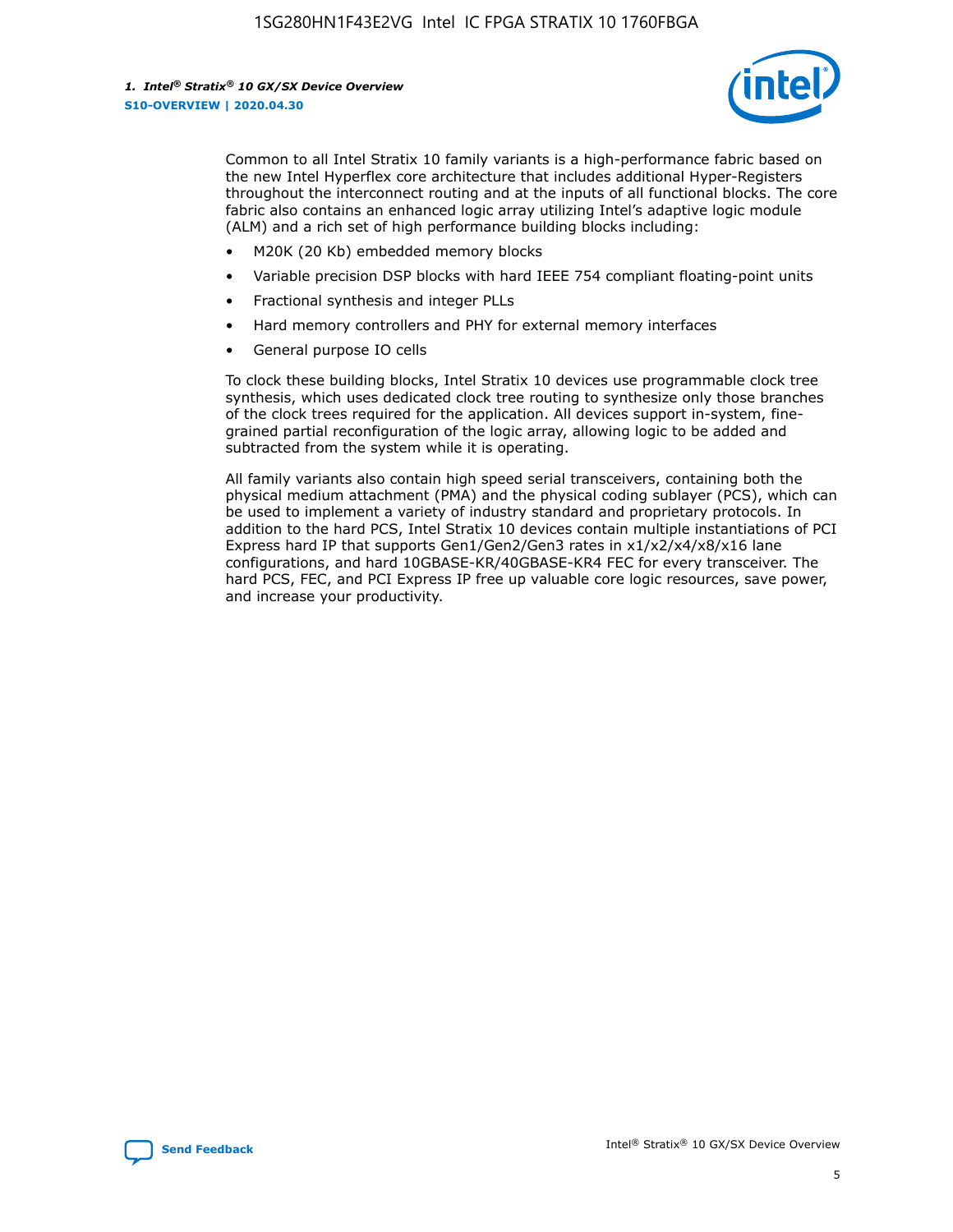

## **1.1.1. Available Options**

### **Figure 1. Sample Ordering Code and Available Options for Intel Stratix 10 Devices**



## **Related Information**

[My Intel Support](https://www.intel.com/content/www/us/en/programmable/my-intel/mal-home.html)

## **1.2. Innovations in Intel Stratix 10 FPGAs and SoCs**

Intel Stratix 10 FPGAs and SoCs deliver many significant improvements over the previous generation high-performance Stratix V FPGAs.

#### **Table 1. Key Features of Intel Stratix 10 Devices Compared to Stratix V Devices**

| <b>Feature</b>            | <b>Stratix V FPGAs</b>                                           | <b>Intel Stratix 10 FPGAs and SoCs</b>                                        |  |
|---------------------------|------------------------------------------------------------------|-------------------------------------------------------------------------------|--|
| <b>Process technology</b> | 28 nm TSMC (planar<br>transistor)                                | 14 nm Intel tri-gate (FinFET)                                                 |  |
| Hard processor core       | None                                                             | Quad-core 64 bit Arm Cortex-A53<br>(SoC only)                                 |  |
| Core architecture         | Conventional core architecture<br>with conventional interconnect | Intel Hyperflex core architecture with<br>Hyper-Registers in the interconnect |  |
|                           |                                                                  | continued                                                                     |  |

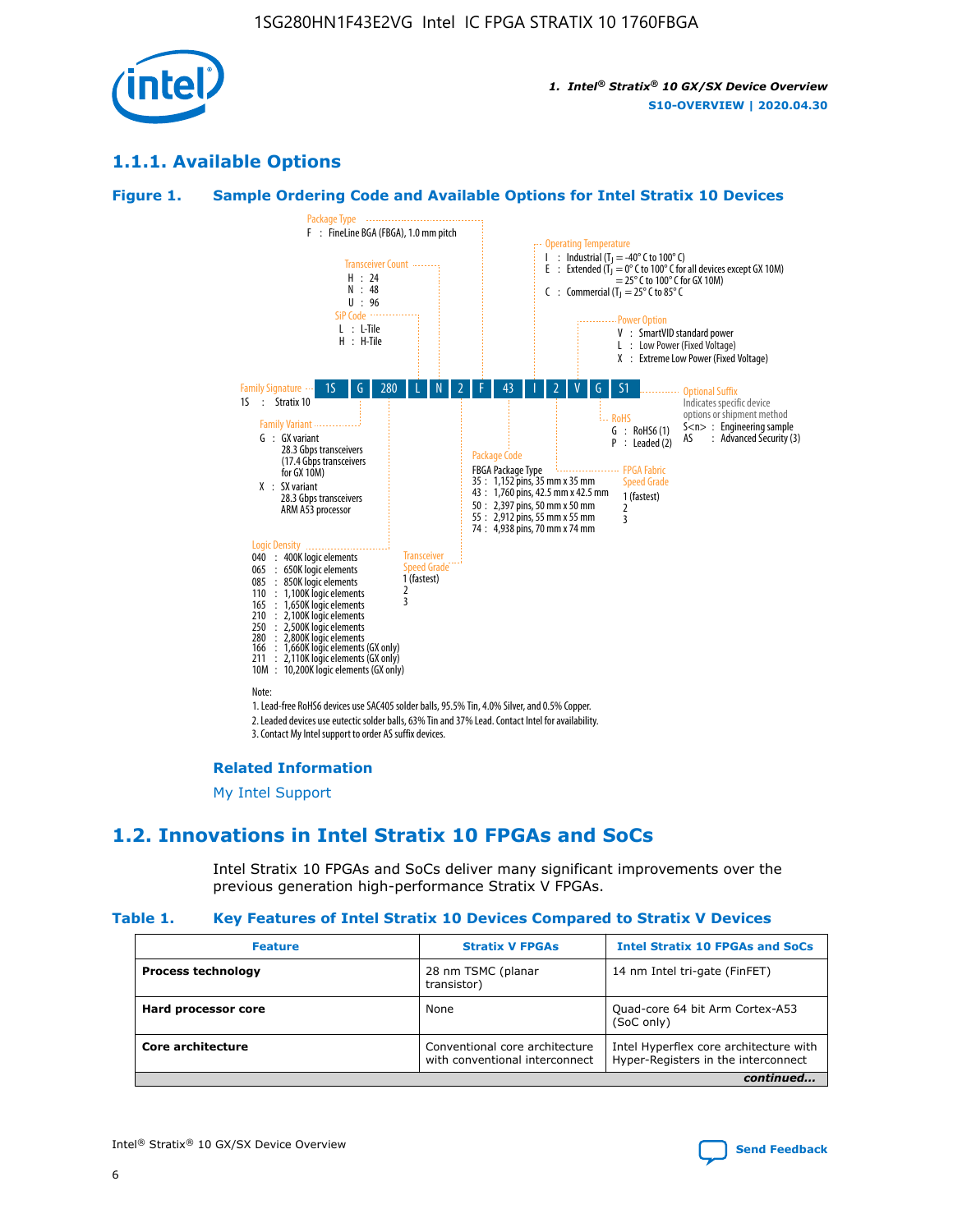

| <b>Feature</b>                                   | <b>Stratix V FPGAs</b>                                                              | <b>Intel Stratix 10 FPGAs and SoCs</b>                                                                                                       |
|--------------------------------------------------|-------------------------------------------------------------------------------------|----------------------------------------------------------------------------------------------------------------------------------------------|
| Core performance                                 | 500 MHz                                                                             | 1 GHz                                                                                                                                        |
| <b>Power dissipation</b>                         | 1x                                                                                  | As low as $0.3x$                                                                                                                             |
| Logic density                                    | 952 KLE                                                                             | 10,200 KLE                                                                                                                                   |
| <b>Embedded memory (M20K)</b>                    | 52 Mbits                                                                            | 253 Mbits                                                                                                                                    |
| 18x19 multipliers                                | 3,926                                                                               | 11,520                                                                                                                                       |
|                                                  | Note: Multiplier is 18x18 in<br>Stratix V devices.                                  | Note: Multiplier is 18x19 in Intel<br>Stratix 10 devices.                                                                                    |
| <b>Floating point DSP capability</b>             | Up to 1 TFLOP, requires soft<br>floating point adder and<br>multiplier              | Up to 10 TFLOP, hard IEEE 754<br>compliant single precision floating<br>point adder and multiplier                                           |
| <b>Maximum transceivers</b>                      | 66                                                                                  | 96                                                                                                                                           |
| Maximum transceiver data rate (chip-to-<br>chip) | 28.05 Gbps                                                                          | 26.6 Gbps L-Tile<br>28.3 Gbps H-Tile                                                                                                         |
| Maximum transceiver data rate (backplane)        | 12.5 Gbps                                                                           | 12.5 Gbps L-Tile<br>28.3 Gbps H-Tile                                                                                                         |
| Hard memory controller                           | None                                                                                | DDR4 @ 1333 MHz/2666 Mbps<br>DDR3 @ 1067 MHz/2133 Mbps                                                                                       |
| <b>Hard protocol IP</b>                          | PCIe* Gen3 x8 (up to 4<br>instances)                                                | PCIe Gen3 x16 (up to 4 instances)<br>SR-IOV (4 physical functions / 2k<br>virtual functions) on H-Tile devices<br>10GBASE-KR/40GBASE-KR4 FEC |
| <b>Core clocking and PLLs</b>                    | Global, quadrant and regional<br>clocks supported by fractional-<br>synthesis fPLLs | Programmable clock tree synthesis<br>supported by fractional synthesis<br>fPLLs and integer IO PLLs                                          |
| Register state readback and writeback            | Not available                                                                       | Non-destructive register state<br>readback and writeback for ASIC<br>prototyping and other applications                                      |

These innovations result in the following improvements:

- **Improved Core Logic Performance**: The Intel Hyperflex core architecture combined with 14 nm Intel tri-gate technology allows Intel Stratix 10 devices to achieve 2X the core performance compared to the previous generation
- **Lower Power**: Intel Stratix 10 devices use up to 70% lower power compared to the previous generation, enabled by 14 nm Intel tri-gate technology, the Intel Hyperflex core architecture, and optional power saving features built into the architecture
- **Higher Density**: Intel Stratix 10 devices offer three times the level of integration, with up to 10.2 million logic elements (LEs), over 253 Mbits of embedded memory blocks (M20K), and 11,520 18x19 multipliers
- **Embedded Processing**: Intel Stratix 10 SoCs feature a Quad-Core 64 bit Arm Cortex-A53 processor optimized for power efficiency and software compatible with previous generation Arria® and Cyclone® SoC devices
- **Improved Transceiver Performance**: With up to 96 transceiver channels implemented in heterogeneous 3D SiP transceiver tiles, Intel Stratix 10 GX and SX devices support data rates up to 28.3 Gbps chip-to-chip and 28.3 Gbps across the backplane with signal conditioning circuits capable of equalizing over 30 dB of system loss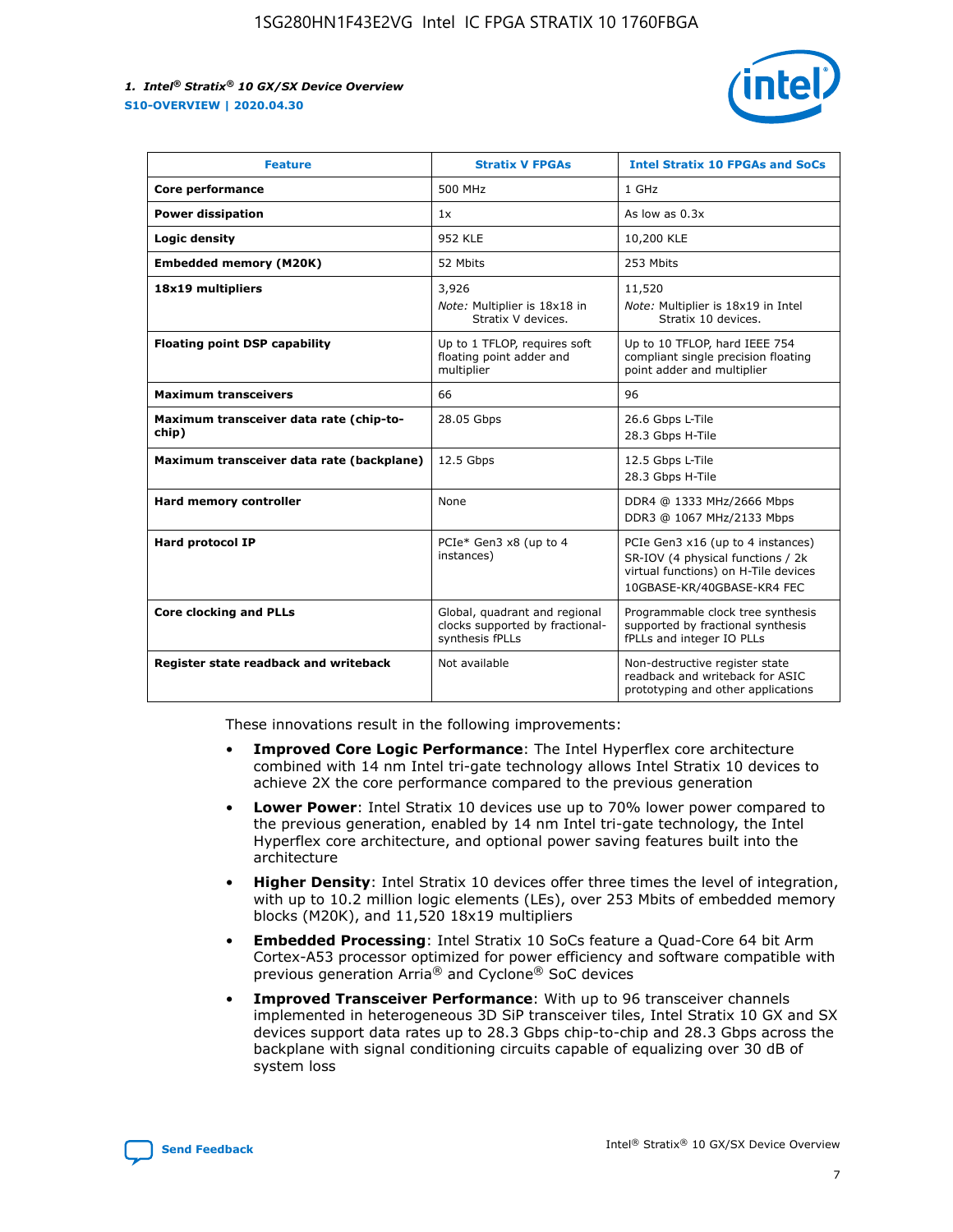

- **Improved DSP Performance**: The variable precision DSP block in Intel Stratix 10 devices features hard fixed and floating point capability, with up to 10 TFLOP IEEE754 single-precision floating point performance
- **Additional Hard IP**: Intel Stratix 10 devices include many more hard IP blocks than previous generation devices, with a hard memory controller included in each bank of 48 general purpose IOs, a hard PCIe Gen3 x16 full protocol stack in each transceiver tile, and a hard 10GBASE-KR/40GBASE-KR4 FEC in every transceiver channel
- **Enhanced Core Clocking**: Intel Stratix 10 devices feature programmable clock tree synthesis; clock trees are only synthesized where needed, increasing the flexibility and reducing the power dissipation of the clocking solution
- **Additional Core PLLs**: The core fabric in Intel Stratix 10 devices is supported by both integer IO PLLs and fractional synthesis fPLLs, resulting in a greater total number of PLLs available than the previous generation

# **1.3. FPGA and SoC Features Summary**

## **Table 2. Intel Stratix 10 FPGA and SoC Common Device Features**

| <b>Feature</b>                   | <b>Description</b>                                                                                                                                                                                                                                                                                                                                                                                                                                                                                                                                                                                                                                                                                                                      |
|----------------------------------|-----------------------------------------------------------------------------------------------------------------------------------------------------------------------------------------------------------------------------------------------------------------------------------------------------------------------------------------------------------------------------------------------------------------------------------------------------------------------------------------------------------------------------------------------------------------------------------------------------------------------------------------------------------------------------------------------------------------------------------------|
| Technology                       | 14 nm Intel tri-gate (FinFET) process technology<br>٠<br>SmartVID controlled core voltage, standard power devices<br>0.85-V fixed core voltage, low static power devices available                                                                                                                                                                                                                                                                                                                                                                                                                                                                                                                                                      |
| Low power serial<br>transceivers | Up to 96 total transceivers available<br>$\bullet$<br>Continuous operating range of 1 Gbps to 28.3 Gbps for Intel Stratix 10 GX/SX devices<br>$\bullet$<br>Backplane support up to 28.3 Gbps for Intel Stratix 10 GX/SX devices<br>$\bullet$<br>Extended range down to 125 Mbps with oversampling<br>$\bullet$<br>ATX transmit PLLs with user-configurable fractional synthesis capability<br>$\bullet$<br>• XFP, SFP+, QSFP/QSFP28, CFP/CFP2/CFP4 optical module support<br>• Adaptive linear and decision feedback equalization<br>Transmit pre-emphasis and de-emphasis<br>Dynamic partial reconfiguration of individual transceiver channels<br>$\bullet$<br>On-chip instrumentation (Eye Viewer non-intrusive data eye monitoring) |
| General purpose I/Os             | Up to 2,304 total GPIO available<br>$\bullet$<br>1.6 Gbps LVDS-every pair can be configured as an input or output<br>1333 MHz/2666 Mbps DDR4 external memory interface<br>1067 MHz/2133 Mbps DDR3 external memory interface<br>• 1.2 V to 3.3 $V^{(1)}$ single-ended LVCMOS/LVTTL interfacing<br>On-chip termination (OCT)<br>$\bullet$                                                                                                                                                                                                                                                                                                                                                                                                 |
| Embedded hard IP                 | PCIe Gen1/Gen2/Gen3 complete protocol stack, $x1/x2/x4/x8/x16$ end point and root<br>$\bullet$<br>port<br>DDR4/DDR3 hard memory controller (RLDRAM3/QDR II+/QDR IV using soft memory<br>controller)<br>• Multiple hard IP instantiations in each device<br>• Single Root I/O Virtualization (SR-IOV)                                                                                                                                                                                                                                                                                                                                                                                                                                    |
| Transceiver hard IP              | 10GBASE-KR/40GBASE-KR4 Forward Error Correction (FEC)<br>$\bullet$<br>10G Ethernet PCS<br>$\bullet$<br>PCI Express PIPE interface<br>$\bullet$<br>continued                                                                                                                                                                                                                                                                                                                                                                                                                                                                                                                                                                             |

<sup>(1)</sup> Available in some configurations only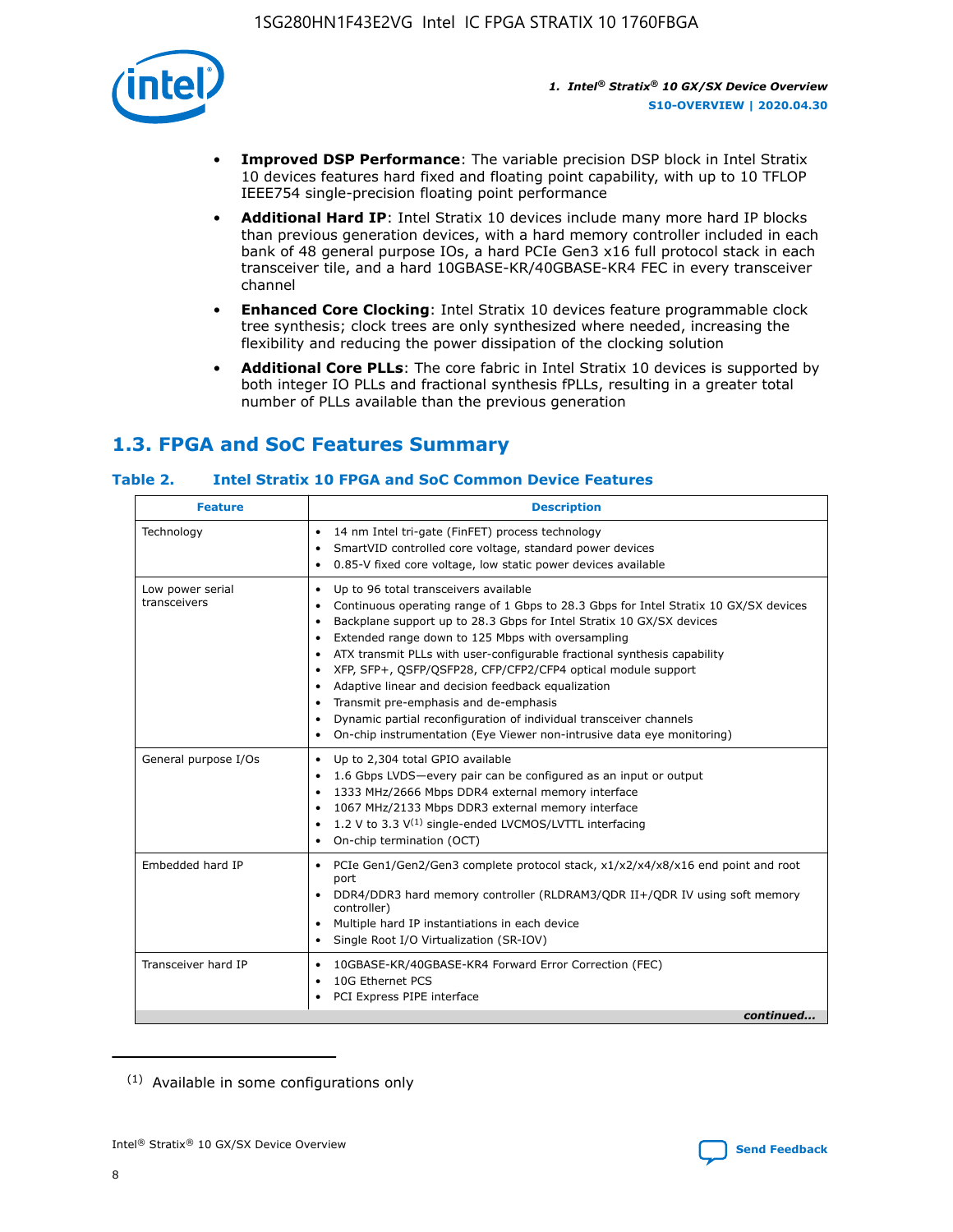

| <b>Feature</b>                   | <b>Description</b>                                                                                                                                                                                                                                                                                                                                                                                                                                                    |  |  |  |
|----------------------------------|-----------------------------------------------------------------------------------------------------------------------------------------------------------------------------------------------------------------------------------------------------------------------------------------------------------------------------------------------------------------------------------------------------------------------------------------------------------------------|--|--|--|
|                                  | Interlaken PCS<br>$\bullet$<br>Gigabit Ethernet PCS<br>$\bullet$<br>Deterministic latency support for Common Public Radio Interface (CPRI) PCS<br>$\bullet$<br>Fast lock-time support for Gigabit Passive Optical Networking (GPON) PCS<br>$\bullet$<br>8B/10B, 64B/66B, 64B/67B encoders and decoders<br>$\bullet$<br>Custom mode support for proprietary protocols<br>$\bullet$                                                                                     |  |  |  |
| Power management                 | SmartVID controlled core voltage, standard power devices<br>$\bullet$<br>0.85-V fixed core voltage, low static power devices available<br>$\bullet$<br>Intel Quartus <sup>®</sup> Prime Pro Edition integrated power analysis<br>$\bullet$                                                                                                                                                                                                                            |  |  |  |
| High performance core fabric     | Intel Hyperflex core architecture with Hyper-Registers throughout the interconnect<br>$\bullet$<br>routing and at the inputs of all functional blocks<br>Enhanced adaptive logic module (ALM)<br>$\bullet$<br>Improved multi-track routing architecture reduces congestion and improves compile<br>times<br>Hierarchical core clocking architecture with programmable clock tree synthesis<br>Fine-grained partial reconfiguration                                    |  |  |  |
| Internal memory blocks           | M20K-20 Kb with hard ECC support<br>٠<br>MLAB-640 bit distributed LUTRAM<br>$\bullet$                                                                                                                                                                                                                                                                                                                                                                                 |  |  |  |
| Variable precision DSP<br>blocks | IEEE 754-compliant hard single-precision floating point capability<br>$\bullet$<br>Supports signal processing with precision ranging from 18x19 up to 54x54<br>$\bullet$<br>Native 27x27 and 18x19 multiply modes<br>$\bullet$<br>64 bit accumulator and cascade for systolic FIRs<br>Internal coefficient memory banks<br>Pre-adder/subtractor improves efficiency<br>$\bullet$<br>Additional pipeline register increases performance and reduces power<br>$\bullet$ |  |  |  |
| Phase locked loops (PLL)         | Fractional synthesis PLLs (fPLL) support both fractional and integer modes<br>$\bullet$<br>Fractional mode with third-order delta-sigma modulation<br>Precision frequency synthesis<br>$\bullet$<br>Integer PLLs adjacent to general purpose I/Os, support external memory, and LVDS<br>$\bullet$<br>interfaces, clock delay compensation, zero delay buffering                                                                                                       |  |  |  |
| Core clock networks              | 1 GHz fabric clocking<br>$\bullet$<br>667 MHz external memory interface clocking, supports 2666 Mbps DDR4 interface<br>$\bullet$<br>800 MHz LVDS interface clocking, supports 1600 Mbps LVDS interface<br>$\bullet$<br>Programmable clock tree synthesis, backwards compatible with global, regional and<br>$\bullet$<br>peripheral clock networks<br>Clocks only synthesized where needed, to minimize dynamic power<br>continued                                    |  |  |  |

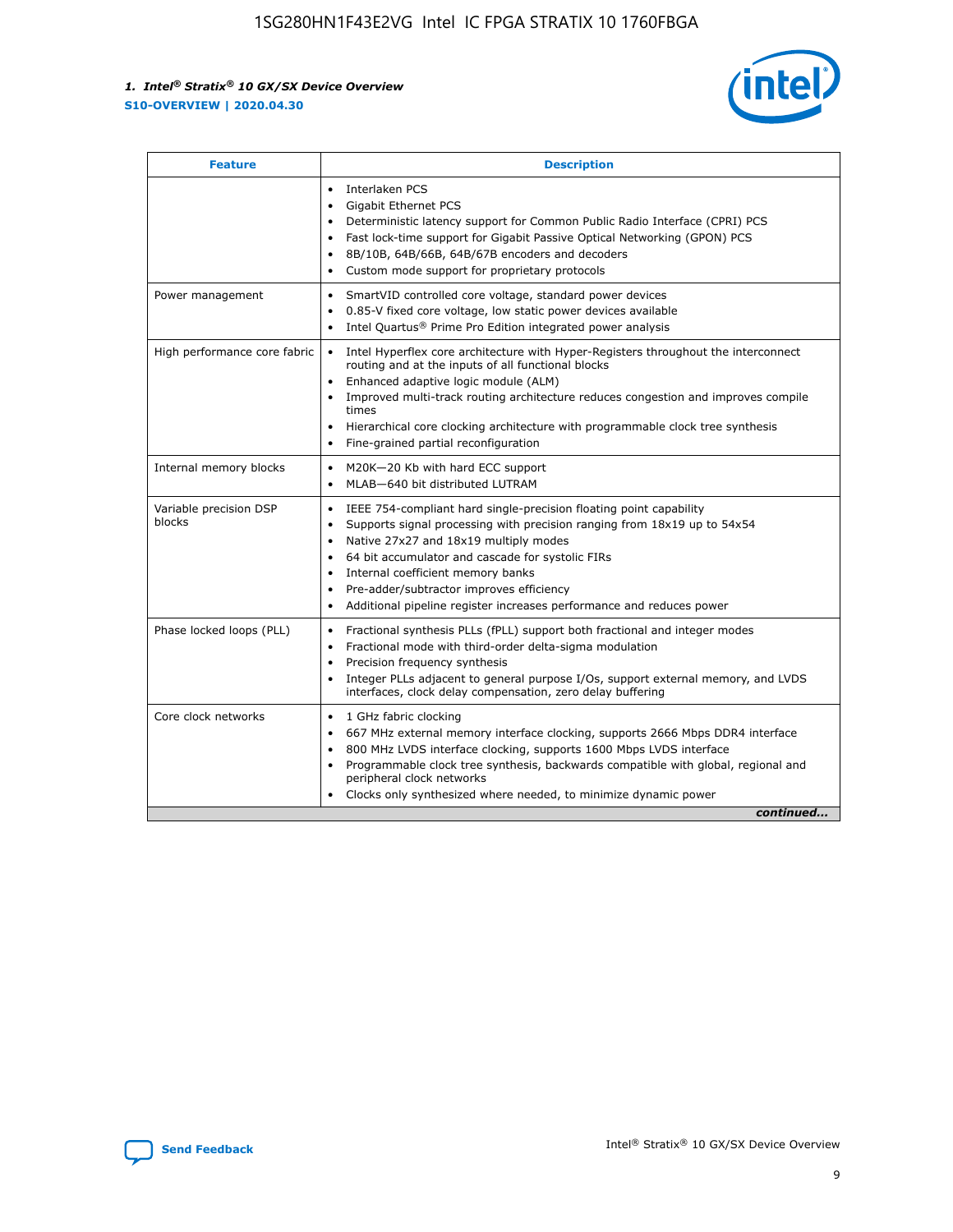

| <b>Feature</b>     | <b>Description</b>                                                                                                                                                                                                                                                                                                                                                                                                                                                                                               |
|--------------------|------------------------------------------------------------------------------------------------------------------------------------------------------------------------------------------------------------------------------------------------------------------------------------------------------------------------------------------------------------------------------------------------------------------------------------------------------------------------------------------------------------------|
| Configuration      | Dedicated Secure Device Manager<br>٠<br>Software programmable device configuration<br>Serial and parallel flash interface<br>٠<br>Configuration via protocol (CvP) using PCI Express Gen1/Gen2/Gen3<br>Fine-grained partial reconfiguration of core fabric<br>Dynamic reconfiguration of transceivers and PLLs<br>٠<br>Comprehensive set of security features including AES-256, SHA-256/384, and<br>ECDSA-256/384 accelerators, and multi-factor authentication<br>Physically Unclonable Function (PUF) service |
| Packaging          | Intel Embedded Multi-die Interconnect Bridge (EMIB) packaging technology<br>٠<br>Multiple devices with identical package footprints allows seamless migration across<br>$\bullet$<br>different device densities<br>1.0 mm ball-pitch FBGA packaging<br>Lead and lead-free package options                                                                                                                                                                                                                        |
| Software and tools | Intel Quartus Prime Pro Edition design suite with new compiler and Hyper-Aware design<br>flow<br>Fast Forward compiler to allow Intel Hyperflex architecture performance exploration<br>٠<br>Transceiver toolkit<br>Platform designer integration tool<br>DSP Builder advanced blockset<br>OpenCL <sup>™</sup> support<br>SoC Embedded Design Suite (EDS)                                                                                                                                                        |

## **Table 3. Intel Stratix 10 SoC Specific Device Features**

| <b>Hard Processor</b><br>Multi-processor unit (MPU) core<br>Quad-core Arm Cortex-A53 MPCore processor with Arm<br>$\bullet$<br>CoreSight* debug and trace technology<br>System<br>Scalar floating-point unit supporting single and double<br>$\bullet$<br>precision<br>Arm Neon* media processing engine for each processor<br>$\bullet$<br><b>System Controllers</b><br>System Memory Management Unit (SMMU)<br>$\bullet$<br>Cache Coherency Unit (CCU)<br>$\bullet$<br>Layer 1 Cache<br>32 KB L1 instruction cache with parity<br>$\bullet$<br>32 KB L1 data cache with ECC<br>$\bullet$<br>1 MB Shared L2 Cache with ECC<br>Layer 2 Cache<br>$\bullet$<br>On-Chip Memory<br>256 KB On-Chip RAM<br>$\bullet$<br>Direct memory access (DMA) controller<br>8-Channel DMA<br>$\bullet$<br>Ethernet media access controller<br>Three 10/100/1000 EMAC with integrated DMA<br>$\bullet$<br>(EMAC)<br>USB On-The-Go controller (OTG)<br>2 USB OTG with integrated DMA<br>$\bullet$<br><b>UART</b> controller<br>2 UART 16550 compatible<br>$\bullet$<br>Serial Peripheral Interface (SPI)<br>4 SPI<br>$\bullet$<br>controller<br>5 I <sup>2</sup> C controllers<br>$I2C$ controller<br>$\bullet$<br>SD/SDIO/MMC controller<br>1 eMMC version 4.5 with DMA and CE-ATA support<br>$\bullet$<br>SD, including eSD, version 3.0<br>$\bullet$<br>SDIO, including eSDIO, version 3.0<br>٠<br>CE-ATA - version 1.1 | <b>SoC Subsystem</b> | <b>Feature</b> | <b>Description</b> |  |  |
|---------------------------------------------------------------------------------------------------------------------------------------------------------------------------------------------------------------------------------------------------------------------------------------------------------------------------------------------------------------------------------------------------------------------------------------------------------------------------------------------------------------------------------------------------------------------------------------------------------------------------------------------------------------------------------------------------------------------------------------------------------------------------------------------------------------------------------------------------------------------------------------------------------------------------------------------------------------------------------------------------------------------------------------------------------------------------------------------------------------------------------------------------------------------------------------------------------------------------------------------------------------------------------------------------------------------------------------------------------------------------------------------------------|----------------------|----------------|--------------------|--|--|
|                                                                                                                                                                                                                                                                                                                                                                                                                                                                                                                                                                                                                                                                                                                                                                                                                                                                                                                                                                                                                                                                                                                                                                                                                                                                                                                                                                                                         |                      |                |                    |  |  |
|                                                                                                                                                                                                                                                                                                                                                                                                                                                                                                                                                                                                                                                                                                                                                                                                                                                                                                                                                                                                                                                                                                                                                                                                                                                                                                                                                                                                         |                      |                |                    |  |  |
|                                                                                                                                                                                                                                                                                                                                                                                                                                                                                                                                                                                                                                                                                                                                                                                                                                                                                                                                                                                                                                                                                                                                                                                                                                                                                                                                                                                                         |                      |                |                    |  |  |
|                                                                                                                                                                                                                                                                                                                                                                                                                                                                                                                                                                                                                                                                                                                                                                                                                                                                                                                                                                                                                                                                                                                                                                                                                                                                                                                                                                                                         |                      |                |                    |  |  |
|                                                                                                                                                                                                                                                                                                                                                                                                                                                                                                                                                                                                                                                                                                                                                                                                                                                                                                                                                                                                                                                                                                                                                                                                                                                                                                                                                                                                         |                      |                |                    |  |  |
|                                                                                                                                                                                                                                                                                                                                                                                                                                                                                                                                                                                                                                                                                                                                                                                                                                                                                                                                                                                                                                                                                                                                                                                                                                                                                                                                                                                                         |                      |                |                    |  |  |
|                                                                                                                                                                                                                                                                                                                                                                                                                                                                                                                                                                                                                                                                                                                                                                                                                                                                                                                                                                                                                                                                                                                                                                                                                                                                                                                                                                                                         |                      |                |                    |  |  |
|                                                                                                                                                                                                                                                                                                                                                                                                                                                                                                                                                                                                                                                                                                                                                                                                                                                                                                                                                                                                                                                                                                                                                                                                                                                                                                                                                                                                         |                      |                |                    |  |  |
|                                                                                                                                                                                                                                                                                                                                                                                                                                                                                                                                                                                                                                                                                                                                                                                                                                                                                                                                                                                                                                                                                                                                                                                                                                                                                                                                                                                                         |                      |                |                    |  |  |
|                                                                                                                                                                                                                                                                                                                                                                                                                                                                                                                                                                                                                                                                                                                                                                                                                                                                                                                                                                                                                                                                                                                                                                                                                                                                                                                                                                                                         |                      |                |                    |  |  |
|                                                                                                                                                                                                                                                                                                                                                                                                                                                                                                                                                                                                                                                                                                                                                                                                                                                                                                                                                                                                                                                                                                                                                                                                                                                                                                                                                                                                         |                      |                |                    |  |  |
| continued                                                                                                                                                                                                                                                                                                                                                                                                                                                                                                                                                                                                                                                                                                                                                                                                                                                                                                                                                                                                                                                                                                                                                                                                                                                                                                                                                                                               |                      |                |                    |  |  |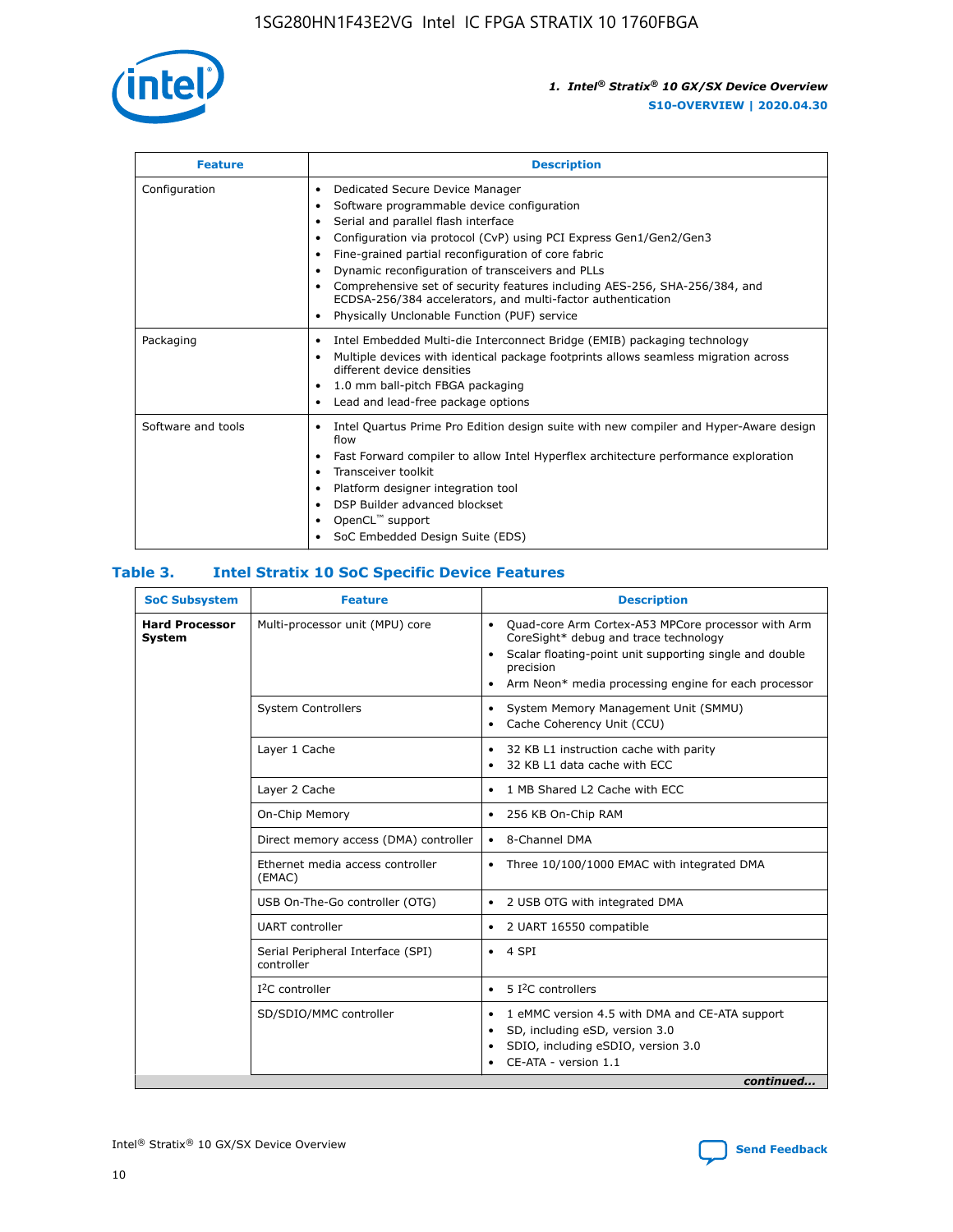

| <b>SoC Subsystem</b>                   | <b>Feature</b>             | <b>Description</b>                                                                               |  |  |
|----------------------------------------|----------------------------|--------------------------------------------------------------------------------------------------|--|--|
|                                        | NAND flash controller      | 1 ONFI 1.0, 8- and 16-bit support<br>$\bullet$                                                   |  |  |
|                                        | General-purpose I/O (GPIO) | Maximum of 48 software programmable GPIO<br>$\bullet$                                            |  |  |
|                                        | <b>Timers</b>              | 4 general-purpose timers<br>4 watchdog timers                                                    |  |  |
| <b>Secure Device</b><br>Manager        | Security                   | Secure boot<br>$\bullet$<br>Advanced Encryption Standard (AES) and authentication<br>(SHA/ECDSA) |  |  |
| External<br>Memory<br><b>Interface</b> | External Memory Interface  | Hard Memory Controller with DDR4 and DDR3<br>$\bullet$                                           |  |  |

## **1.4. Intel Stratix 10 Block Diagram**

## **Figure 2. Intel Stratix 10 FPGA and SoC Architecture Block Diagram**



HPS: Quad ARM Cortex-A53 Hard Processor System SDM: Secure Device Manager

# **1.5. Intel Stratix 10 FPGA and SoC Family Plan**

<sup>(2)</sup> The number of 27x27 multipliers is one-half the number of 18x19 multipliers.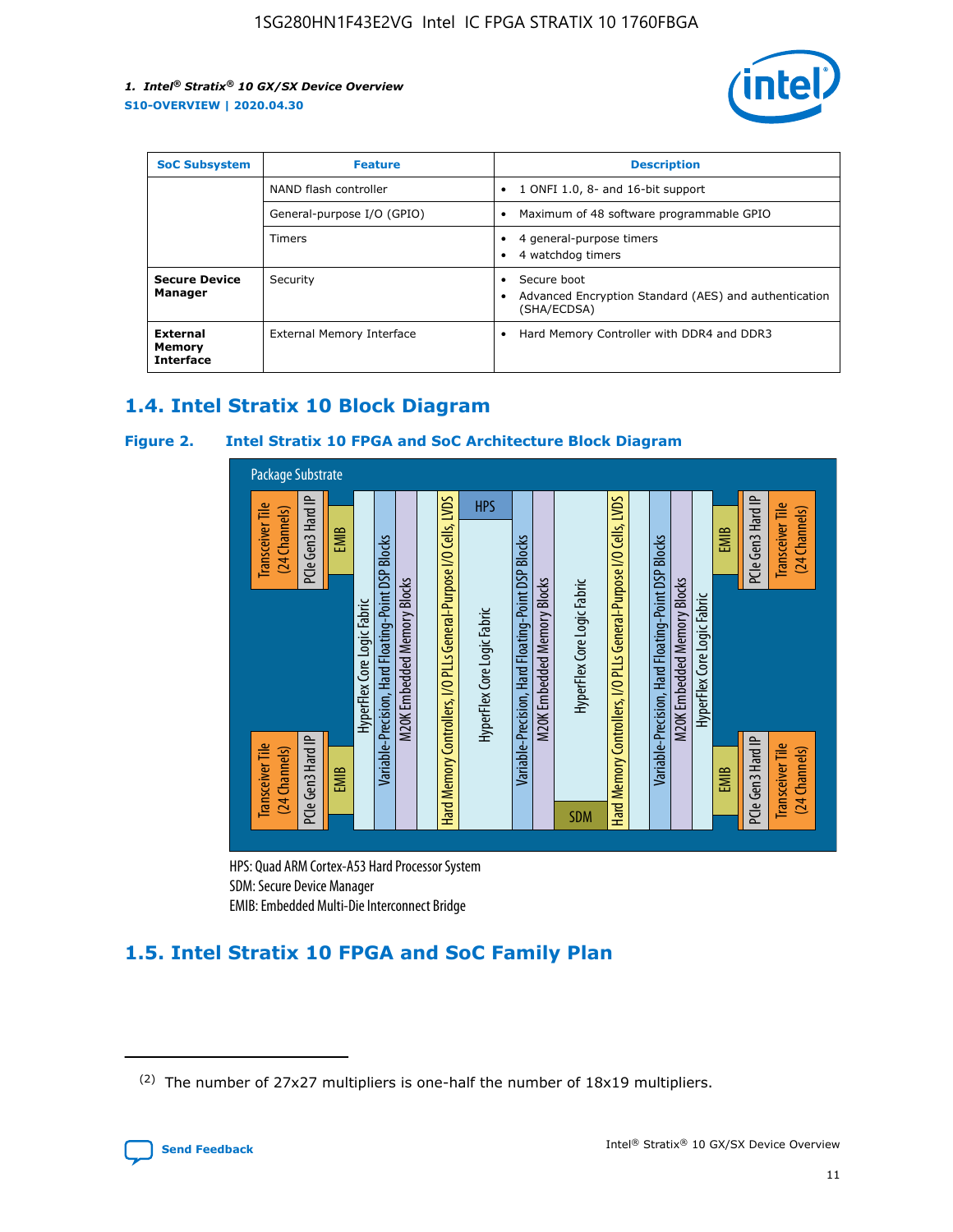

## **Table 4. Intel Stratix 10 GX/SX FPGA and SoC Family Plan—FPGA Core (part 1)**

| <b>Intel Stratix 10</b><br><b>GX/SX Device</b><br><b>Name</b> | <b>Logic Elements</b><br>(KLE) | <b>M20K Blocks</b> | <b>M20K Mbits</b> | <b>MLAB Counts</b> | <b>MLAB Mbits</b> | 18x19 Multi-<br>pliers <sup>(2)</sup> |
|---------------------------------------------------------------|--------------------------------|--------------------|-------------------|--------------------|-------------------|---------------------------------------|
| GX 400/<br>SX 400                                             | 378                            | 1,537              | 30                | 3,276              | 2                 | 1,296                                 |
| GX 650/<br>SX 650                                             | 612                            | 2,489              | 49                | 5,364              | 3                 | 2,304                                 |
| GX 850/<br>SX 850                                             | 841                            | 3,477              | 68                | 7,124              | $\overline{4}$    | 4,032                                 |
| GX 1100/<br>SX 1100                                           | 1,325                          | 5,461              | 107               | 11,556             | $\overline{7}$    | 5,184                                 |
| GX 1650/<br>SX 1650                                           | 1,624                          | 5,851              | 114               | 13,764             | 8                 | 6,290                                 |
| GX 2100/<br>SX 2100                                           | 2,005                          | 6,501              | 127               | 17,316             | 11                | 7,488                                 |
| GX 2500/<br>SX 2500                                           | 2,422                          | 9,963              | 195               | 20,529             | 13                | 10,022                                |
| GX 2800/<br>SX 2800                                           | 2,753                          | 11,721             | 229               | 23,796             | 15                | 11,520                                |
| GX 1660                                                       | 1,679                          | 6,162              | 120               | 14,230             | 9                 | 6,652                                 |
| GX 2110                                                       | 2,073                          | 6,847              | 134               | 17,856             | 11                | 7,920                                 |
| <b>GX 10M</b>                                                 | 10,200                         | 12,950             | 253               | 87,984             | 55                | 6,912                                 |

#### **Table 5. Intel Stratix 10 GX/SX FPGA and SoC Family Plan—Interconnects, PLLs and Hard IP (part 2)**

| <b>Intel Stratix 10</b>            | <b>Interconnects</b> |                     | <b>PLLs</b>  |          | <b>Hard IP</b>                       |  |
|------------------------------------|----------------------|---------------------|--------------|----------|--------------------------------------|--|
| <b>GX/SX Device</b><br><b>Name</b> | <b>Maximum GPIOs</b> | <b>Maximum XCVR</b> | <b>fPLLs</b> | I/O PLLs | <b>PCIe Hard IP</b><br><b>Blocks</b> |  |
| GX 400/<br>SX 400                  | 374                  | 24                  | 8            | 8        | $\mathbf{1}$                         |  |
| GX 650/<br>SX 650                  | 392                  | 24                  | 8            | 8        | $\mathbf{1}$                         |  |
| GX 850/<br>SX 850                  | 688                  | 48                  | 16           | 16       | 2                                    |  |
| GX 1100/<br>SX 1100                | 688                  | 48                  | 16           | 16       | 2                                    |  |
| GX 1650/<br>SX 1650                | 704                  | 96                  | 32           | 24       | $\overline{4}$                       |  |
| GX 2100/<br>SX 2100                | 704                  | 96                  | 32           | 24       | $\overline{4}$                       |  |
| GX 2500/<br>SX 2500                | 1,160                | 96                  | 32           | 24       | $\overline{4}$                       |  |
| GX 2800/<br>SX 2800                | 1,160                | 96                  | 32           | 24       | $\overline{4}$                       |  |
| continued                          |                      |                     |              |          |                                      |  |

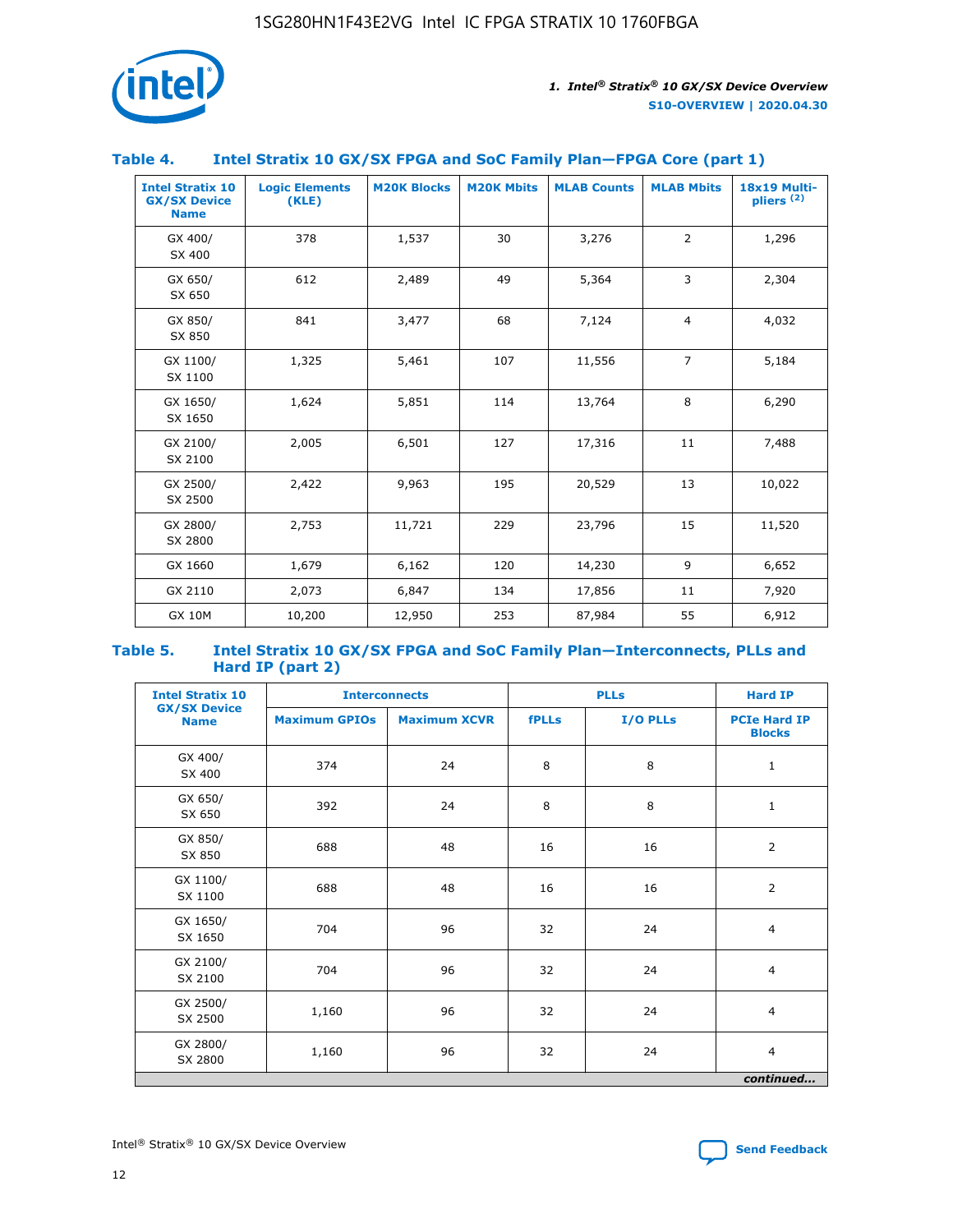

| <b>Intel Stratix 10</b>            | <b>Interconnects</b> |                     | <b>PLLs</b>  |                 | <b>Hard IP</b>                       |
|------------------------------------|----------------------|---------------------|--------------|-----------------|--------------------------------------|
| <b>GX/SX Device</b><br><b>Name</b> | <b>Maximum GPIOs</b> | <b>Maximum XCVR</b> | <b>fPLLs</b> | <b>I/O PLLs</b> | <b>PCIe Hard IP</b><br><b>Blocks</b> |
| GX 1660                            | 688                  | 48                  | 16           | 16              |                                      |
| GX 2110                            | 688                  | 48                  | 16           | 16              |                                      |
| <b>GX 10M</b>                      | 2,304                | 48                  | 24           | 48              | 4                                    |

## **Table 6. Intel Stratix 10 GX/SX FPGA and SoC Family Package Plan**

Cell legend: General Purpose I/Os, High-Voltage I/Os, LVDS Pairs, Transceivers (3) (4) (5) (6) (7) (8)

| <b>Intel Stratix 10</b><br><b>GX/SX Device</b><br><b>Name</b> | F1152<br><b>HF35</b><br>$(35x35 \text{ mm}^2)$ | <b>F1760</b><br><b>NF43</b><br>(42.5x42.5<br>$mm2$ ) | F2397<br><b>UF50</b><br>$(50x50 \text{ mm}^2)$ | F2912<br><b>HF55</b><br>$(55x55 \text{ mm}^2)$ | F4938<br><b>NF74</b><br>$(70x74)$ mm <sup>2</sup> |
|---------------------------------------------------------------|------------------------------------------------|------------------------------------------------------|------------------------------------------------|------------------------------------------------|---------------------------------------------------|
| GX 400/<br>SX 400                                             | 374, 56, 120, 24 <sup>(9)</sup>                | $\overline{\phantom{a}}$                             | $\overline{\phantom{a}}$                       |                                                |                                                   |
| GX 650/<br>SX 650                                             | 392, 8, 192, 24                                | ٠                                                    | $\overline{\phantom{a}}$                       |                                                |                                                   |
| GX 850/<br>SX 850                                             |                                                | 688, 16, 336, 48                                     |                                                |                                                |                                                   |
| GX 1100/<br>SX 1100                                           |                                                | 688, 16, 336, 48                                     |                                                |                                                |                                                   |
| GX 1650/<br>SX 1650                                           |                                                | 688, 16, 336, 48                                     | 704, 32, 336, 96                               |                                                |                                                   |
| GX 2100/<br>SX 2100                                           |                                                | 688, 16, 336, 48                                     | 704, 32, 336, 96                               | -                                              | ۰                                                 |
| GX 2500/<br>SX 2500                                           |                                                | 688, 16, 336, 48                                     | 704, 32, 336, 96                               | 1160, 8, 576, 24                               |                                                   |
| GX 2800/                                                      | $\overline{\phantom{a}}$                       | 688, 16, 336, 48                                     | 704, 32, 336, 96                               | 1160, 8, 576, 24                               | ٠<br>continued                                    |

- (3) All packages are ball grid arrays with 1.0 mm pitch.
- (4) High-Voltage I/O pins are used for 3 V and 2.5 V interfacing.
- $(5)$  Each LVDS pair can be configured as either a differential input or a differential output.
- (6) High-Voltage I/O pins and LVDS pairs are included in the General Purpose I/O count. Transceivers are counted separately.
- $(7)$  Each package column offers pin migration (common circuit board footprint) for all devices in the column.
- $(8)$  Intel Stratix 10 GX devices are pin migratable with Intel Stratix 10 SX devices in the same package.
- $(9)$  The Intel Stratix 10 SX/GX 400 device has a level shifter, and this imposes some restrictions on the number of LVDS pairs and I/O banks available (see "Intel Stratix 10 SX/GX 400 Device Level Shifter Details").

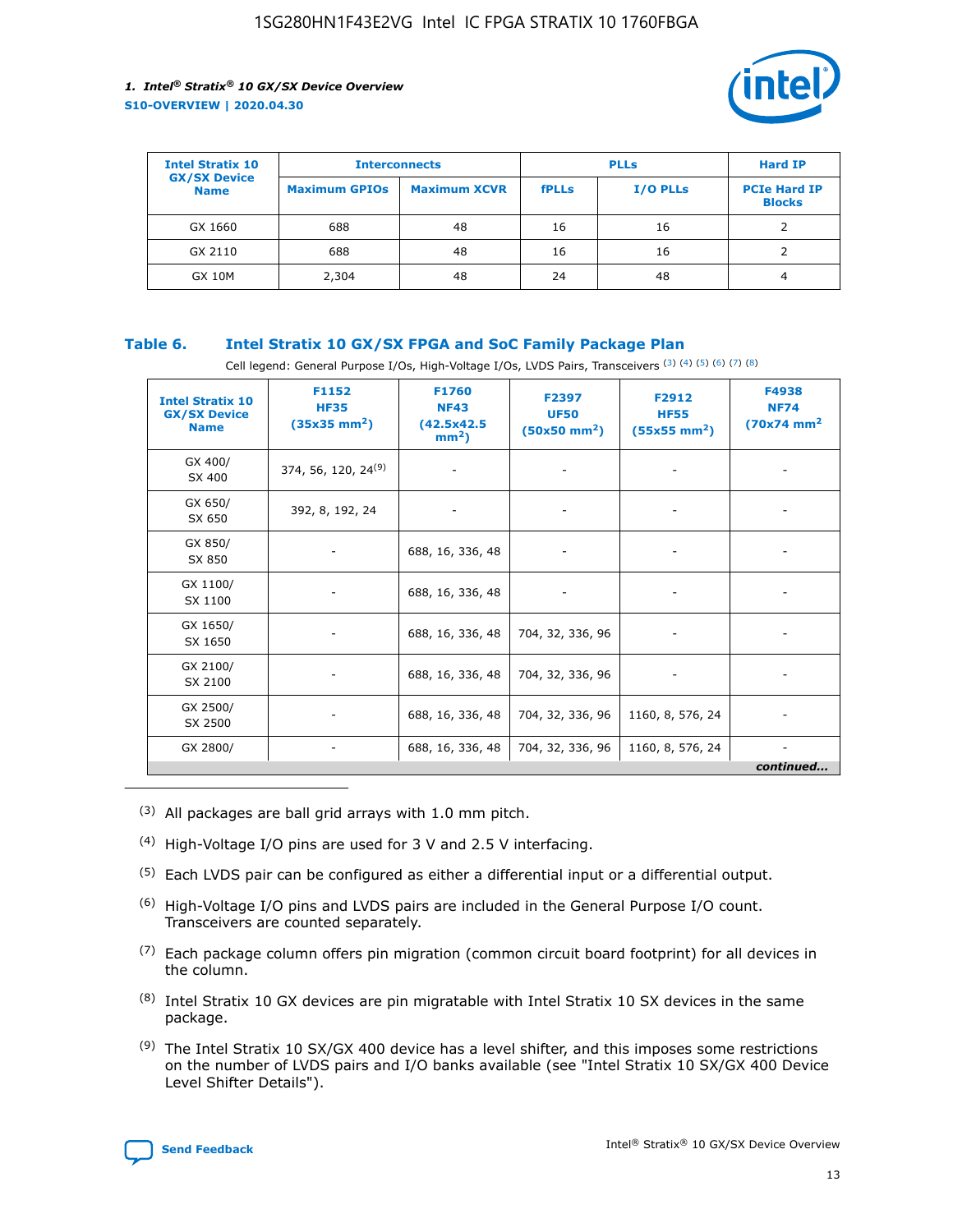

| <b>Intel Stratix 10</b><br><b>GX/SX Device</b><br><b>Name</b> | F1152<br><b>HF35</b><br>$(35x35)$ mm <sup>2</sup> ) | F1760<br><b>NF43</b><br>(42.5x42.5<br>$mm2$ ) | F2397<br><b>UF50</b><br>$(50x50 \text{ mm}^2)$ | F2912<br><b>HF55</b><br>$(55x55$ mm <sup>2</sup> ) | F4938<br><b>NF74</b><br>$(70x74)$ mm <sup>2</sup> |
|---------------------------------------------------------------|-----------------------------------------------------|-----------------------------------------------|------------------------------------------------|----------------------------------------------------|---------------------------------------------------|
| SX 2800                                                       |                                                     |                                               |                                                |                                                    |                                                   |
| GX 1660                                                       | -                                                   | 688, 16, 336, 48                              | $\overline{\phantom{a}}$                       |                                                    |                                                   |
| GX 2110                                                       |                                                     | 688, 16, 336, 48                              | $\overline{\phantom{a}}$                       |                                                    |                                                   |
| <b>GX 10M</b>                                                 | ۰                                                   |                                               |                                                |                                                    | 2304, 32, 1152,<br>48                             |





## **1.6. Intel Hyperflex Core Architecture**

Intel Stratix 10 FPGAs and SoCs are based on a core fabric featuring the new Intel Hyperflex core architecture. The Intel Hyperflex core architecture delivers 2X the clock frequency performance and up to 70% lower power compared to previous generation high-end FPGAs. Along with this performance breakthrough, the Intel Hyperflex core architecture delivers a number of advantages including:

- **Higher Throughput**—Capitalizes on 2X core clock frequency performance to obtain throughput breakthroughs
- **Improved Power Efficiency**—Uses reduced IP size, enabled by Intel Hyperflex, to consolidate designs which previously spanned multiple devices into a single device, thereby reducing power by up to 70% versus previous generation devices
- **Greater Design Functionality**—Uses faster clock frequency to reduce bus widths and reduce IP size, freeing up additional FPGA resources to add greater functionality
- **Increased Designer Productivity**—Boosts performance with less routing congestion and fewer design iterations using Hyper-Aware design tools, obtaining greater timing margin for more rapid timing closure

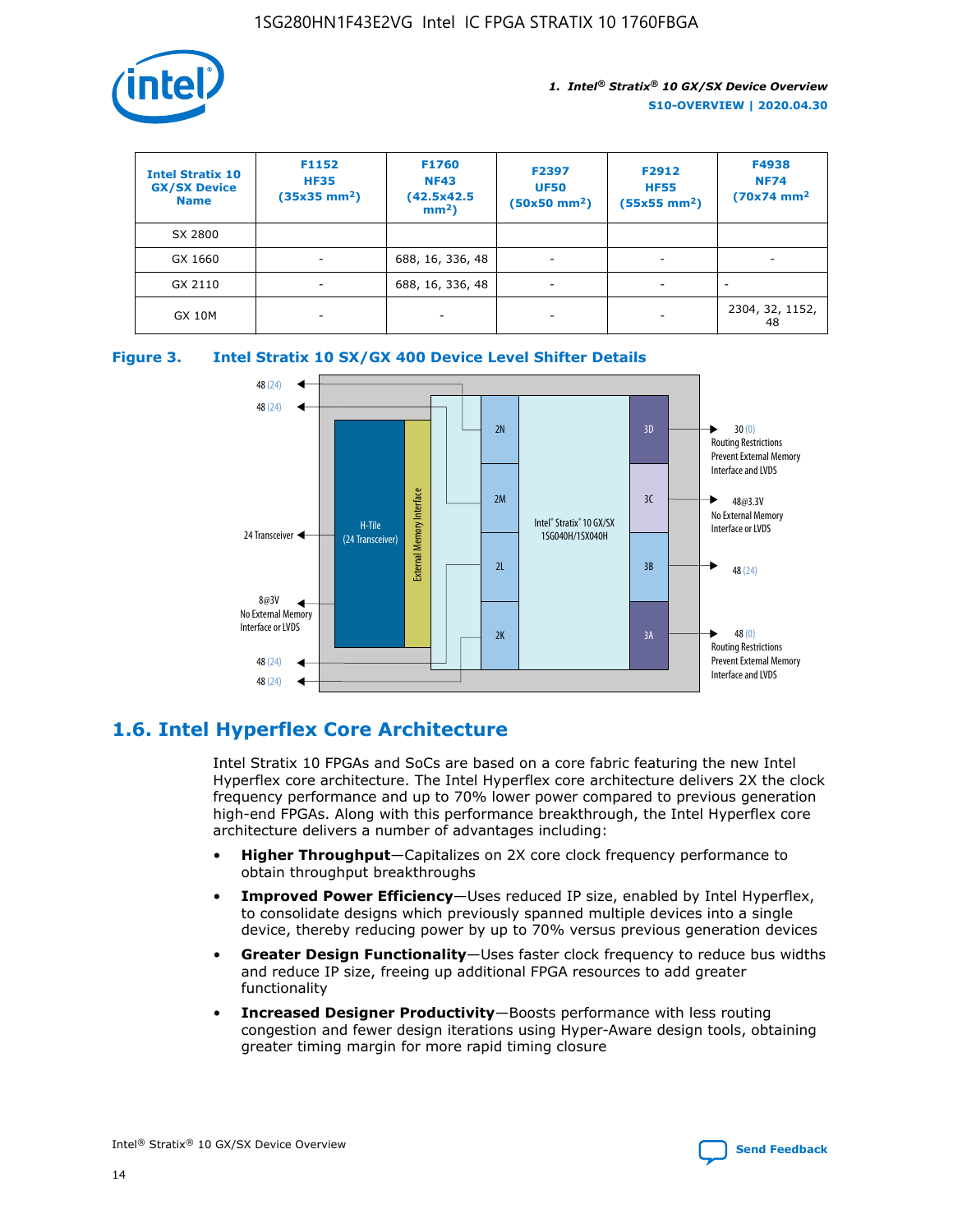

In addition to the traditional user registers found in the Adaptive Logic Modules (ALM), the Intel Hyperflex core architecture introduces additional bypassable registers everywhere throughout the fabric of the FPGA. These additional registers, called Hyper-Registers are available on every interconnect routing segment and at the inputs of all functional blocks.

#### **Figure 4. Bypassable Hyper-Register**



The Hyper-Registers enable the following key design techniques to achieve the 2X core performance increases:

- Fine grain Hyper-Retiming to eliminate critical paths
- Zero latency Hyper-Pipelining to eliminate routing delays
- Flexible Hyper-Optimization for best-in-class performance

By implementing these techniques in your design, the Hyper-Aware design tools automatically make use of the Hyper-Registers to achieve maximum core clock frequency.



## **Figure 5. Intel Hyperflex Core Architecture**

New Hyper-Registers throughout the core fabric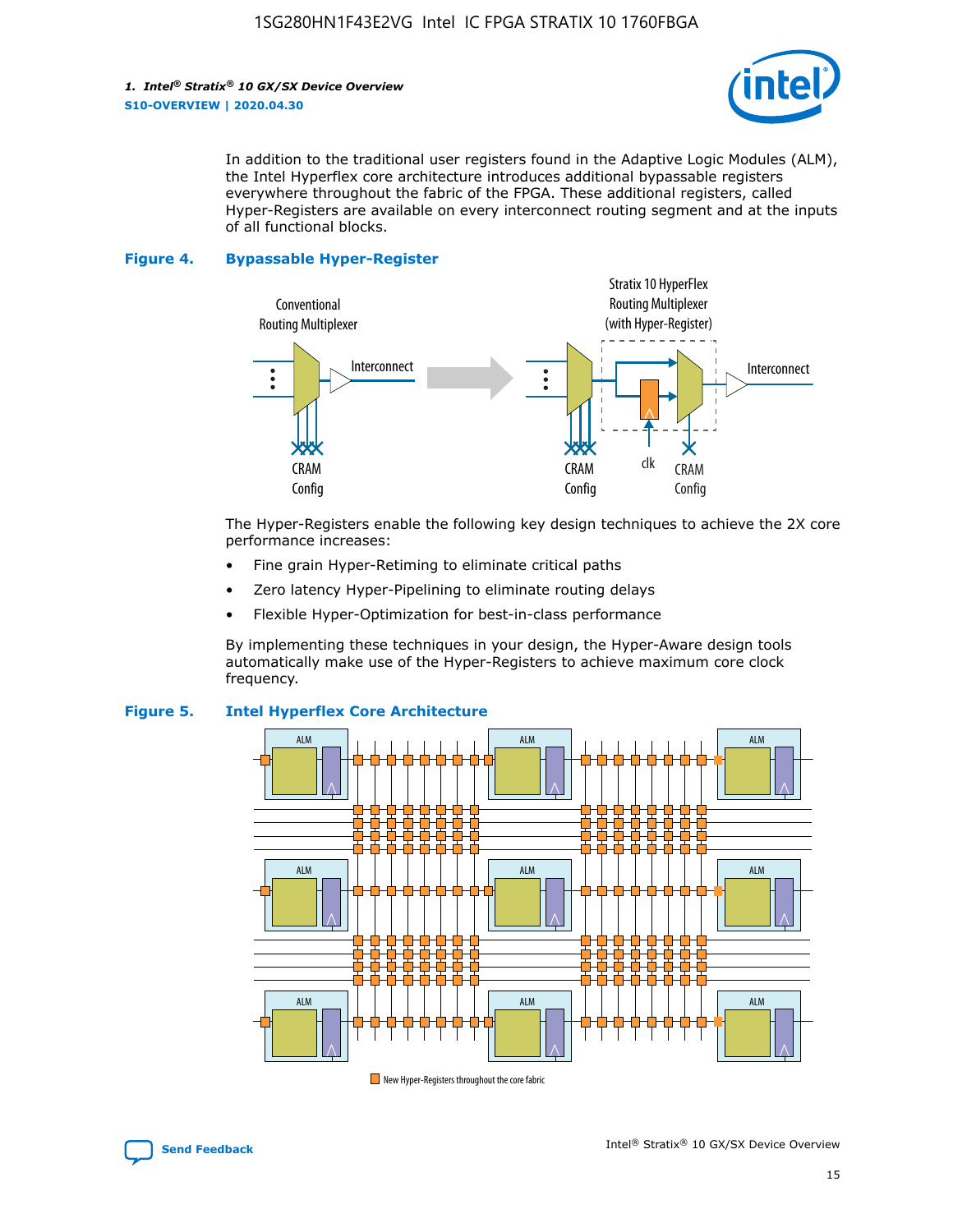

## **1.7. Heterogeneous 3D SiP Transceiver Tiles**

Intel Stratix 10 FPGAs and SoCs feature power efficient, high bandwidth, low latency transceivers. The transceivers are implemented on heterogeneous 3D System-in-Package (SiP) transceiver tiles, each containing 24 full-duplex transceiver channels. In addition to providing a high-performance transceiver solution to meet current connectivity needs, this allows for future flexibility and scalability as data rates, modulation schemes, and protocol IPs evolve.

## **Figure 6. Monolithic Core Fabric and Heterogeneous 3D SiP Transceiver Tiles**



## **Figure 7. Dual Core Fabric and Heterogeneous 3D SiP Transceiver Tiles (for the Intel Stratix 10 GX 10M Variant Only)**



Each transceiver tile contains:

- 24 full-duplex transceiver channels (PMA and PCS) $(10)$
- Reference clock distribution network
- Transmit PLLs
- High-speed clocking and bonding networks
- One instance of PCI Express hard IP



 $(10)$  12 full-duplex transceiver channels for the Intel Stratix 10 GX 10M variant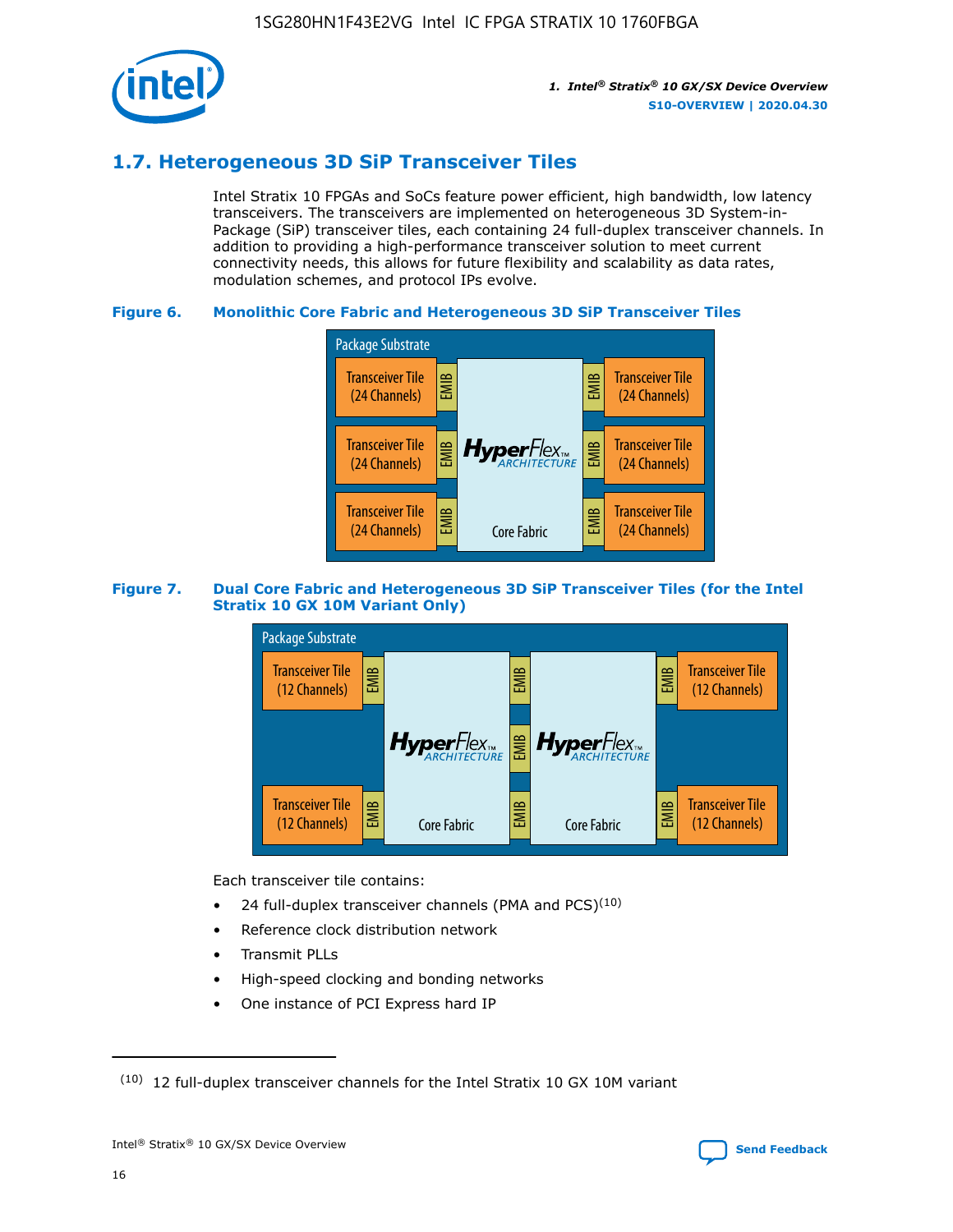



## **Figure 8. Heterogeneous 3D SiP Transceiver Tile Architecture**

## **1.8. Intel Stratix 10 Transceivers**

Intel Stratix 10 devices offer up to 96 total full-duplex transceiver channels. These channels provide continuous data rates from 1 Gbps to 28.3 Gbps for chip-to-chip, chip-to-module, and backplane applications. In each device,two thirds of the transceivers can be configured up to the maximum data rate of 28.3 Gbps to drive 100G interfaces and C form-factor pluggable CFP2/CFP4 optical modules. For longerreach backplane driving applications, advanced adaptive equalization circuits are used to equalize over 30 dB of system loss.

All transceiver channels feature a dedicated Physical Medium Attachment (PMA) and a hardened Physical Coding Sublayer (PCS).

- The PMA provides primary interfacing capabilities to physical channels.
- The PCS typically handles encoding/decoding, word alignment, and other preprocessing functions before transferring data to the FPGA core fabric.

Within each transceiver tile, the transceivers are arranged in four banks of six PMA-PCS groups. A wide variety of bonded and non-bonded data rate configurations are possible within each bank, and within each tile, using a highly configurable clock distribution network.

## **1.8.1. PMA Features**

PMA channels are comprised of transmitter (TX), receiver (RX), and high speed clocking resources.

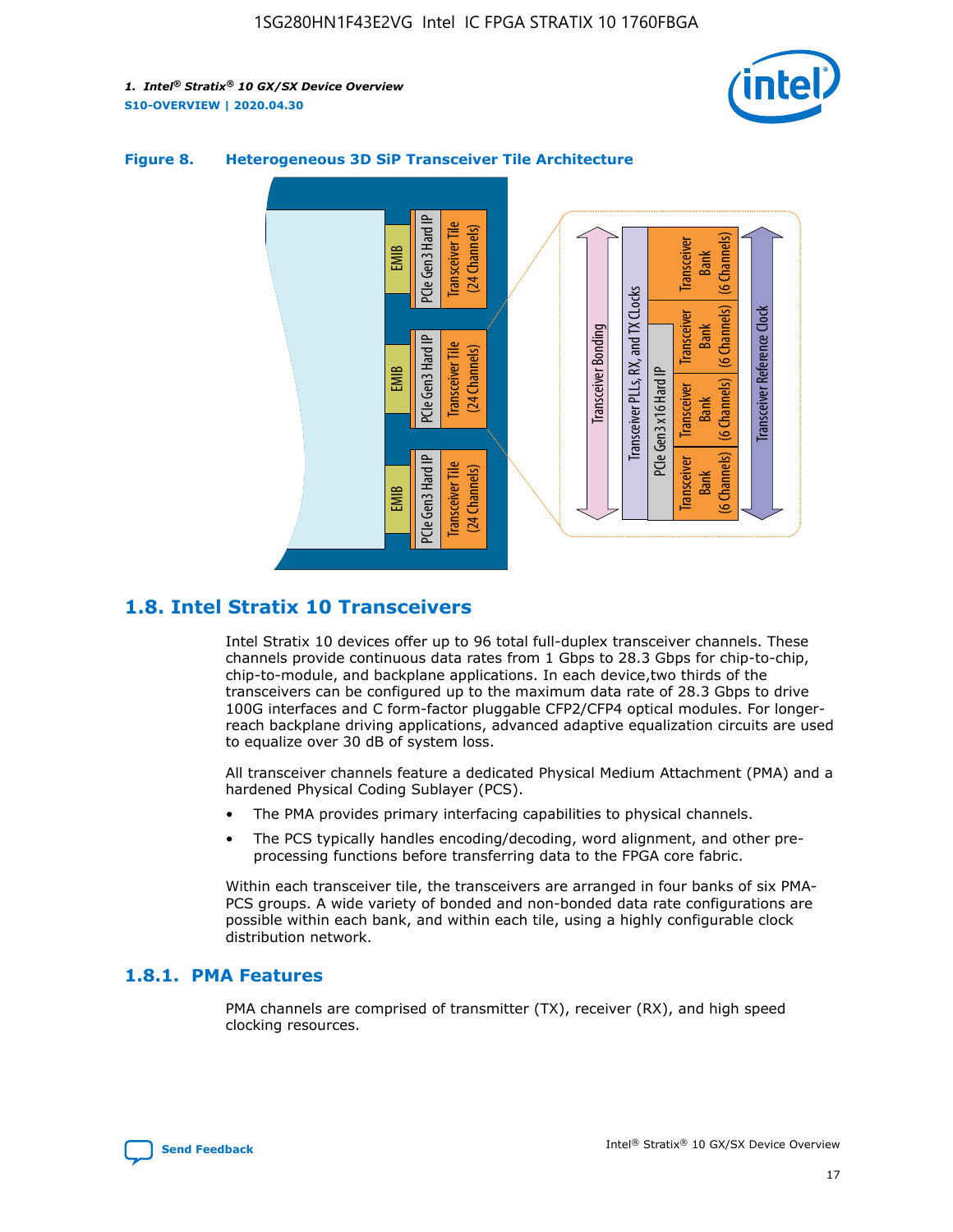

Intel Stratix 10 device features provide exceptional signal integrity at data rates up to 28.3 Gbps. Clocking options include ultra-low jitter LC tank-based (ATX) PLLs with optional fractional synthesis capability, channel PLLs operating as clock multiplier units (CMUs), and fractional synthesis PLLs (fPLLs).

- **ATX PLL**—can be configured in integer mode, or optionally, in a new fractional synthesis mode. Each ATX PLL spans the full frequency range of the supported data rate range providing a stable, flexible clock source with the lowest jitter.
- **CMU PLL**—when not being used as a transceiver, select PMA channels can be configured as channel PLLs operating as CMUs to provide an additional master clock source within the transceiver bank.
- **fPLL**—In addition, dedicated fPLLs are available with precision frequency synthesis capabilities. fPLLs can be used to synthesize multiple clock frequencies from a single reference clock source and replace multiple reference oscillators for multiprotocol and multi-rate applications.

On the receiver side, each PMA has an independent channel PLL that allows analog tracking for clock-data recovery. Each PMA also has advanced equalization circuits that compensate for transmission losses across a wide frequency spectrum.

- **Variable Gain Amplifier (VGA)**—to optimize the receiver's dynamic range
- **Continuous Time Linear Equalizer (CTLE)**—to compensate for channel losses with lowest power dissipation
- **Decision Feedback Equalizer (DFE)**—to provide additional equalization capability on backplanes even in the presence of crosstalk and reflections
- **On-Die Instrumentation (ODI)**—to provide on-chip eye monitoring capabilities (Eye Viewer). This capability helps to optimize link equalization parameters during board bring-up and supports in-system link diagnostics and equalization margin testing

#### **Figure 9. Intel Stratix 10 Receiver Block Features**



All link equalization parameters feature automatic adaptation using the new Advanced Digital Adaptive Parametric Tuning (ADAPT) circuit. This circuit is used to dynamically set DFE tap weights, adjust CTLE parameters, and optimize VGA gain and threshold voltage. Finally, optimal and consistent signal integrity is ensured by using the new



Intel<sup>®</sup> Stratix<sup>®</sup> 10 GX/SX Device Overview **[Send Feedback](mailto:FPGAtechdocfeedback@intel.com?subject=Feedback%20on%20Intel%20Stratix%2010%20GX/SX%20Device%20Overview%20(S10-OVERVIEW%202020.04.30)&body=We%20appreciate%20your%20feedback.%20In%20your%20comments,%20also%20specify%20the%20page%20number%20or%20paragraph.%20Thank%20you.)** Send Feedback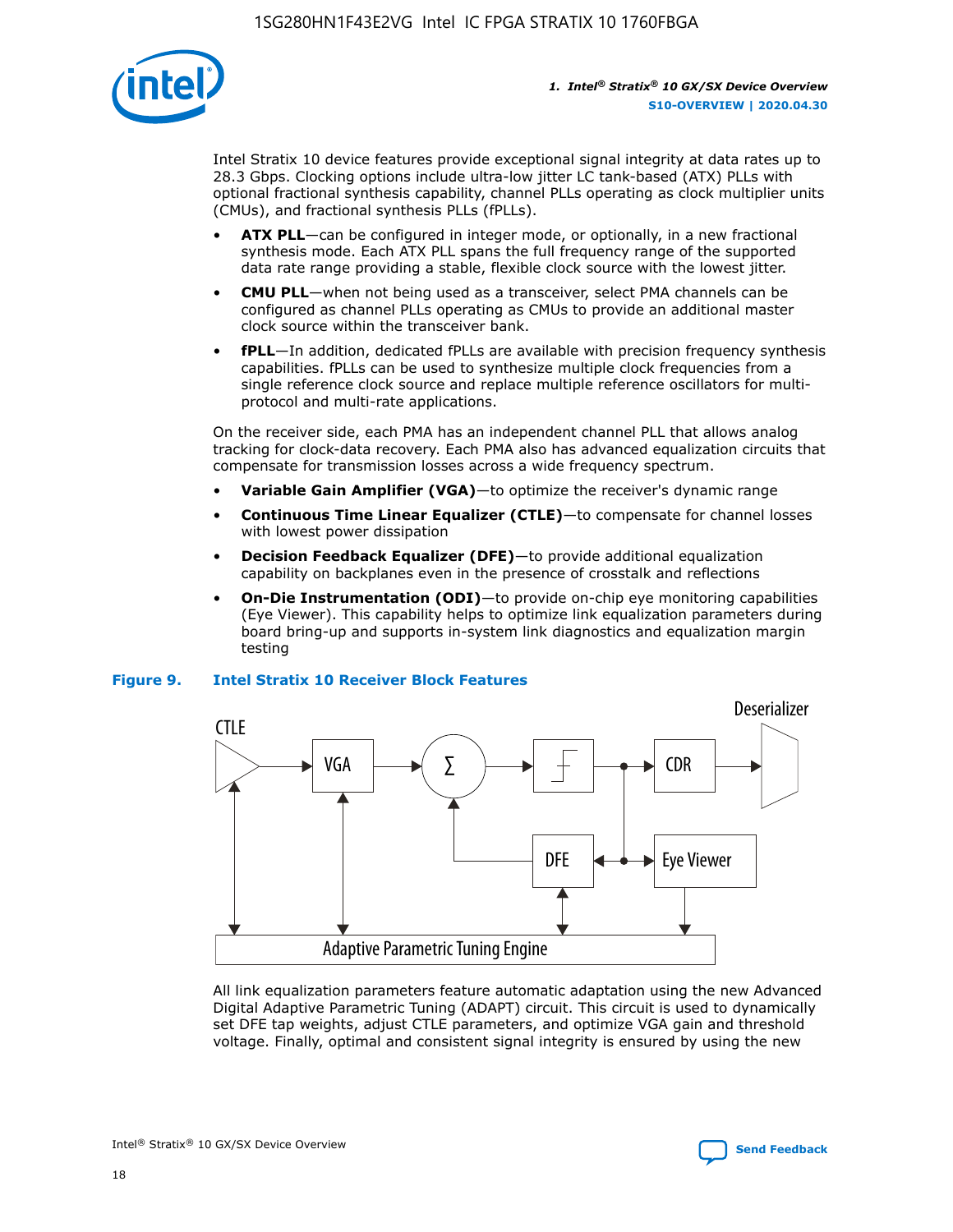

hardened Precision Signal Integrity Calibration Engine (PreSICE) to automatically calibrate all transceiver circuit blocks on power-up. This gives the most link margin and ensures robust, reliable, and error-free operation.

#### **Table 7. Transceiver PMA Features**

| <b>Feature</b>                                                       | <b>Capability</b>                                                                                                                                                                                         |
|----------------------------------------------------------------------|-----------------------------------------------------------------------------------------------------------------------------------------------------------------------------------------------------------|
| Chip-to-Chip Data Rates                                              | 1 Gbps (11) to 28.3 Gbps (Intel Stratix 10 GX/SX devices)                                                                                                                                                 |
| <b>Backplane Support</b>                                             | Drive backplanes at data rates up to 28.3 Gbps, including 10GBASE-KR compliance                                                                                                                           |
| Optical Module Support                                               | SFP+/SFP, XFP, CXP, QSFP/QSFP28, QSFPDD, CFP/CFP2/CFP4                                                                                                                                                    |
| Cable Driving Support                                                | SFP+ Direct Attach, PCI Express over cable, eSATA                                                                                                                                                         |
| <b>Transmit Pre-Emphasis</b>                                         | 5-tap transmit pre-emphasis and de-emphasis to compensate for system channel loss                                                                                                                         |
| Continuous Time Linear<br>Equalizer (CTLE)                           | Dual mode, high-gain, and high-data rate, linear receive equalization to compensate for<br>system channel loss                                                                                            |
| Decision Feedback Equalizer<br>(DFE)                                 | 15 fixed tap DFE to equalize backplane channel loss in the presence of crosstalk and noisy<br>environments                                                                                                |
| Advanced Digital Adaptive<br>Parametric Tuning (ADAPT)               | Fully digital adaptation engine to automatically adjust all link equalization parameters-<br>including CTLE, DFE, and VGA blocks-that provide optimal link margin without intervention<br>from user logic |
| Precision Signal Integrity<br>Calibration Engine (PreSICE)           | Hardened calibration controller to quickly calibrate all transceiver control parameters on<br>power-up, which provides the optimal signal integrity and jitter performance                                |
| <b>ATX Transmit PLLs</b>                                             | Low jitter ATX (inductor-capacitor) transmit PLLs with continuous tuning range to cover a<br>wide range of standard and proprietary protocols, with optional fractional frequency<br>synthesis capability |
| <b>Fractional PLLs</b>                                               | On-chip fractional frequency synthesizers to replace on-board crystal oscillators and reduce<br>system cost                                                                                               |
| Digitally Assisted Analog<br>CDR.                                    | Superior jitter tolerance with fast lock time                                                                                                                                                             |
| On-Die Instrumentation-<br>Eye Viewer and Jitter Margin<br>Tool      | Simplify board bring-up, debug, and diagnostics with non-intrusive, high-resolution eye<br>monitoring (Eye Viewer). Also inject jitter from transmitter to test link margin in system.                    |
| Dynamic Reconfiguration                                              | Allows for independent control of each transceiver channel Avalon memory-mapped<br>interface for the most transceiver flexibility.                                                                        |
| Multiple PCS-PMA and PCS-<br>Core to FPGA fabric interface<br>widths | 8, 10, 16, 20, 32, 40, or 64 bit interface widths for flexibility of deserialization width,<br>encoding, and reduced latency                                                                              |

## **1.8.2. PCS Features**

Intel Stratix 10 PMA channels interface with core logic through configurable and bypassable PCS interface layers.

The PCS contains multiple gearbox implementations to decouple the PMA and PCS interface widths. This feature provides the flexibility to implement a wide range of applications with 8, 10, 16, 20, 32, 40, or 64 bit interface width between each transceiver and the core logic.

 $(11)$  Stratix 10 transceivers can support data rates below 1 Gbps with over sampling.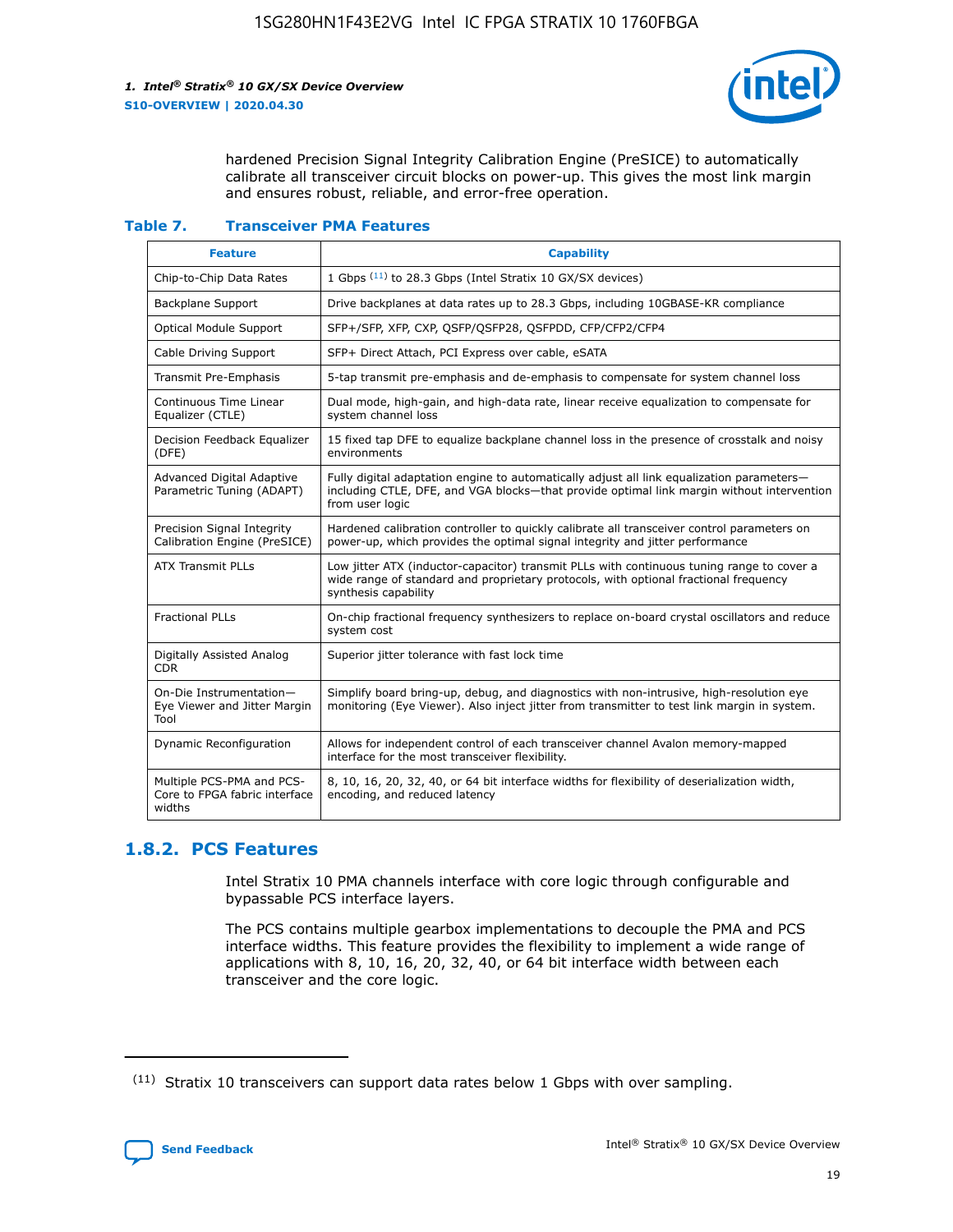

The PCS also contains hard IP to support a variety of standard and proprietary protocols across a wide range of data rates and encoding schemes. The Standard PCS mode provides support for 8B/10B encoded applications up to 12.5 Gbps. The Enhanced PCS mode supports 64B/66B and 64B/67B encoded applications up to 17.4 Gbps. The enhanced PCS mode also includes an integrated 10GBASE-KR/40GBASE-KR4 Forward Error Correction (FEC) circuit. For highly customized implementations, a PCS Direct mode provides an interface up to 64 bits wide to allow for custom encoding and support for data rates up to 28.3 Gbps.

For more information about the PCS-Core interface or the double rate transfer mode, refer to the *Intel Stratix 10 L- and H-Tile Transceiver PHY User Guide*, and the *Intel Stratix 10 E-Tile Transceiver PHY User Guide*.

| <b>PCS Protocol</b><br><b>Support</b>           | <b>Data Rate (Gbps)</b> | <b>Transmitter Data Path</b>                                                                                                                                              | <b>Receiver Data Path</b>                                                                                                                                                                                      |
|-------------------------------------------------|-------------------------|---------------------------------------------------------------------------------------------------------------------------------------------------------------------------|----------------------------------------------------------------------------------------------------------------------------------------------------------------------------------------------------------------|
| Standard PCS                                    | 1 to 12.5               | Phase compensation FIFO, byte<br>serializer, 8B/10B encoder, bit-slipper,<br>channel bonding                                                                              | Rate match FIFO, word-aligner, 8B/10B<br>decoder, byte deserializer, byte<br>ordering                                                                                                                          |
| PCI Express<br>Gen1/Gen2 x1,<br>x2, x4, x8, x16 | $2.5$ and $5.0$         | Same as Standard PCS plus PIPE 2.0<br>interface to core                                                                                                                   | Same as Standard PCS plus PIPE 2.0<br>interface to core                                                                                                                                                        |
| PCI Express Gen3<br>x1, x2, x4, x8,<br>x16      | 8.0                     | Phase compensation FIFO, byte<br>serializer, encoder, scrambler, bit-<br>slipper, gear box, channel bonding, and<br>PIPE 3.0 interface to core, auto speed<br>negotiation | Rate match FIFO (0-600 ppm mode),<br>word-aligner, decoder, descrambler,<br>phase compensation FIFO, block sync,<br>byte deserializer, byte ordering, PIPE<br>3.0 interface to core, auto speed<br>negotiation |
| CPRI                                            | 0.6144 to 9.8           | Same as Standard PCS plus<br>deterministic latency serialization                                                                                                          | Same as Standard PCS plus<br>deterministic latency deserialization                                                                                                                                             |
| <b>Enhanced PCS</b>                             | 2.5 to 17.4             | FIFO, channel bonding, bit-slipper, and<br>gear box                                                                                                                       | FIFO, block sync, bit-slipper, and gear<br>box                                                                                                                                                                 |
| 10GBASE-R                                       | 10.3125                 | FIFO, 64B/66B encoder, scrambler,<br>FEC, and gear box                                                                                                                    | FIFO, 64B/66B decoder, descrambler,<br>block sync, FEC, and gear box                                                                                                                                           |
| Interlaken                                      | 4.9 to 17.4             | FIFO, channel bonding, frame<br>generator, CRC-32 generator,<br>scrambler, disparity generator, bit-<br>slipper, and gear box                                             | FIFO, CRC-32 checker, frame sync,<br>descrambler, disparity checker, block<br>sync, and gear box                                                                                                               |
| SFI-S/SFI-5.2                                   | 11.3                    | FIFO, channel bonding, bit-slipper, and<br>gear box                                                                                                                       | FIFO, bit-slipper, and gear box                                                                                                                                                                                |
| <b>IEEE 1588</b>                                | 1.25 to 10.3125         | FIFO (fixed latency), 64B/66B encoder,<br>scrambler, and gear box                                                                                                         | FIFO (fixed latency), 64B/66B decoder,<br>descrambler, block sync, and gear box                                                                                                                                |
| SDI                                             | up to 12.5              | FIFO and gear box                                                                                                                                                         | FIFO, bit-slipper, and gear box                                                                                                                                                                                |
| GigE                                            | 1.25                    | Same as Standard PCS plus GigE state<br>machine                                                                                                                           | Same as Standard PCS plus GigE state<br>machine                                                                                                                                                                |
| <b>PCS Direct</b>                               | up to 28.3              | Custom                                                                                                                                                                    | Custom                                                                                                                                                                                                         |

## **Table 8. Transceiver PCS Features**

#### **Related Information**

[Intel Stratix 10 L- and H-Tile Transceiver PHY User Guide](https://www.altera.com/documentation/wry1479165198810.html)

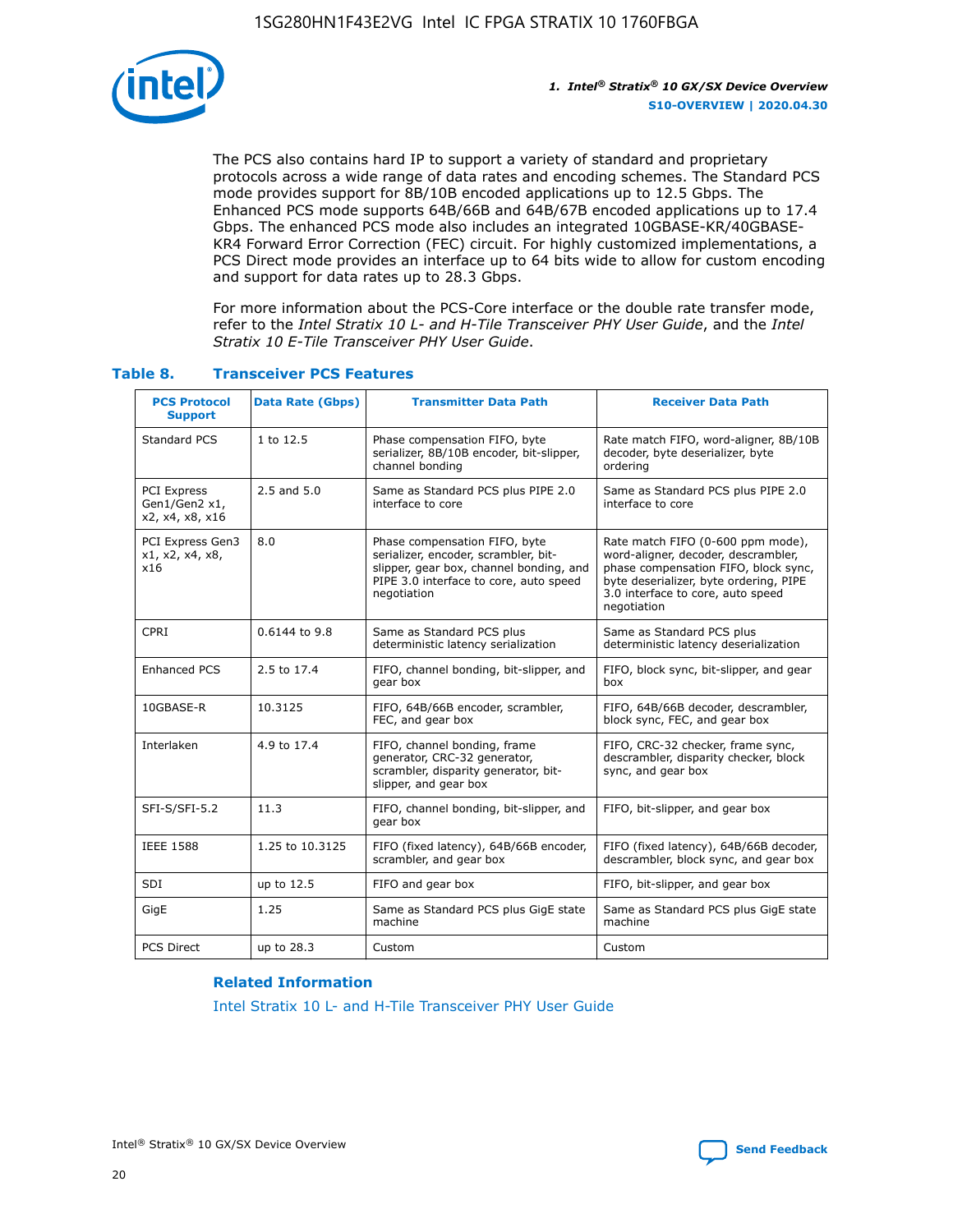

## **1.9. PCI Express Gen1/Gen2/Gen3 Hard IP**

Intel Stratix 10 devices contain embedded PCI Express hard IP designed for performance, ease-of-use, increased functionality, and designer productivity.

The PCI Express hard IP consists of the PHY, Data Link, and Transaction layers. It also supports PCI Express Gen1/Gen2/Gen3 end point and root port, in x1/x2/x4/x8/x16 lane configurations. The PCI Express hard IP is capable of operating independently from the core logic (autonomous mode). This feature allows the PCI Express link to power up and complete link training in less than 100 ms, while the rest of the device is still in the process of being configured. The hard IP also provides added functionality, which makes it easier to support emerging features such as Single Root I/O Virtualization (SR-IOV) and optional protocol extensions.

The PCI Express hard IP has improved end-to-end data path protection using Error Checking and Correction (ECC). In addition, the hard IP supports configuration of the device via protocol (CvP) across the PCI Express bus at Gen1/Gen2/Gen3 rates.

## **1.10. Interlaken PCS Hard IP**

Intel Stratix 10 devices have integrated Interlaken PCS hard IP supporting rates up to 17.4 Gbps per lane.

The Interlaken PCS hard IP is based on the proven functionality of the PCS developed for Intel's previous generation FPGAs, which has demonstrated interoperability with Interlaken ASSP vendors and third-party IP suppliers. The Interlaken PCS hard IP is present in every transceiver channel in Intel Stratix 10 devices.

## **1.11. 10G Ethernet Hard IP**

Intel Stratix 10 devices include IEEE 802.3 10-Gbps Ethernet (10GbE) compliant 10GBASE-R PCS and PMA hard IP. The scalable 10GbE hard IP supports multiple independent 10GbE ports while using a single PLL for all the 10GBASE-R PCS instantiations, which saves on core logic resources and clock networks.

The integrated serial transceivers simplify multi-port 10GbE systems compared to 10 GbE Attachment Unit Interface (XAUI) interfaces that require an external XAUI-to-10G PHY. Furthermore, the integrated transceivers incorporate signal conditioning circuits, which enable direct connection to standard 10G XFP and SFP+ pluggable optical modules. The transceivers also support backplane Ethernet applications and include a hard 10GBASE-KR/40GBASE-KR4 Forward Error Correction (FEC) circuit that can be used for both 10G and 40G applications. The integrated 10G Ethernet hard IP and 10G transceivers save external PHY cost, board space and system power. The 10G Ethernet PCS hard IP and 10GBASE-KR FEC are present in every transceiver channel.

## **1.12. External Memory and General Purpose I/O**

Intel Stratix 10 devices offer substantial external memory bandwidth, with up to ten 72 bit wide DDR4 memory interfaces running at up to 2666 Mbps. For external memory interface and LVDS restrictions, see [AN 906: Intel Stratix 10 GX 400, SX 400,](https://www.intel.com/content/www/us/en/programmable/documentation/sjf1574667190623.html#bft1574667627484) [and TX 400 Routing and Designing Floorplan Guidelines.](https://www.intel.com/content/www/us/en/programmable/documentation/sjf1574667190623.html#bft1574667627484)

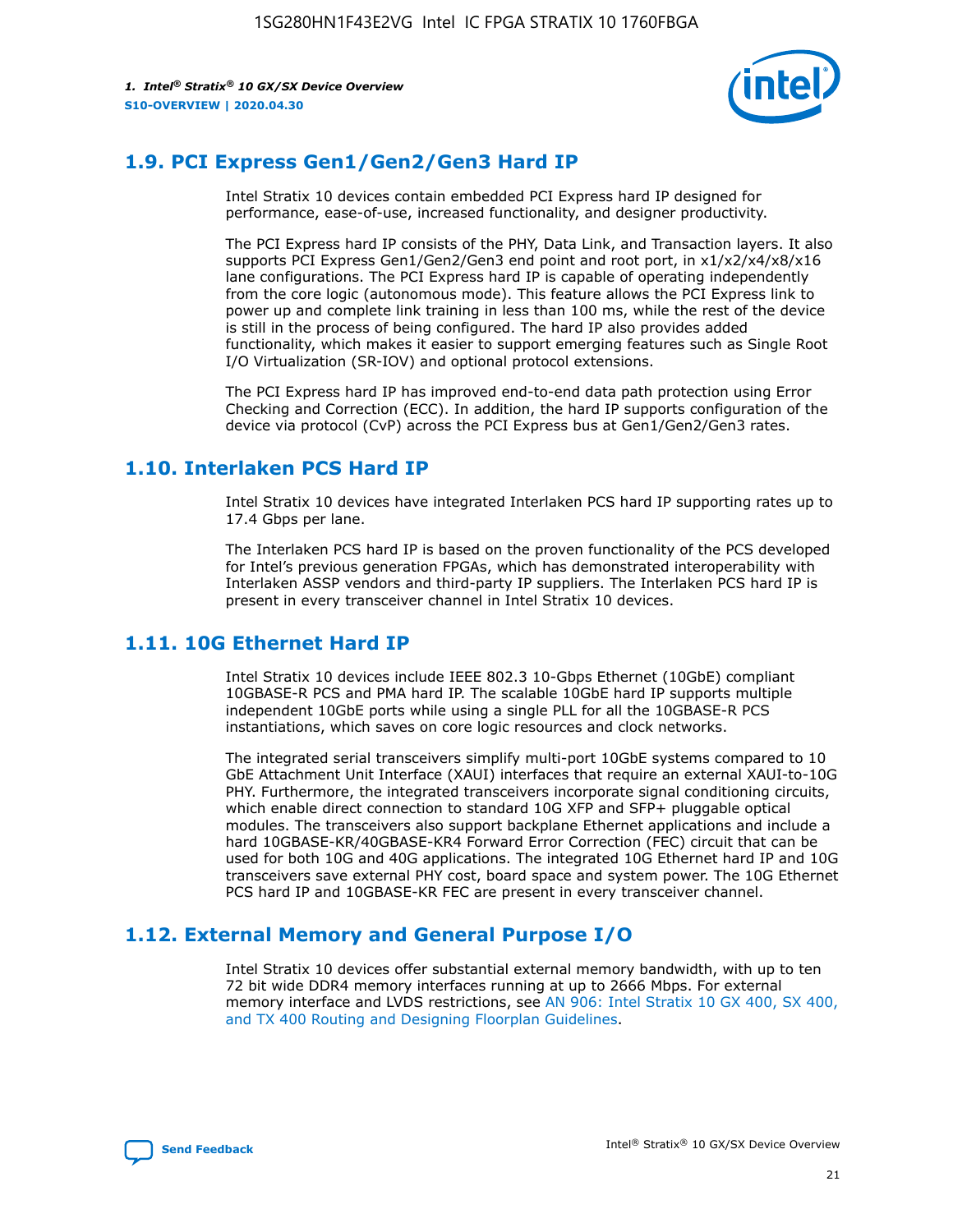

This bandwidth is provided along with the ease of design, lower power, and resource efficiencies of hardened high-performance memory controllers. The external memory interfaces can be configured up to a maximum width of 144 bits when using either hard or soft memory controllers.

#### **Figure 10. Hard Memory Controller**



Each I/O bank contains 48 general purpose I/Os and a high-efficiency hard memory controller capable of supporting many different memory types, each with different performance capabilities. The hard memory controller is also capable of being bypassed and replaced by a soft controller implemented in user logic. The I/Os each have a hardened double data rate (DDR) read/write path (PHY) capable of performing key memory interface functionality such as:

- Read/write leveling
- FIFO buffering to lower latency and improve margin
- Timing calibration
- On-chip termination

The timing calibration is aided by the inclusion of hard microcontrollers based on Intel's Nios® II technology, specifically tailored to control the calibration of multiple memory interfaces. This calibration allows the Intel Stratix 10 device to compensate for any changes in process, voltage, or temperature either within the Intel Stratix 10 device itself, or within the external memory device. The advanced calibration algorithms ensure maximum bandwidth and robust timing margin across all operating conditions.

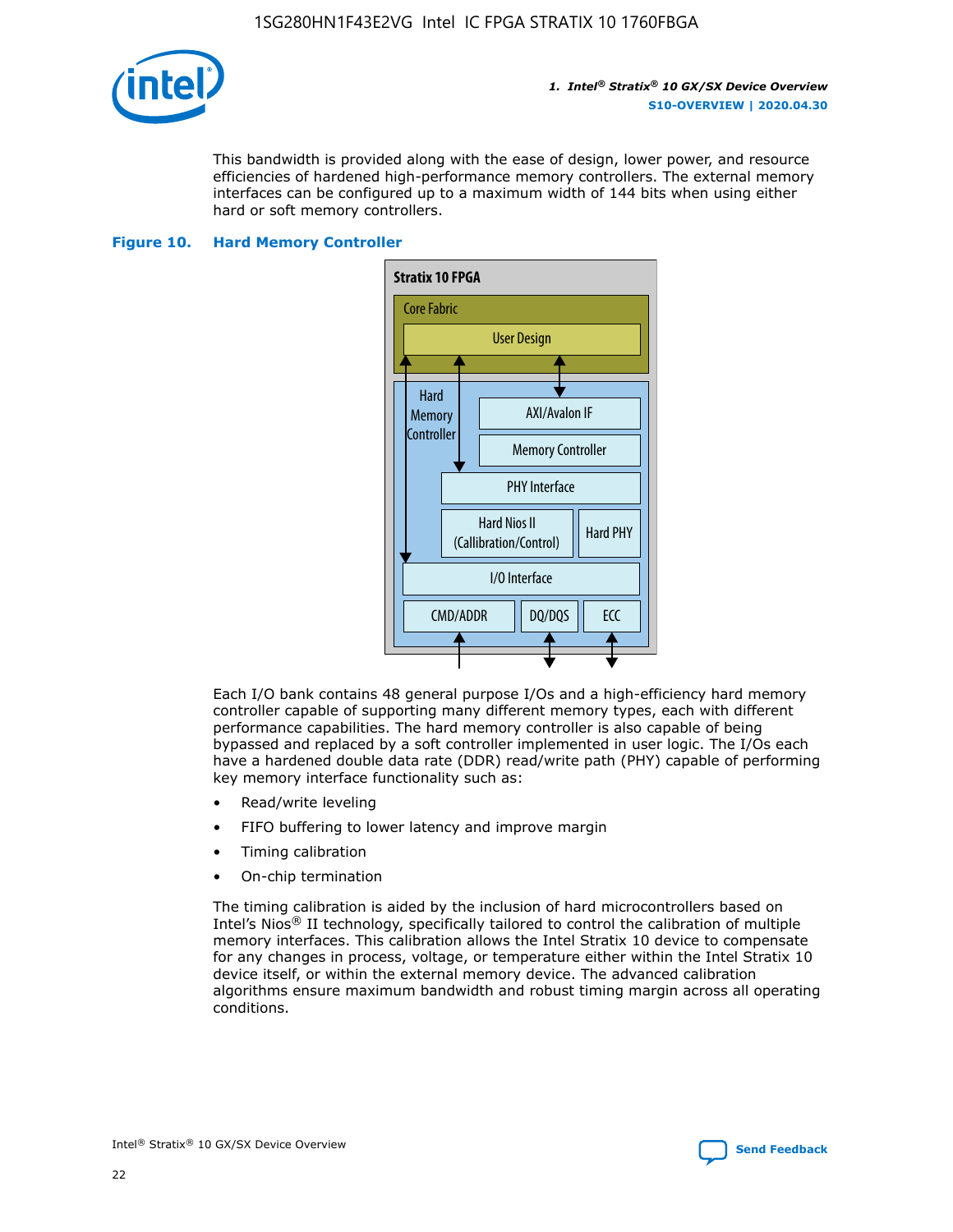

#### **Table 9. External Memory Interface Performance**

The listed speeds are for the 1-rank case.

| <b>Interface</b>     | <b>Controller Type</b> | <b>Performance</b><br>(maximum rate possible) |
|----------------------|------------------------|-----------------------------------------------|
| DDR4                 | Hard                   | 2666 Mbps                                     |
| DDR <sub>3</sub>     | Hard                   | 2133 Mbps                                     |
| QDRII+               | Soft                   | 1,100 Mtps                                    |
| <b>ODRII+ Xtreme</b> | Soft                   | 1,266 Mtps                                    |
| <b>ODRIV</b>         | Soft                   | 2,133 Mtps                                    |
| RLDRAM III           | Soft                   | 2400 Mbps                                     |
| <b>RLDRAM II</b>     | Soft                   | 533 Mbps                                      |

In addition to parallel memory interfaces, Intel Stratix 10 devices support serial memory technologies such as the Hybrid Memory Cube (HMC). The HMC is supported by the Intel Stratix 10 high-speed serial transceivers, which connect up to four HMC links, with each link running at data rates of 15 Gbps (HMC short reach specification).

Intel Stratix 10 devices also feature general purpose I/Os capable of supporting a wide range of single-ended and differential I/O interfaces. LVDS rates up to 1.6 Gbps are supported, with each pair of pins having both a differential driver and a differential input buffer. This enables configurable direction for each LVDS pair.

## **1.13. Adaptive Logic Module (ALM)**

Intel Stratix 10 devices use a similar adaptive logic module (ALM) as the previous generation Intel Arria 10 and Stratix V FPGAs, allowing for efficient implementation of logic functions and easy conversion of IP between the devices.

The ALM block diagram shown in the following figure has eight inputs with a fracturable look-up table (LUT), two dedicated embedded adders, and four dedicated registers.

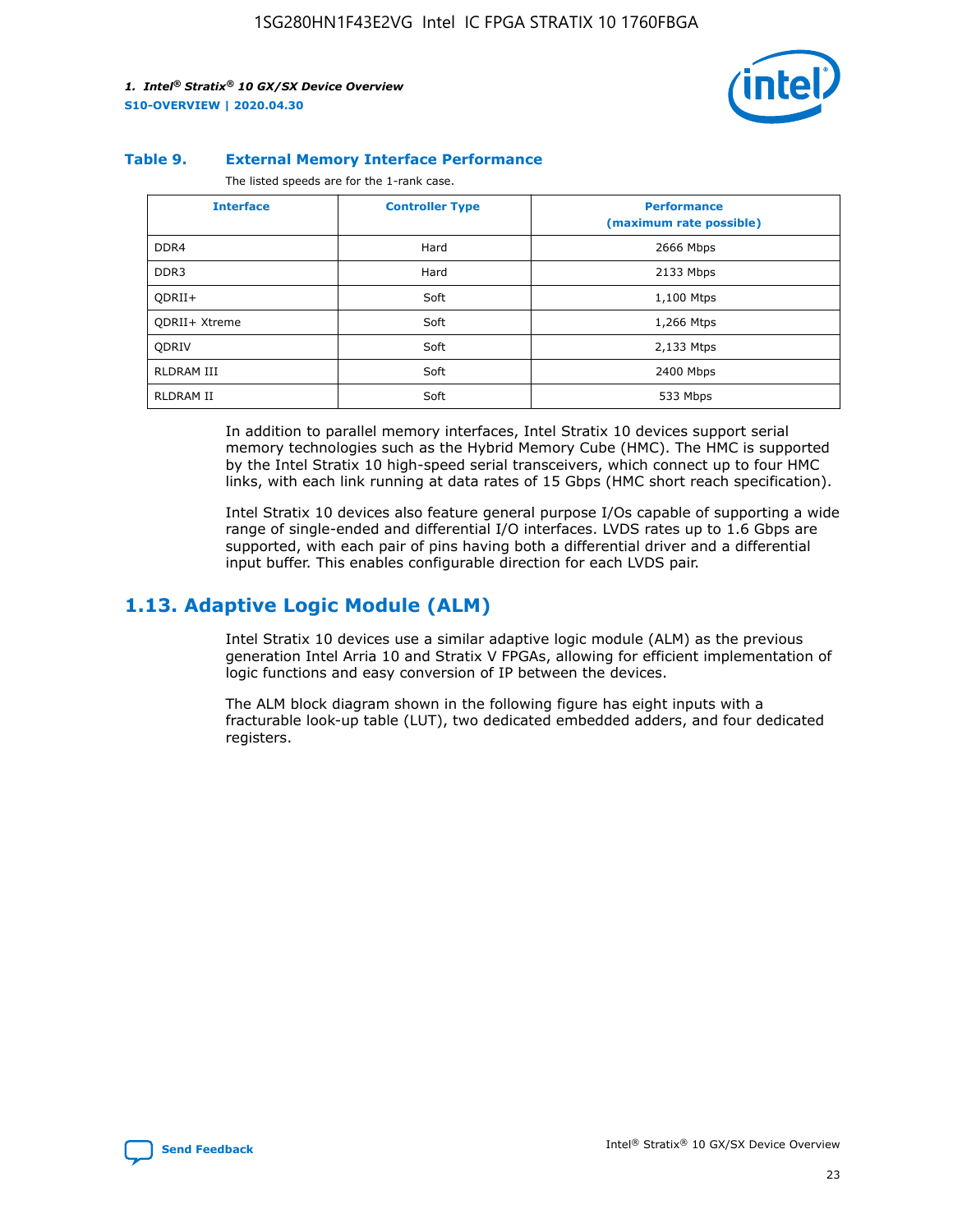

## **Figure 11. Intel Stratix 10 FPGA and SoC ALM Block Diagram**



Key features and capabilities of the ALM include:

- High register count with 4 registers per 8-input fracturable LUT, operating in conjunction with the new Intel Hyperflex architecture, enables Intel Stratix 10 devices to maximize core performance at very high core logic utilization
- Implements select 7-input logic functions, all 6-input logic functions, and two independent functions consisting of smaller LUT sizes (such as two independent 4 input LUTs) to optimize core logic utilization

The Intel Quartus Prime software takes advantage of the ALM logic structure to deliver the highest performance, optimal logic utilization, and lowest compile times. The Intel Quartus Prime software simplifies design reuse as it automatically maps legacy designs into the Intel Stratix 10 ALM architecture.

## **1.14. Core Clocking**

Core clocking in Intel Stratix 10 devices makes use of programmable clock tree synthesis.

This technique uses dedicated clock tree routing and switching circuits, and allows the Intel Quartus Prime software to create the exact clock trees required for your design. Clock tree synthesis minimizes clock tree insertion delay, reduces dynamic power dissipation in the clock tree and allows greater clocking flexibility in the core while still maintaining backwards compatibility with legacy global and regional clocking schemes.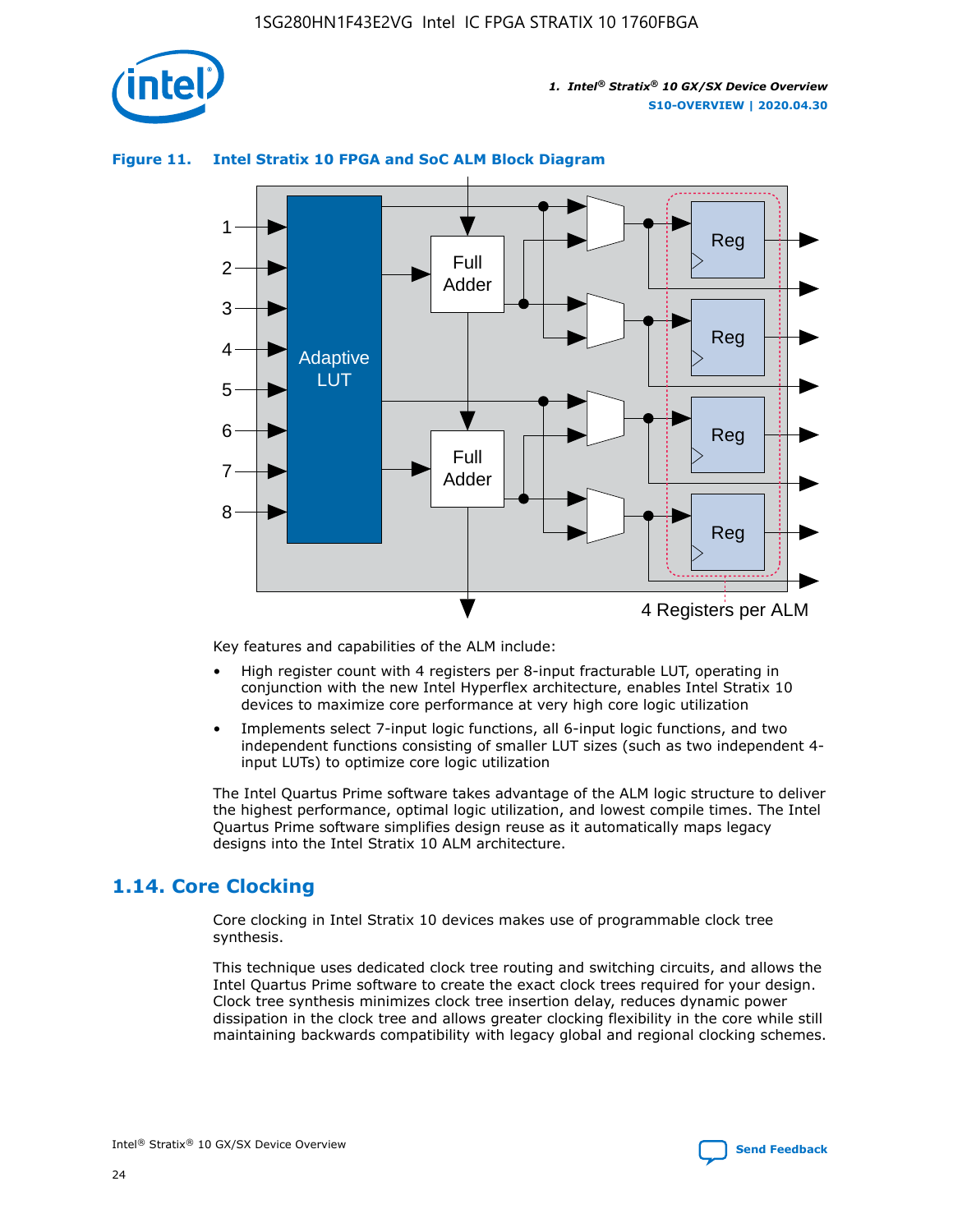

The core clock network in Intel Stratix 10 devices supports the new Intel Hyperflex core architecture at clock rates up to 1 GHz. It also supports the hard memory controllers up to 2666 Mbps with a quarter rate transfer to the core. The core clock network is supported by dedicated clock input pins, fractional clock synthesis PLLs, and integer I/O PLLs.

## **1.15. Fractional Synthesis PLLs and I/O PLLs**

Intel Stratix 10 devices have up to 32 fractional synthesis PLLs (fPLL) available for use with transceivers or in the core fabric.

The fPLLs are located in the 3D SiP transceiver L-tiles and H-tiles, eight per tile, adjacent to the transceiver channels. The fPLLs can be used to reduce both the number of oscillators required on the board and the number of clock pins required, by synthesizing multiple clock frequencies from a single reference clock source. In addition to synthesizing reference clock frequencies for the transceiver transmit PLLs, the fPLLs can also be used directly for transmit clocking. Each fPLL can be independently configured for conventional integer mode, or enhanced fractional synthesis mode with third-order delta-sigma modulation.

In addition to the fPLLs, Intel Stratix 10 devices contain up to 24 integer I/O PLLs (IOPLLs) available for general purpose use in the core fabric and for simplifying the design of external memory interfaces and high-speed LVDS interfaces. The IOPLLs are located in each bank of 48 general purpose I/O, 1 per I/O bank, adjacent to the hard memory controllers and LVDS SerDes in each I/O bank. This makes it easier to close timing because the IOPLLs are tightly coupled with the I/Os that need to use them. The IOPLLs can be used for general purpose applications in the core such as clock network delay compensation and zero-delay clock buffering.

## **1.16. Internal Embedded Memory**

Intel Stratix 10 devices contain two types of embedded memory blocks: M20K (20 Kb) and MLAB (640 bit).

The M20K and MLAB blocks are familiar block sizes carried over from previous Intel device families. The MLAB blocks are ideal for wide and shallow memories, while the M20K blocks are intended to support larger memory configurations and include hard ECC. Both M20K and MLAB embedded memory blocks can be configured as a singleport or dual-port RAM, FIFO, ROM, or shift register. These memory blocks are highly flexible and support a number of memory configurations as shown in Table 10 on page 25.

#### **Table 10. Internal Embedded Memory Block Configurations**

| MLAB (640 bits)                                                | <b>M20K (20 Kb)</b>                                                                    |
|----------------------------------------------------------------|----------------------------------------------------------------------------------------|
| $64 \times 10$ (supported through emulation)<br>$32 \times 20$ | $2K \times 10$ (or $x8$ )<br>$1K \times 20$ (or $x16$ )<br>$512 \times 40$ (or $x32$ ) |

## **1.17. Variable Precision DSP Block**

The Intel Stratix 10 DSP blocks are based upon the Variable Precision DSP Architecture used in Intel's previous generation devices. They feature hard fixed point and IEEE 754 compliant floating point capability.

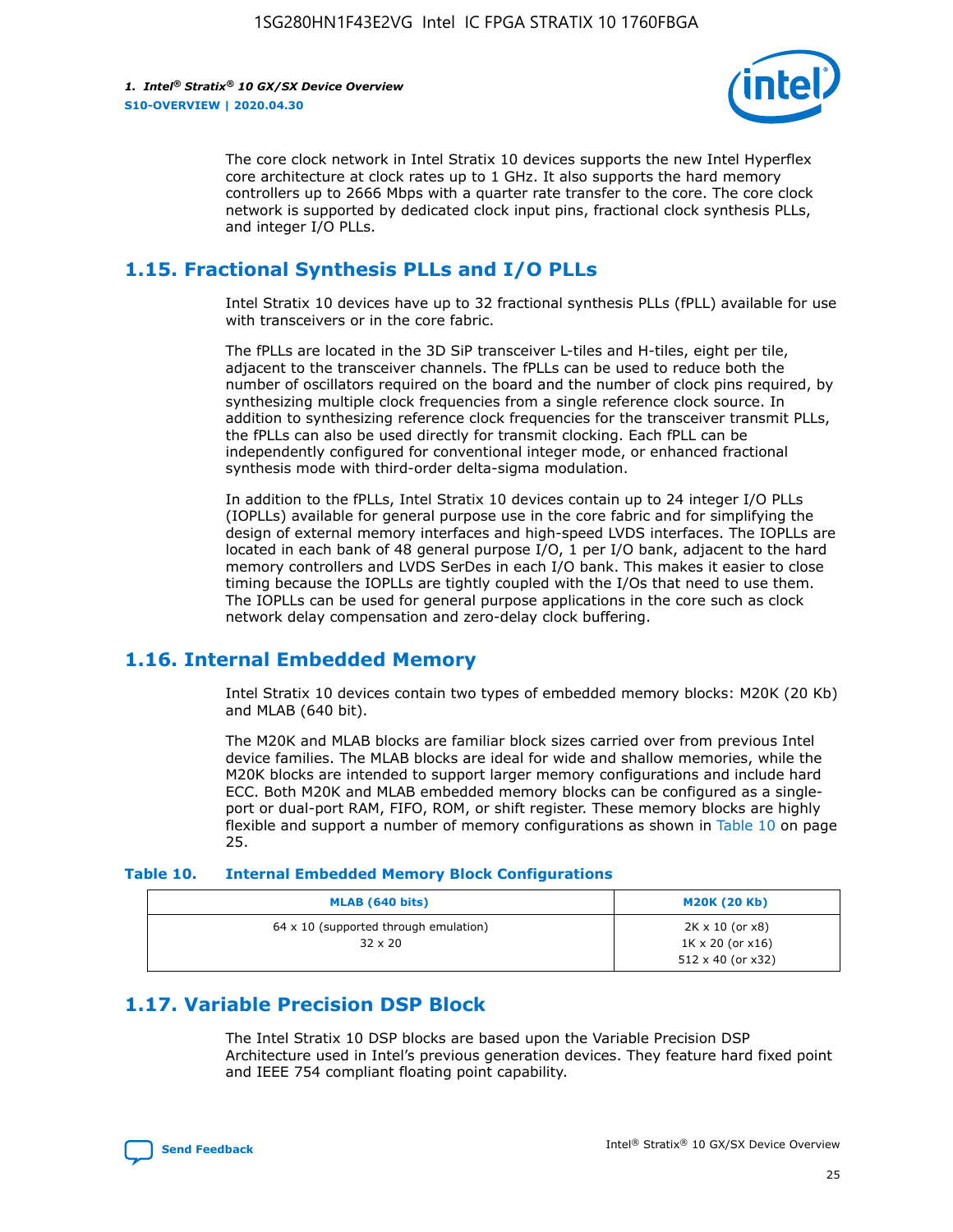

The DSP blocks can be configured to support signal processing with precision ranging from 18x19 up to 54x54. A pipeline register has been added to increase the maximum operating frequency of the DSP block and reduce power consumption.





### **Figure 13. DSP Block: High Precision Fixed Point Mode**



Intel<sup>®</sup> Stratix<sup>®</sup> 10 GX/SX Device Overview **[Send Feedback](mailto:FPGAtechdocfeedback@intel.com?subject=Feedback%20on%20Intel%20Stratix%2010%20GX/SX%20Device%20Overview%20(S10-OVERVIEW%202020.04.30)&body=We%20appreciate%20your%20feedback.%20In%20your%20comments,%20also%20specify%20the%20page%20number%20or%20paragraph.%20Thank%20you.)** Send Feedback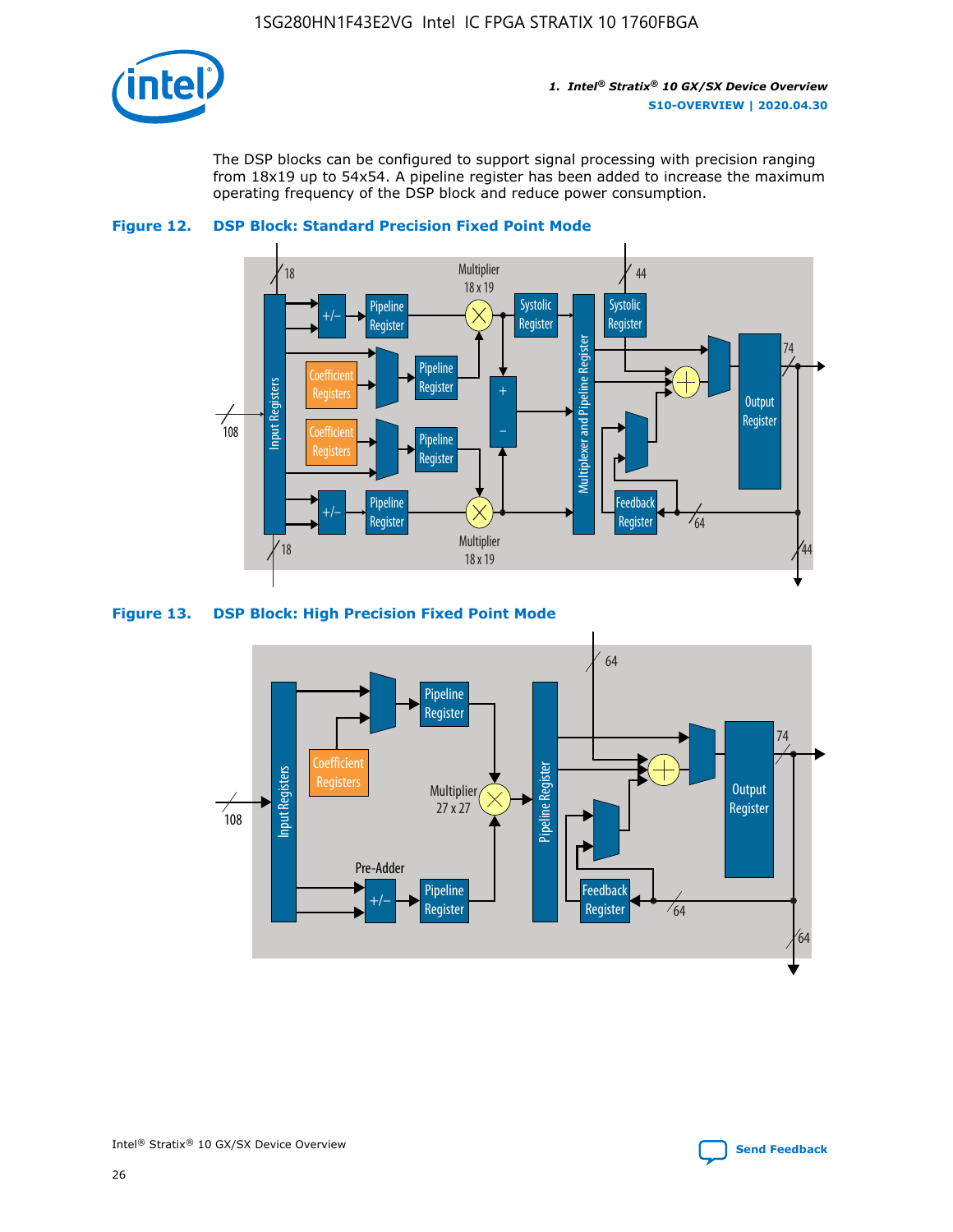



## **Figure 14. DSP Block: Single Precision Floating Point Mode**

Each DSP block can be independently configured at compile time as either dual 18x19 or a single 27x27 multiply accumulate. With a dedicated 64 bit cascade bus, multiple variable precision DSP blocks can be cascaded to implement even higher precision DSP functions efficiently.

In floating point mode, each DSP block provides one single precision floating point multiplier and adder. Floating point additions, multiplications, mult-adds and multaccumulates are supported.

The following table shows how different precisions are accommodated within a DSP block, or by utilizing multiple blocks.

| <b>Multiplier Size</b>             | <b>DSP Block Resources</b>                                                               | <b>Expected Usage</b>           |
|------------------------------------|------------------------------------------------------------------------------------------|---------------------------------|
| $18x19$ bits                       | 1/2 of Variable Precision DSP Block                                                      | Medium precision fixed point    |
| 27x27 bits                         | 1 Variable Precision DSP Block                                                           | High precision fixed point      |
| $19x36$ bits                       | 1 Variable Precision DSP Block with external<br>adder                                    | Fixed point FFTs                |
| 36x36 bits                         | 2 Variable Precision DSP Blocks with external<br>adder                                   | Very high precision fixed point |
| 54x54 bits                         | 4 Variable Precision DSP Blocks with external<br>adder                                   | Double Precision floating point |
| Single Precision<br>floating point | 1 Single Precision floating point adder, 1 Single<br>Precision floating point multiplier | Floating point                  |

#### **Table 11. Variable Precision DSP Block Configurations**

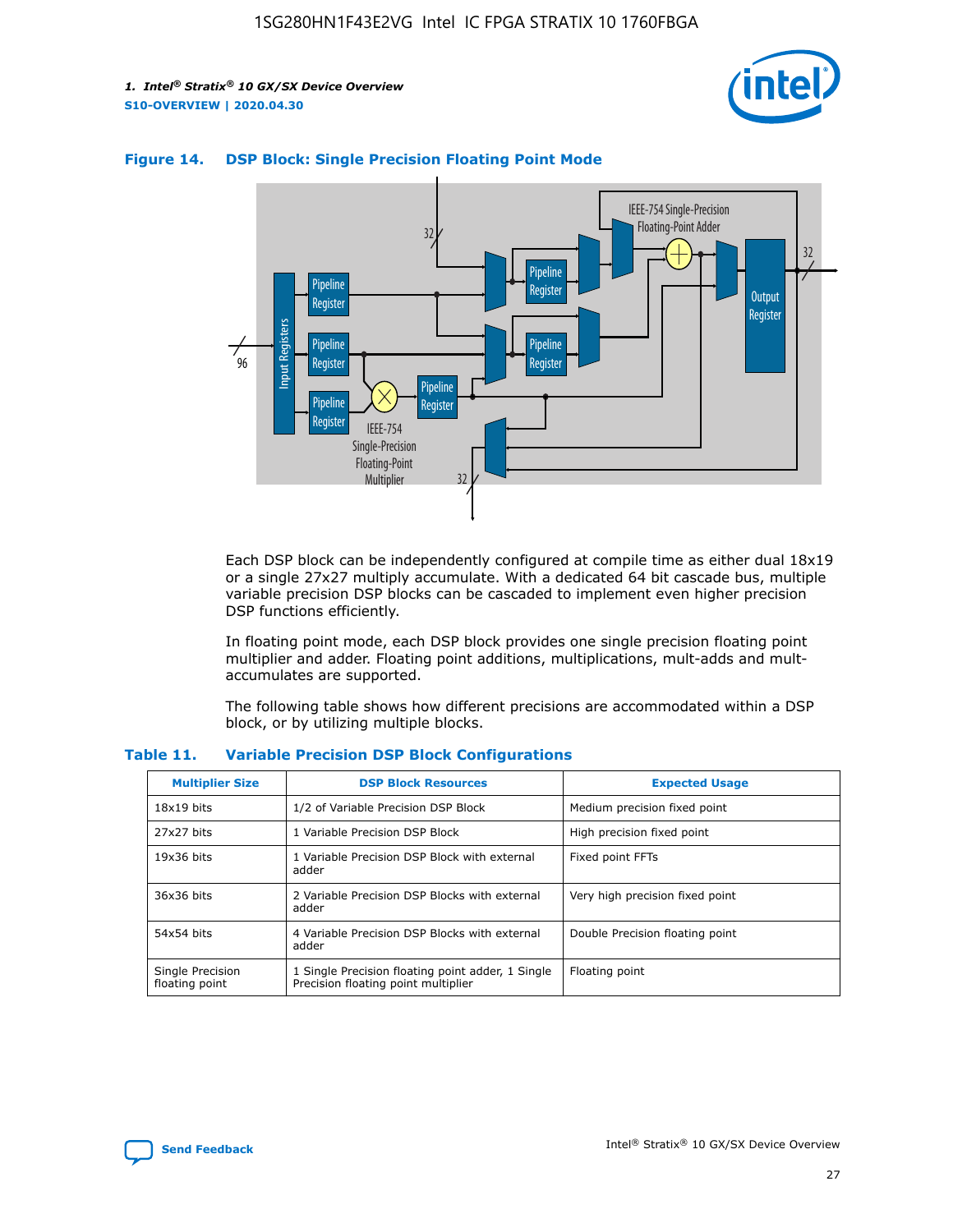

Complex multiplication is very common in DSP algorithms. One of the most popular applications of complex multipliers is the FFT algorithm. This algorithm has the characteristic of increasing precision requirements on only one side of the multiplier. The Variable Precision DSP block supports the FFT algorithm with proportional increase in DSP resources as the precision grows.

### **Table 12. Complex Multiplication With Variable Precision DSP Block**

| <b>Complex Multiplier</b><br><b>Size</b> | <b>DSP Block Resources</b>      | <b>FFT Usage</b>       |
|------------------------------------------|---------------------------------|------------------------|
| $18x19$ bits                             | 2 Variable Precision DSP Blocks | Resource optimized FFT |
| 27x27 bits                               | 4 Variable Precision DSP Blocks | Highest precision FFT  |

For FFT applications with high dynamic range requirements, the Intel FFT IP Core offers an option of single precision floating point implementation with resource usage and performance similar to high precision fixed point implementations.

Other features of the DSP block include:

- Hard 18 bit and 25 bit pre-adders
- Hard floating point multipliers and adders
- 64 bit dual accumulator (for separate I, Q product accumulations)
- Cascaded output adder chains for 18 and 27 bit FIR filters
- Embedded coefficient registers for 18 and 27 bit coefficients
- Fully independent multiplier outputs
- Inferability using HDL templates supplied by the Intel Quartus Prime software for most modes

The Variable Precision DSP block is ideal to support the growing trend towards higher bit precision in high performance DSP applications. At the same time, it can efficiently support the many existing 18 bit DSP applications, such as high definition video processing and remote radio heads. With the Variable Precision DSP block architecture and hard floating point multipliers and adders, Intel Stratix 10 devices can efficiently support many different precision levels up to and including floating point implementations. This flexibility can result in increased system performance, reduced power consumption, and reduce architecture constraints on system algorithm designers.

## **1.18. Hard Processor System (HPS)**

The Intel Stratix 10 SoC Hard Processor System (HPS) is Intel's third generation HPS. Leveraging the performance of Intel 14 nm tri-gate technology, Intel Stratix 10 SoC devices more than double the performance of previous generation SoCs with an integrated quad-core 64-bit Arm Cortex-A53. The HPS also enables system-wide hardware virtualization capabilities by adding a system memory management unit. These architecture improvements ensure that Intel Stratix 10 SoCs meet the requirements of current and future embedded markets, including wireless and wireline communications, datacenter acceleration, and numerous military applications.

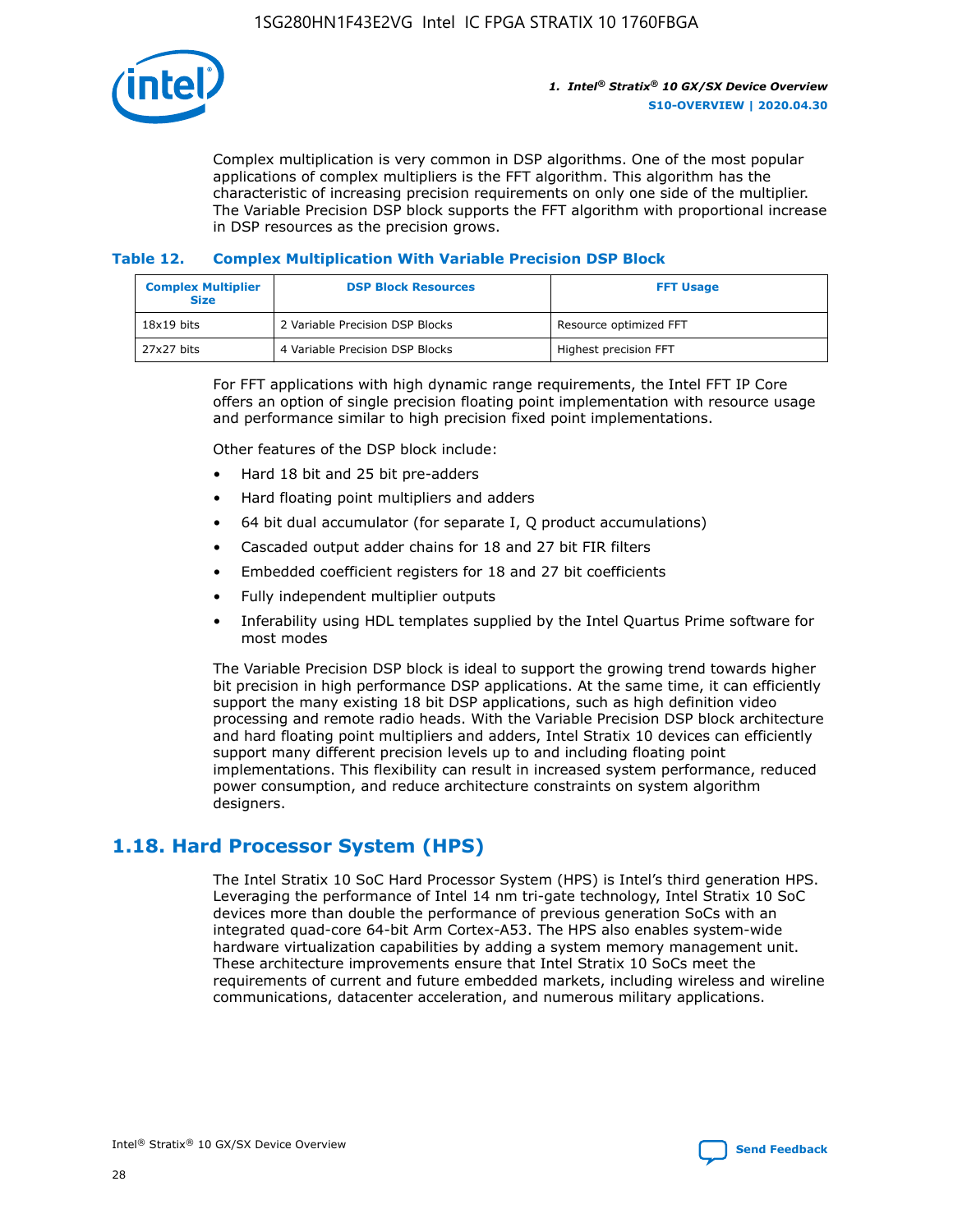

#### **Figure 15. HPS Block Diagram**

| Quad Arm Cortex-A53-Based Hard Processor System                            |  |                           |                                                           |                                     |                             |                                        |                                  |
|----------------------------------------------------------------------------|--|---------------------------|-----------------------------------------------------------|-------------------------------------|-----------------------------|----------------------------------------|----------------------------------|
| <b>Arm Cortex - A53</b>                                                    |  |                           | Arm Cortex - A53                                          |                                     |                             | SD/SDIO/                               |                                  |
| <b>NEON</b>                                                                |  | <b>FPU</b>                | <b>NEON</b>                                               |                                     | <b>FPU</b>                  | USB OTG<br>$(x2)^{1,2}$                | $MMC$ <sup>1,2</sup>             |
| 32 KB I-Cache<br>with Parity                                               |  | 32 KB D-Cache<br>with ECC | 32 KB I-Cache<br>with Parity                              |                                     | 32 KB D - Cache<br>with ECC |                                        |                                  |
|                                                                            |  |                           |                                                           |                                     |                             |                                        | <b>DMA</b>                       |
| <b>Arm Cortex - A53</b>                                                    |  |                           |                                                           |                                     | Arm Cortex - A53            | UART (x2)                              | $(8$ Channel) $^2$               |
| <b>NEON</b>                                                                |  | <b>FPU</b>                | <b>NEON</b>                                               |                                     | <b>FPU</b>                  |                                        |                                  |
| 32 KB I-Cache<br>with Parity                                               |  | 32 KB D-Cache<br>with ECC | 32 KB I-Cache<br>32 KB D-Cache<br>with Parity<br>with ECC |                                     |                             | I <sup>2</sup> C(x5)                   | <b>HPS 10</b>                    |
| 1 MB L2 Cache with ECC<br><b>System MMU</b><br><b>Cache Coherency Unit</b> |  |                           | <b>EMAC</b> $(x3)^{1,2}$                                  | <b>NAND</b><br>Flash <sup>1,2</sup> |                             |                                        |                                  |
| JTAG Debug<br>or Trace                                                     |  | 256 KB                    | <b>Timers</b><br>RAM <sup>2</sup><br>(x8)                 |                                     |                             | SPI(x4)                                |                                  |
| Lightweight HPS-to-<br><b>FPGA BRIDGE</b>                                  |  | <b>BRIDGE</b>             | FPGA-to-HPS<br>HPS-to-FPGA<br><b>BRIDGE</b>               |                                     | HPS-to-SDM<br>SDM-to-HPS    | <b>SDRAM</b><br>Scheduler <sup>3</sup> |                                  |
|                                                                            |  |                           |                                                           |                                     |                             |                                        |                                  |
| <b>FPGA Fabric</b>                                                         |  |                           |                                                           |                                     |                             | <b>SDM</b>                             | <b>Hard Memory</b><br>Controller |

Notes:

1. Integrated direct memory access (DMA)

2. Integrated error correction code (ECC)

3. Multiport front-end interface to hard memory controller

## **1.18.1. Key Features of the Intel Stratix 10 HPS**

## **Table 13. Key Features of the Intel Stratix 10 GX/SX HPS**

| <b>Feature</b>                                    | <b>Description</b>                                                                                                                                                                                                                                                                                                                     |
|---------------------------------------------------|----------------------------------------------------------------------------------------------------------------------------------------------------------------------------------------------------------------------------------------------------------------------------------------------------------------------------------------|
| Quad-core Arm Cortex-A53<br>MPCore processor unit | • 2.3 MIPS/MHz instruction efficiency<br>CPU frequency up to 1.5 GHz<br>At 1.5 GHz total performance of 13,800 MIPS<br>Army8-A architecture<br>Runs 64 bit and 32 bit Arm instructions<br>16 bit and 32 bit Thumb instructions for 30% reduction in memory footprint<br>Jazelle* RCT execution architecture with 8 bit Java byte codes |
|                                                   |                                                                                                                                                                                                                                                                                                                                        |

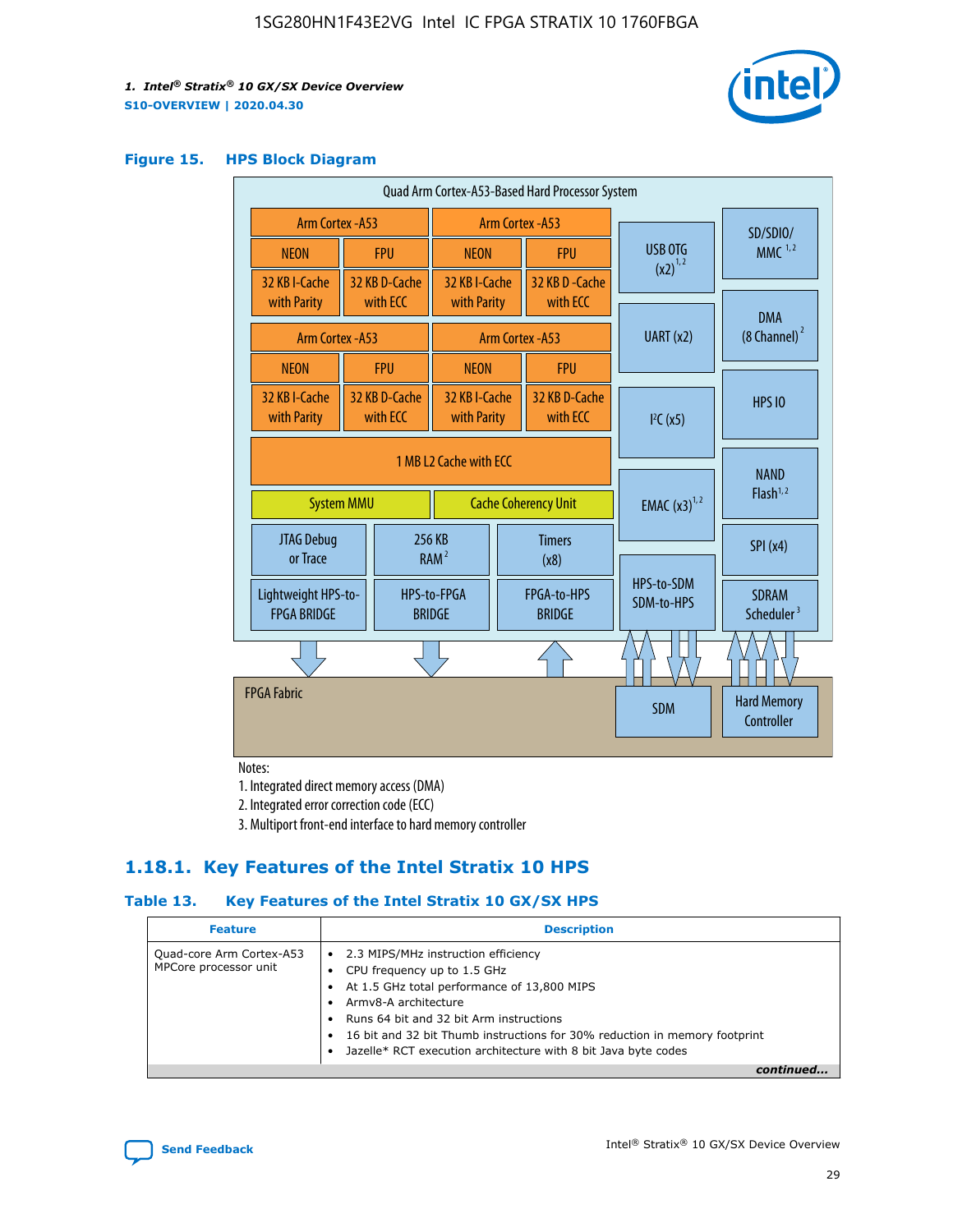

| <b>Feature</b>                                        | <b>Description</b>                                                                                                                                                                                                                                                                                                                                                                                                                                                                                                                                                                                                                                                                                                                                                                                                                                                                                                                                                                                                                                                                                                                                                                                               |
|-------------------------------------------------------|------------------------------------------------------------------------------------------------------------------------------------------------------------------------------------------------------------------------------------------------------------------------------------------------------------------------------------------------------------------------------------------------------------------------------------------------------------------------------------------------------------------------------------------------------------------------------------------------------------------------------------------------------------------------------------------------------------------------------------------------------------------------------------------------------------------------------------------------------------------------------------------------------------------------------------------------------------------------------------------------------------------------------------------------------------------------------------------------------------------------------------------------------------------------------------------------------------------|
|                                                       | Superscalar, variable length, out-of-order pipeline with dynamic branch prediction<br>Improved Arm Neon* media processing engine<br>Single- and double-precision floating-point unit<br>Arm CoreSight* debug and trace technology<br>٠                                                                                                                                                                                                                                                                                                                                                                                                                                                                                                                                                                                                                                                                                                                                                                                                                                                                                                                                                                           |
| <b>System Memory</b><br>Management Unit               | Enables a unified memory model and extends hardware virtualization into peripherals<br>implemented in the FPGA fabric                                                                                                                                                                                                                                                                                                                                                                                                                                                                                                                                                                                                                                                                                                                                                                                                                                                                                                                                                                                                                                                                                            |
| Cache Coherency unit                                  | Changes in shared data stored in cache are propagated throughout the system<br>$\bullet$<br>providing bi-directional coherency for co-processing elements.                                                                                                                                                                                                                                                                                                                                                                                                                                                                                                                                                                                                                                                                                                                                                                                                                                                                                                                                                                                                                                                       |
| Cache                                                 | L1 Cache<br>$\bullet$<br>- 32 KB of instruction cache w/ parity check<br>- 32 KB of L1 data cache w /ECC<br>- Parity checking<br>L <sub>2</sub> Cache<br>$-$ 1MB shared<br>$-$ 8-way set associative<br>- SEU Protection with parity on TAG ram and ECC on data RAM<br>- Cache lockdown support                                                                                                                                                                                                                                                                                                                                                                                                                                                                                                                                                                                                                                                                                                                                                                                                                                                                                                                  |
| On-Chip Memory                                        | 256 KB of scratch on-chip RAM                                                                                                                                                                                                                                                                                                                                                                                                                                                                                                                                                                                                                                                                                                                                                                                                                                                                                                                                                                                                                                                                                                                                                                                    |
| External SDRAM and Flash<br>Memory Interfaces for HPS | Hard memory controller with support for DDR4, DDR3<br>$\bullet$<br>$-$ 40 bit (32 bit + 8 bit ECC) with select packages supporting 72 bit (64 bit + 8 bit<br>ECC)<br>- Support for up to 2666 Mbps DDR4 and 2166 Mbps DDR3 frequencies<br>- Error correction code (ECC) support including calculation, error correction, write-<br>back correction, and error counters<br>- Software Configurable Priority Scheduling on individual SDRAM bursts<br>- Fully programmable timing parameter support for all JEDEC-specified timing<br>parameters<br>- Multiport front-end (MPFE) scheduler interface to the hard memory controller, which<br>supports the $AXI^{\circledR}$ Quality of Service (QoS) for interface to the FPGA fabric<br>NAND flash controller<br>$-$ ONFI 1.0<br>- Integrated descriptor based with DMA<br>- Programmable hardware ECC support<br>- Support for 8 and 16 bit Flash devices<br>Secure Digital SD/SDIO/MMC controller<br>$-$ eMMC 4.5<br>- Integrated descriptor based DMA<br>- CE-ATA digital commands supported<br>- 50 MHz operating frequency<br>Direct memory access (DMA) controller<br>٠<br>$-$ 8-channel<br>- Supports up to 32 peripheral handshake interface<br>continued |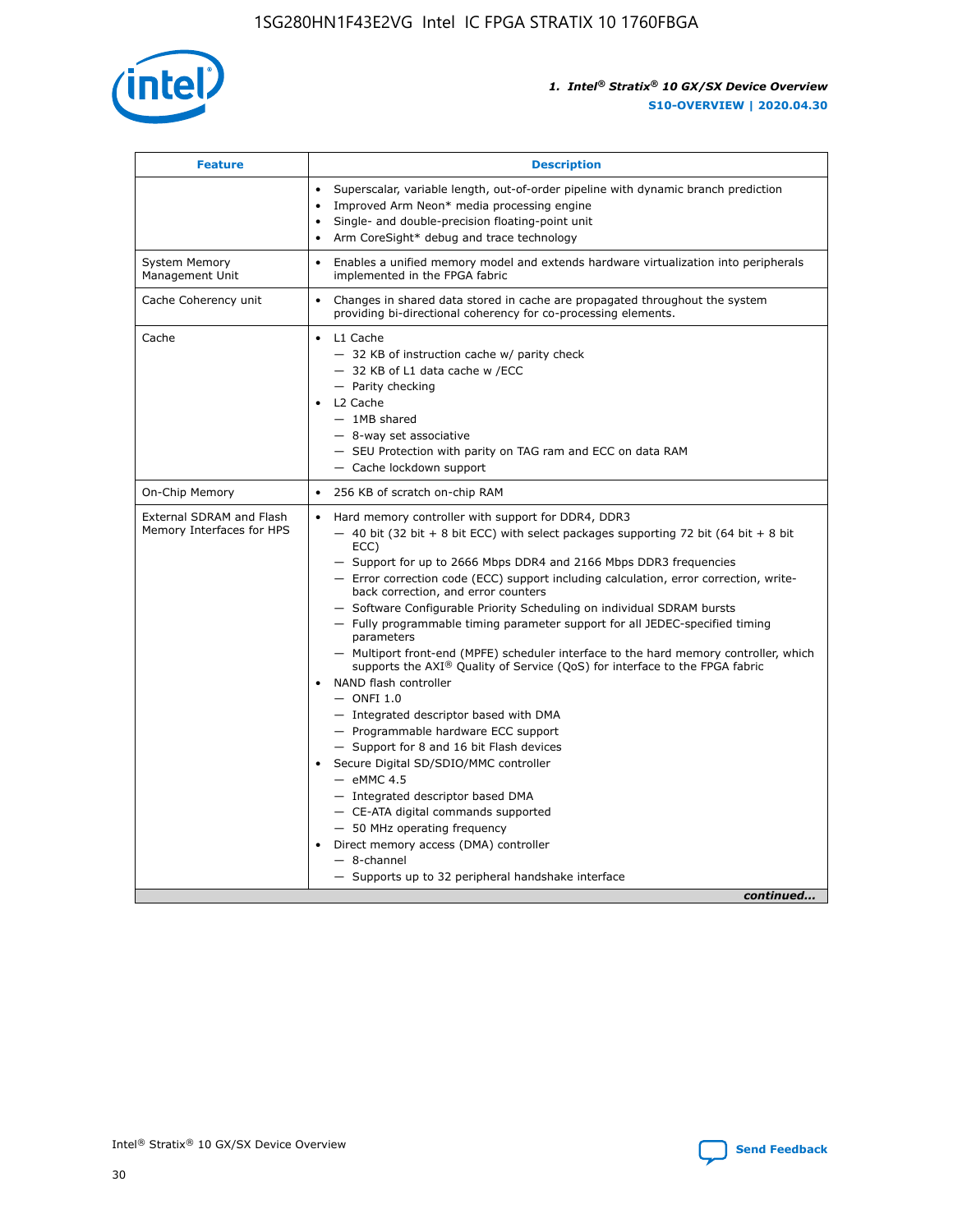

| <b>Feature</b>                         | <b>Description</b>                                                                                                                                                                                                                                                                                                                                                                                                                                                                                                                                                                                                                                                                                                                                                                                                                                                                                                                                                                                                                                                                                                                                                                                                                                                                                                                                                                                                                                                                                                     |
|----------------------------------------|------------------------------------------------------------------------------------------------------------------------------------------------------------------------------------------------------------------------------------------------------------------------------------------------------------------------------------------------------------------------------------------------------------------------------------------------------------------------------------------------------------------------------------------------------------------------------------------------------------------------------------------------------------------------------------------------------------------------------------------------------------------------------------------------------------------------------------------------------------------------------------------------------------------------------------------------------------------------------------------------------------------------------------------------------------------------------------------------------------------------------------------------------------------------------------------------------------------------------------------------------------------------------------------------------------------------------------------------------------------------------------------------------------------------------------------------------------------------------------------------------------------------|
| Communication Interface<br>Controllers | Three 10/100/1000 Ethernet media access controls (MAC) with integrated DMA<br>$\bullet$<br>- Supports RGMII and RMII external PHY Interfaces<br>- Option to support other PHY interfaces through FPGA logic<br>$\bullet$ GMII<br>MII<br>$\bullet$<br>RMII (requires MII to RMII adapter)<br>$\bullet$<br>• RGMII (requires GMII to RGMII adapter)<br>SGMII (requires GMII to SGMII adapter)<br>- Supports IEEE 1588-2002 and IEEE 1588-2008 standards for precision networked<br>clock synchronization<br>- Supports IEEE 802.1Q VLAN tag detection for reception frames<br>- Supports Ethernet AVB standard<br>Two USB On-the-Go (OTG) controllers with DMA<br>- Dual-Role Device (device and host functions)<br>• High-speed (480 Mbps)<br>• Full-speed (12 Mbps)<br>• Low-speed (1.5 Mbps)<br>• Supports USB 1.1 (full-speed and low-speed)<br>- Integrated descriptor-based scatter-gather DMA<br>- Support for external ULPI PHY<br>- Up to 16 bidirectional endpoints, including control endpoint<br>$-$ Up to 16 host channels<br>- Supports generic root hub<br>- Configurable to OTG 1.3 and OTG 2.0 modes<br>Five $I2C$ controllers (three can be used by EMAC for MIO to external PHY)<br>- Support both 100 Kbps and 400 Kbps modes<br>- Support both 7 bit and 10 bit addressing modes<br>- Support Master and Slave operating mode<br>Two UART 16550 compatible<br>- Programmable baud rate up to 115.2 Kbaud<br>Four serial peripheral interfaces (SPI) (2 Masters, 2 Slaves)<br>- Full and Half duplex |
| Timers and I/O                         | Timers<br>$\bullet$<br>- 4 general-purpose timers<br>$-4$ watchdog timers<br>48 HPS direct I/O allow HPS peripherals to connect directly to I/O<br>Up to three IO48 banks may be assigned to HPS for HPS DDR access                                                                                                                                                                                                                                                                                                                                                                                                                                                                                                                                                                                                                                                                                                                                                                                                                                                                                                                                                                                                                                                                                                                                                                                                                                                                                                    |
| Interconnect to Logic Core             | • FPGA-to-HPS Bridge<br>- Allows IP bus masters in the FPGA fabric to access to HPS bus slaves<br>- Configurable 32, 64, or 128 bit AMBA AXI interface<br>HPS-to-FPGA Bridge<br>- Allows HPS bus masters to access bus slaves in FPGA fabric<br>- Configurable 32, 64, or 128 bit AMBA AXI interface allows high-bandwidth HPS<br>master transactions to FPGA fabric<br>HPS-to-SDM and SDM-to-HPS Bridges<br>- Allows the HPS to reach the SDM block and the SDM to bootstrap the HPS<br>Light Weight HPS-to-FPGA Bridge<br>- Light weight 32 bit AXI interface suitable for low-latency register accesses from HPS<br>to soft peripherals in FPGA fabric<br>FPGA-to-HPS SDRAM Bridge<br>- Up to three AMBA AXI interfaces supporting 32, 64, or 128 bit data paths                                                                                                                                                                                                                                                                                                                                                                                                                                                                                                                                                                                                                                                                                                                                                    |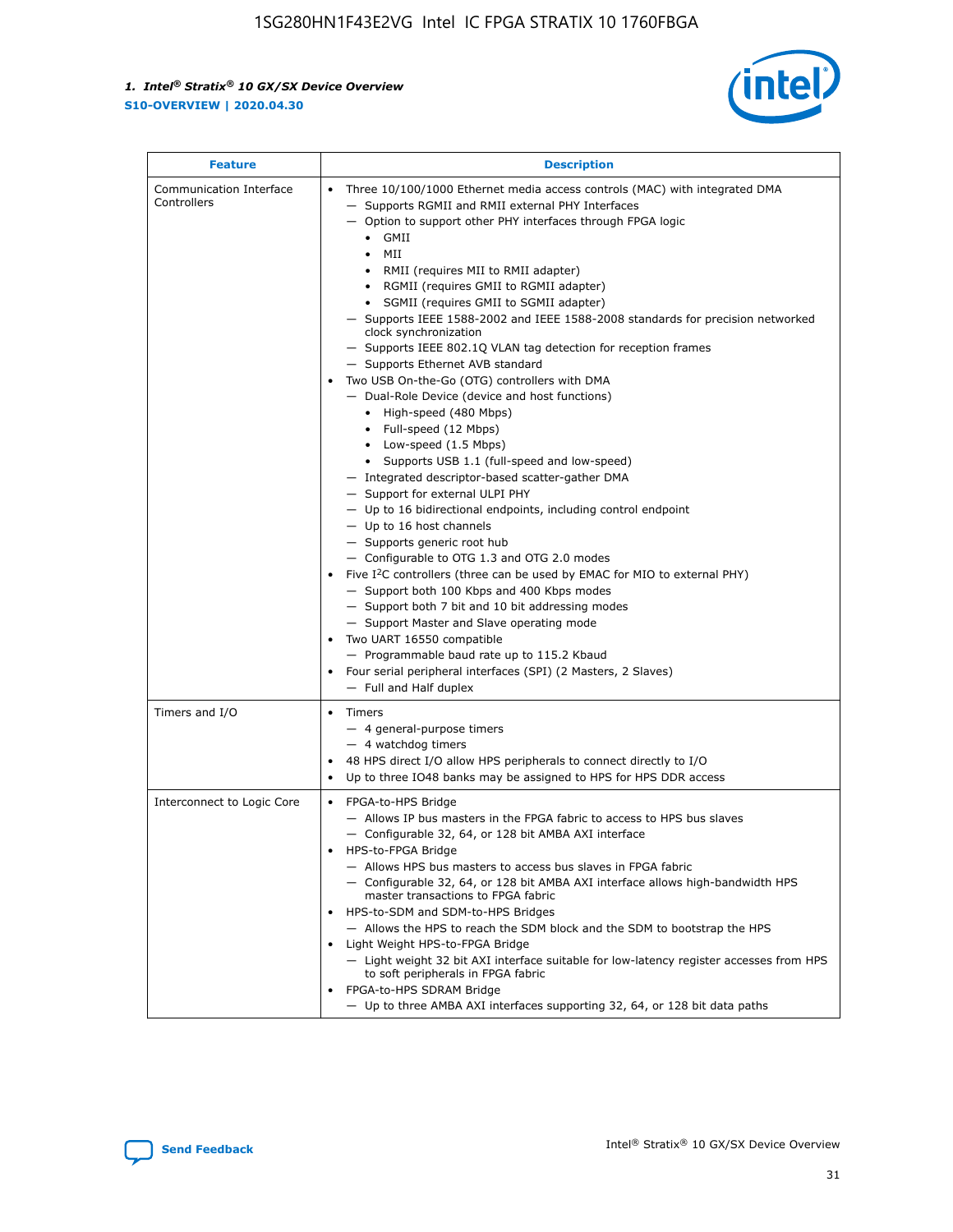

## **1.19. Power Management**

Intel Stratix 10 devices use the advanced Intel 14 nm tri-gate process technology, the all new Intel Hyperflex core architecture to enable Hyper-Folding, power gating, and several optional power reduction techniques to reduce total power consumption by as much as 70% compared to previous generation high-performance Stratix V devices.

Intel Stratix 10 standard power devices (-V) are SmartVID devices. The core voltage supplies (VCC and VCCP) for each SmartVID device must be driven by a PMBus voltage regulator dedicated to that Intel Stratix 10 device. Use of a PMBus voltage regulator for each SmartVID (-V) device is mandatory; it is not an option. A code is programmed into each SmartVID device during manufacturing that allows the PMBus voltage regulator to operate at the optimum core voltage to meet the device performance specifications.

With the new Intel Hyperflex core architecture, designs can run 2X faster than previous generation FPGAs. With 2X performance and same required throughput, architects can cut the data path width in half to save power. This optimization is called Hyper-Folding. Additionally, power gating reduces static power of unused resources in the FPGA by powering them down. The Intel Quartus Prime software automatically powers down specific unused resource blocks such as DSP and M20K blocks, at configuration time.

The optional power reduction techniques in Intel Stratix 10 devices include:

• **Available Low Static Power Devices**—Intel Stratix 10 devices are available with a fixed core voltage that provides lower static power than the SmartVID standard power devices, while maintaining device performance

Furthermore, Intel Stratix 10 devices feature Intel's low power transceivers and include a number of hard IP blocks that not only reduce logic resources but also deliver substantial power savings compared to soft implementations. In general, hard IP blocks consume up to 50% less power than the equivalent soft logic implementations.

## **1.20. Device Configuration and Secure Device Manager (SDM)**

All Intel Stratix 10 devices contain a Secure Device Manager (SDM), which is a dedicated triple-redundant processor that serves as the point of entry into the device for all JTAG and configuration commands. The SDM also bootstraps the HPS in SoC devices ensuring that the HPS can boot using the same security features that the FPGA devices have.

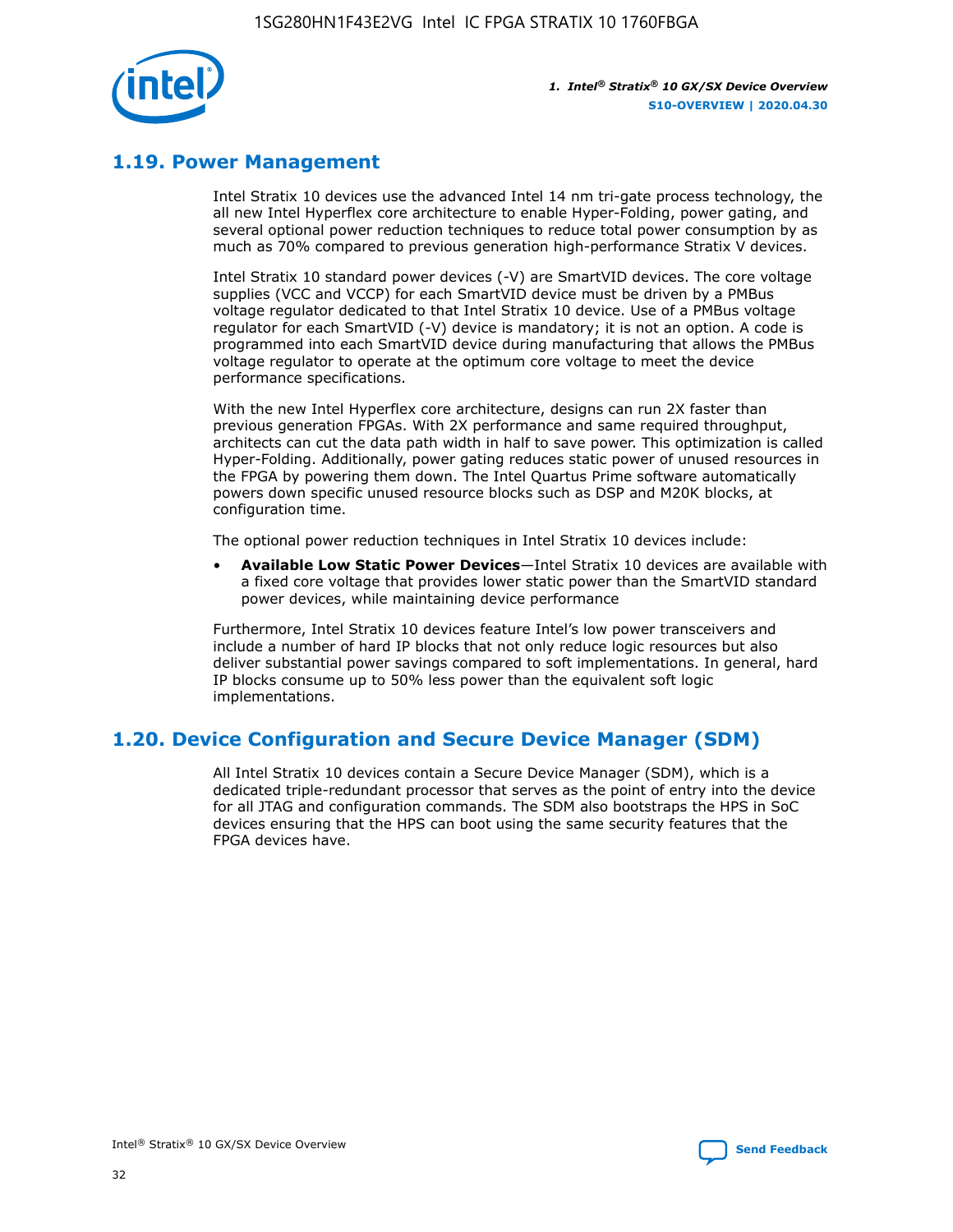





During configuration, Intel Stratix 10 devices are divided into logical sectors, each of which is managed by a local sector manager (LSM). The SDM passes configuration data to each of the LSMs across the on-chip configuration network. This allows the sectors to be configured independently, one at a time, or in parallel. This approach achieves simplified sector configuration and reconfiguration, as well as reduced overall configuration time due to the inherent parallelism. The same sector-based approach is used to respond to single-event upsets and security attacks.

While the sectors provide a logical separation for device configuration and reconfiguration, they overlay the normal rows and columns of FPGA logic and routing. This means there is no impact to the Intel Quartus Prime software place and route, and no impact to the timing of logic signals that cross the sector boundaries.

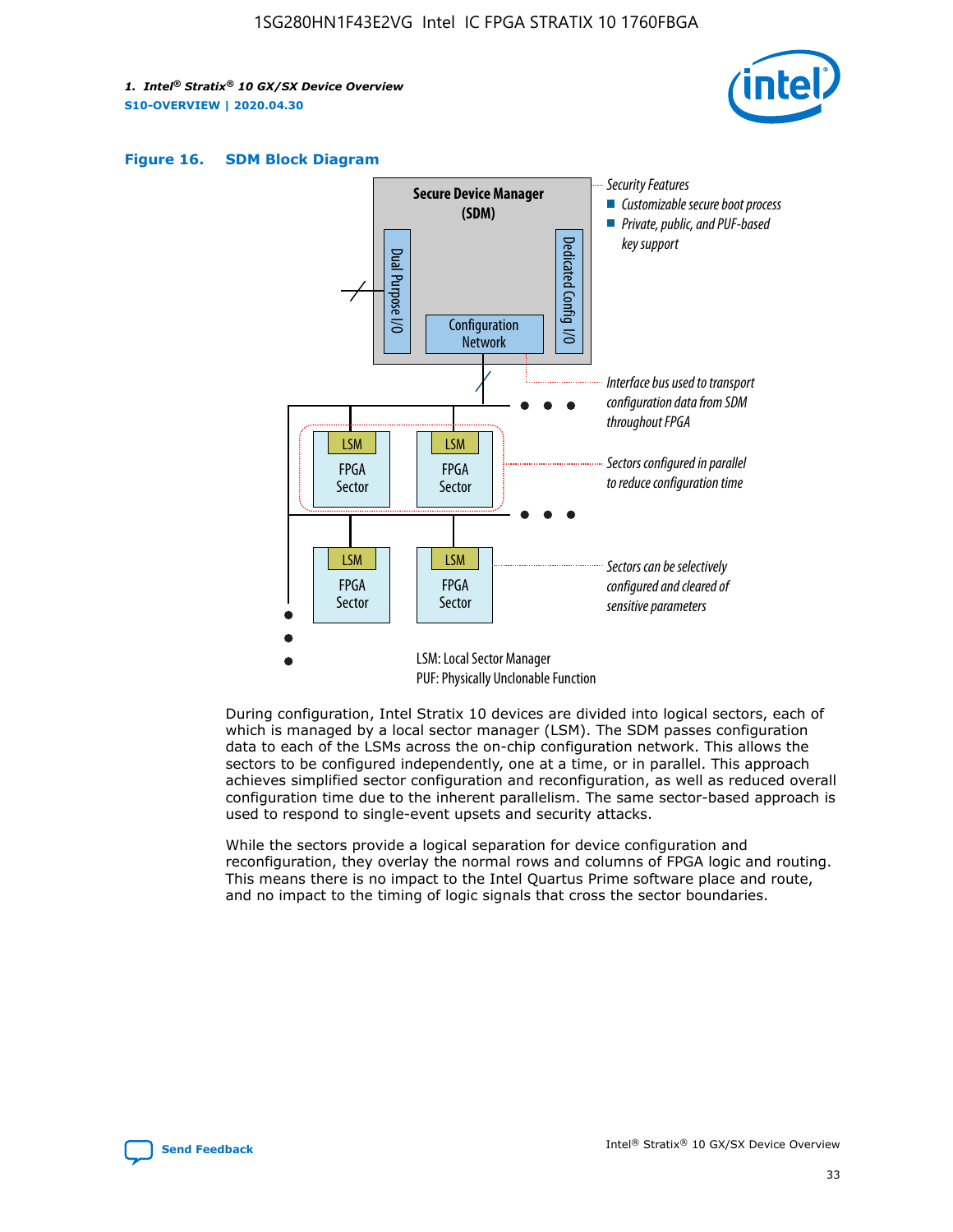

The SDM enables robust, secure, fully-authenticated device configuration. It also allows for customization of the configuration scheme, which can enhance device security. For configuration and reconfiguration, this approach offers a variety of advantages:

- Dedicated secure configuration manager
- Reduced device configuration time, because sectors are configured in parallel
- Updateable configuration process
- Reconfiguration of one or more sectors independent of all other sectors
- Zeroization of individual sectors or the complete device

The SDM also provides additional capabilities such as register state readback and writeback to support ASIC prototyping and other applications.

## **1.21. Device Security**

Building on top of the robust security features present in the previous generation devices, Intel Stratix 10 FPGAs and SoCs include a number of new and innovative security enhancements. These features are also managed by the SDM, tightly coupling device configuration and reconfiguration with encryption, authentication, key storage and anti-tamper services.

Security services provided by the SDM include:

- Bitstream encryption
- Multi-factor authentication
- Hard encryption and authentication acceleration; AES-256, SHA-256/384, ECDSA-256/384
- Volatile and non-volatile encryption key storage and management
- Boot code authentication for the HPS
- Physically Unclonable Function (PUF) service
- Updateable configuration process
- Secure device maintenance and upgrade functions
- Side channel attack protection
- Scripted response to sensor inputs and security attacks, including selective sector zeroization
- Readback, JTAG and test mode disable
- Enhanced response to single-event upsets (SEU)
- Black key provisioning
- Physical anti-tamper

See the *Intel Stratix 10 Device Security User Guide* for a complete list of all security features.

The SDM and associated security services provide a robust, multi-layered security solution for your Intel Stratix 10 design.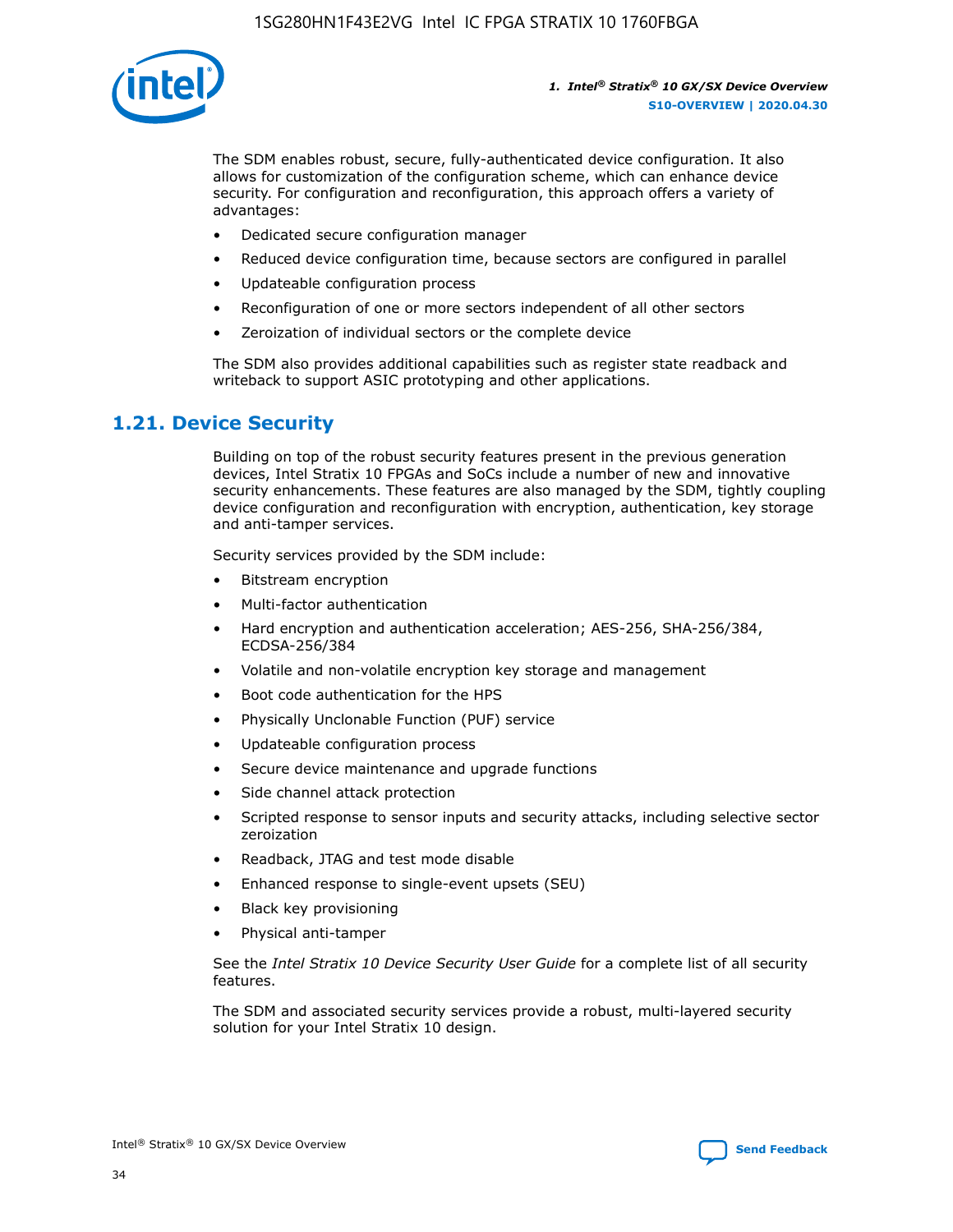

#### **Table 14. Device Security**

| <b>Intel Stratix 10 Family Variant</b> | <b>Bitstream Authentication</b> | <b>Advanced Security Features</b> <sup>(12)</sup> |
|----------------------------------------|---------------------------------|---------------------------------------------------|
| GX/SX                                  | All devices                     | -AS suffix part number required                   |

#### **Related Information**

- [My Intel Support](https://www.intel.com/content/www/us/en/programmable/my-intel/mal-home.html)
- [Intel Stratix 10 Device Security User Guide](https://www.intel.com/content/www/us/en/programmable/documentation/ndq1483601370898.html#wcd1483611014402)

## **1.22. Configuration via Protocol Using PCI Express**

Configuration via protocol using PCI Express allows the FPGA to be configured across the PCI Express bus, simplifying the board layout and increasing system integration. Making use of the embedded PCI Express hard IP operating in autonomous mode before the FPGA is configured, this technique allows the PCI Express bus to be powered up and active within the 100 ms time allowed by the PCI Express specification. Intel Stratix 10 devices also support partial reconfiguration across the PCI Express bus which reduces system down time by keeping the PCI Express link active while the device is being reconfigured.

## **1.23. Partial and Dynamic Reconfiguration**

Partial reconfiguration allows you to reconfigure part of the FPGA while other sections continue running. This capability is required in systems where uptime is critical, because it allows you to make updates or adjust functionality without disrupting services.

In addition to lowering power and cost, partial reconfiguration also increases the effective logic density by removing the necessity to place in the FPGA those functions that do not operate simultaneously. Instead, these functions can be stored in external memory and loaded as needed. This reduces the size of the required FPGA by allowing multiple applications on a single FPGA, saving board space and reducing power. The partial reconfiguration process is built on top of the proven incremental compile design flow in the Intel Quartus Prime design software

Dynamic reconfiguration in Intel Stratix 10 devices allows transceiver data rates, protocols and analog settings to be changed dynamically on a channel-by-channel basis while maintaining data transfer on adjacent transceiver channels. Dynamic reconfiguration is ideal for applications that require on-the-fly multiprotocol or multirate support. Both the PMA and PCS blocks within the transceiver can be reconfigured using this technique. Dynamic reconfiguration of the transceivers can be used in conjunction with partial reconfiguration of the FPGA to enable partial reconfiguration of both core and transceivers simultaneously.

## **1.24. Fast Forward Compile**

The innovative Fast Forward Compile feature in the Intel Quartus Prime software identifies performance bottlenecks in your design and provides detailed, step-by-step performance improvement recommendations that you can then implement. The Compiler reports estimates of the maximum operating frequency that can be achieved

<sup>(12)</sup> Contact My Intel Support for additional information.

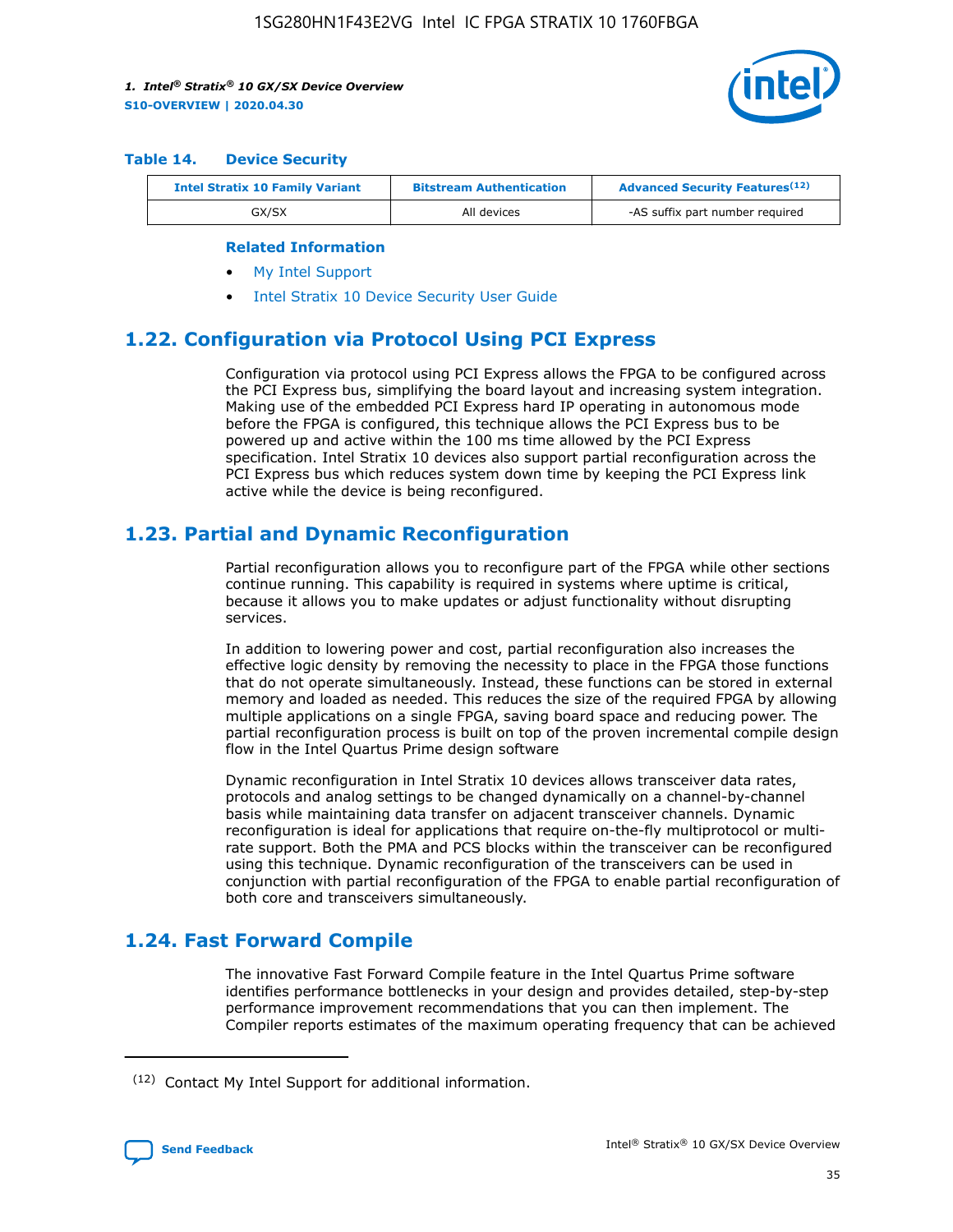

by applying the recommendations. As part of the new Hyper-Aware design flow, Fast Forward Compile maximizes the performance of your Intel Stratix 10 design and achieves rapid timing closure.

Previously, this type of optimization required multiple time-consuming design iterations, including full design re-compilation to determine the effectiveness of the changes. Fast Forward Compile enables you to make better decisions about where to focus your optimization efforts, and how to increase your design performance and throughput. This technique removes much of the guesswork of performance exploration, resulting in fewer design iterations and as much as 2X core performance gains for Intel Stratix 10 designs.

## **1.25. Single Event Upset (SEU) Error Detection and Correction**

Intel Stratix 10 FPGAs and SoCs offer robust SEU error detection and correction circuitry. The detection and correction circuitry includes protection for Configuration RAM (CRAM) programming bits and user memories. The CRAM is protected by a continuously running parity checker circuit with integrated ECC that automatically corrects one or two bit errors and detects higher order multibit errors.

The physical layout of the CRAM array is optimized to make the majority of multi-bit upsets appear as independent single-bit or double-bit errors which are automatically corrected by the integrated CRAM ECC circuitry. In addition to the CRAM protection, user memories also include integrated ECC circuitry and are layout optimized for error detection and correction.

The SEU error detection and correction hardware is supported by both soft IP and the Intel Quartus Prime software to provide a complete SEU mitigation solution. The components of the complete solution include:

- Hard error detection and correction for CRAM and user M20K memory blocks
- Optimized physical layout of memory cells to minimize probability of SEU
- Sensitivity processing soft IP that reports if CRAM upset affects a used or unused bit
- Fault injection soft IP with the Intel Quartus Prime software support that changes state of CRAM bits for testing purposes
- Hierarchy tagging in the Intel Quartus Prime software
- Triple Mode Redundancy (TMR) used for the Secure Device Manager and critical on-chip state machines

In addition to the SEU mitigation features listed above, the Intel 14 nm tri-gate process technology used for Intel Stratix 10 devices is based on FinFET transistors which have reduced SEU susceptibility versus conventional planar transistors.

## **1.26. Document Revision History for the Intel Stratix 10 GX/SX Device Overview**

| <b>Document</b><br><b>Version</b> | <b>Changes</b>             |
|-----------------------------------|----------------------------|
| 2020.04.30                        | Made the following change: |
|                                   | continued                  |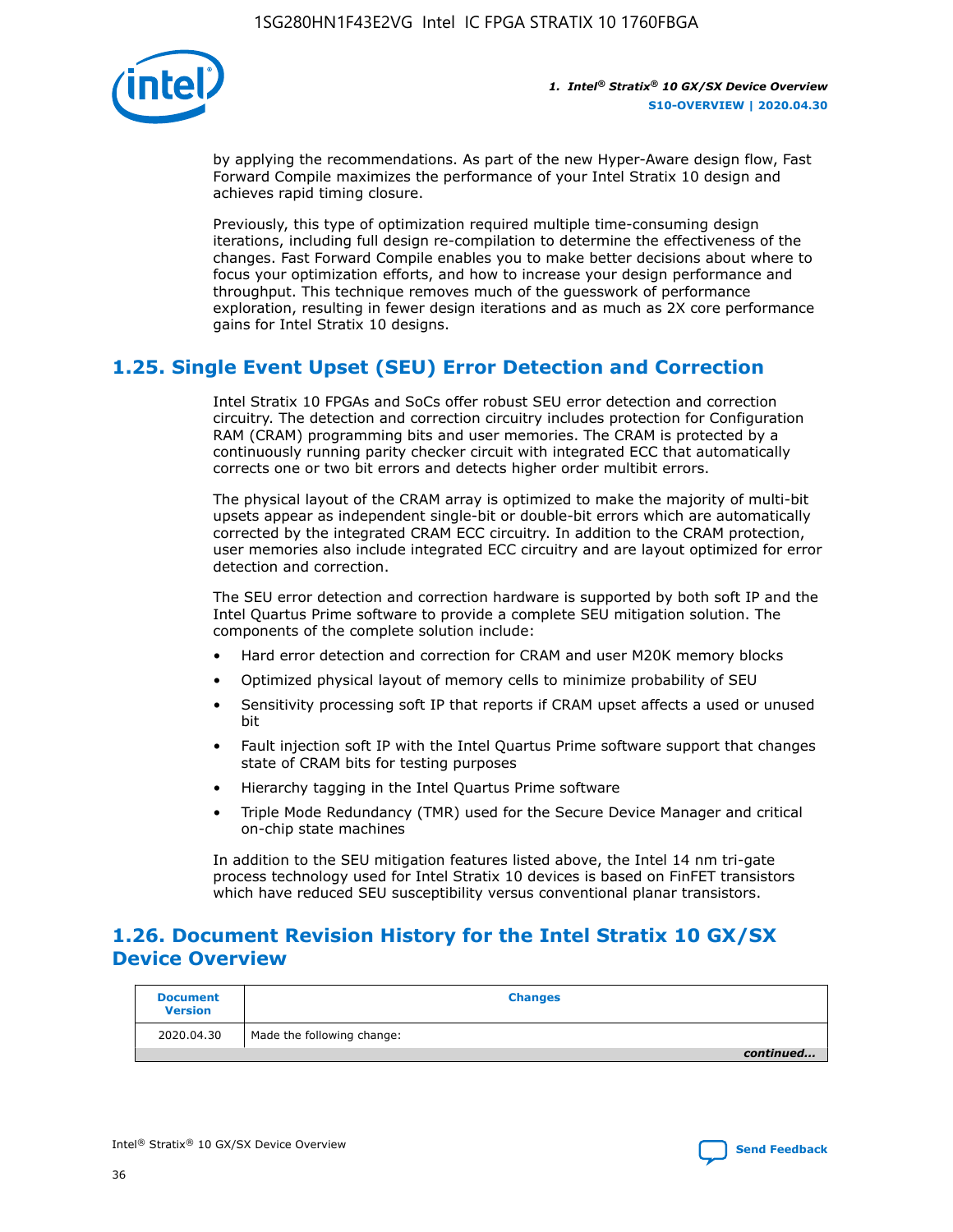

| <b>Document</b><br><b>Version</b> | <b>Changes</b>                                                                                                                                                                                                                                                                                                                                                                                                                                                                                                                                                                                                                                                                                                                                                                                                                                                                                                                                                                                              |
|-----------------------------------|-------------------------------------------------------------------------------------------------------------------------------------------------------------------------------------------------------------------------------------------------------------------------------------------------------------------------------------------------------------------------------------------------------------------------------------------------------------------------------------------------------------------------------------------------------------------------------------------------------------------------------------------------------------------------------------------------------------------------------------------------------------------------------------------------------------------------------------------------------------------------------------------------------------------------------------------------------------------------------------------------------------|
|                                   | Added the GX 10M variant.                                                                                                                                                                                                                                                                                                                                                                                                                                                                                                                                                                                                                                                                                                                                                                                                                                                                                                                                                                                   |
| 2020.03.24                        | Made the following changes:<br>Added advanced security (-AS) devices.<br>Added level shifter details for the Intel Stratix 10 SX/GX 400 device.                                                                                                                                                                                                                                                                                                                                                                                                                                                                                                                                                                                                                                                                                                                                                                                                                                                             |
| 2019.08.19                        | Made the following changes:<br>Added composition details for the leaded and lead-free contact device options.<br>$\bullet$<br>Updated the I/O PLL counts.                                                                                                                                                                                                                                                                                                                                                                                                                                                                                                                                                                                                                                                                                                                                                                                                                                                   |
| 2019.02.15                        | Made the following changes:<br>Changed the number of included logic elements globally.<br>$\bullet$<br>Removed logic density 450, logic density 550, and package code 48 from the "Sample Ordering<br>$\bullet$<br>Code and Available Options for Intel Stratix 10 Devices" figure.<br>Updated description of the higher density in the "Innovations in Intel Stratix 10 FPGAs and SoCs"<br>section.<br>Updated description of the general purpose I/Os in the "Intel Stratix 10 FPGA and SoC Common<br>$\bullet$<br>Device Features" table.<br>Removed support for LPDDR3 globally.<br>Updated the "Intel Stratix 10 FPGA and SoC Architecture Block Diagram" figure.<br>$\bullet$<br>Updated the "Intel Stratix 10 GX/SX FPGA and SoC Family Plan-FPGA Core (part 1)" table.<br>$\bullet$<br>Updated the "Intel Stratix 10 GX/SX FPGA and SoC Family Plan-Interconnects, PLLs and Hard IP<br>(part 2)" table.<br>Updated and merged the "Intel Stratix 10 GX/SX FPGA and SoC Family Package Plan" tables. |
| 2018.08.08                        | Made the following changes:<br>Changed the specs for QDRII+ and QDRII+ Xtreme and added specs for QDRIV in the "External<br>$\bullet$<br>Memory Interface Performance" table.<br>Updated description of the power options in the "Sample Ordering Code and Available Options for<br>Intel Stratix 10 Devices" figure.<br>Changed the description of the technology and power management features in the "Intel Stratix 10<br>FPGA and SoC Common Device Features" table.<br>Changed the description of SmartVID in the "Power Management" section.<br>Changed the direction arrow from the coefficient registers block in the "DSP Block: High Precision<br>$\bullet$<br>Fixed Point Mode" figure.                                                                                                                                                                                                                                                                                                          |
| 2017.10.30                        | Made the following changes:<br>Removed the embedded eSRAM feature globally.<br>$\bullet$<br>Removed the Low Power (VID) and Military operating temperature options, and package code 53<br>$\bullet$<br>from the "Sample Ordering Code and Available Options for Stratix 10 Devices" figure.<br>Changed the Maximum transceiver data rate (chip-to-chip) specification for L-Tile devices in the<br>"Key Features of Intel Stratix 10 Devices Compared to Stratix V Devices" table.                                                                                                                                                                                                                                                                                                                                                                                                                                                                                                                         |
| 2016.10.31                        | Made the following changes:<br>• Changed the number of available transceivers to 96, globally.<br>Changed the single-precision floating point performance to 10 TFLOP, globally.<br>Changed the maximum datarate to 28.3 Gbps, globally.<br>٠<br>Changed some of the features listed in the "Stratix 10 GX/SX Device Overview" section.<br>$\bullet$<br>Changed descriptions for the GX and SX devices in the "Stratix 10 Family Variants" section.<br>$\bullet$<br>Changed the "Sample Ordering Code and Available Options for Stratix 10 Devices" figure.<br>Changed the features listed in the "Key Features of Stratix 10 Devices Compared to Stratix V<br>Devices" table.<br>Changed the descriptions of the following areas of the "Stratix 10 FPGA and SoC Common Device<br>Features" table:<br>- Transceiver hard IP<br>- Internal memory blocks<br>- Core clock networks<br>- Packaging<br>Reorganized and updated all tables in the "Stratix 10 FPGA and SoC Family Plan" section.                |
|                                   | continued                                                                                                                                                                                                                                                                                                                                                                                                                                                                                                                                                                                                                                                                                                                                                                                                                                                                                                                                                                                                   |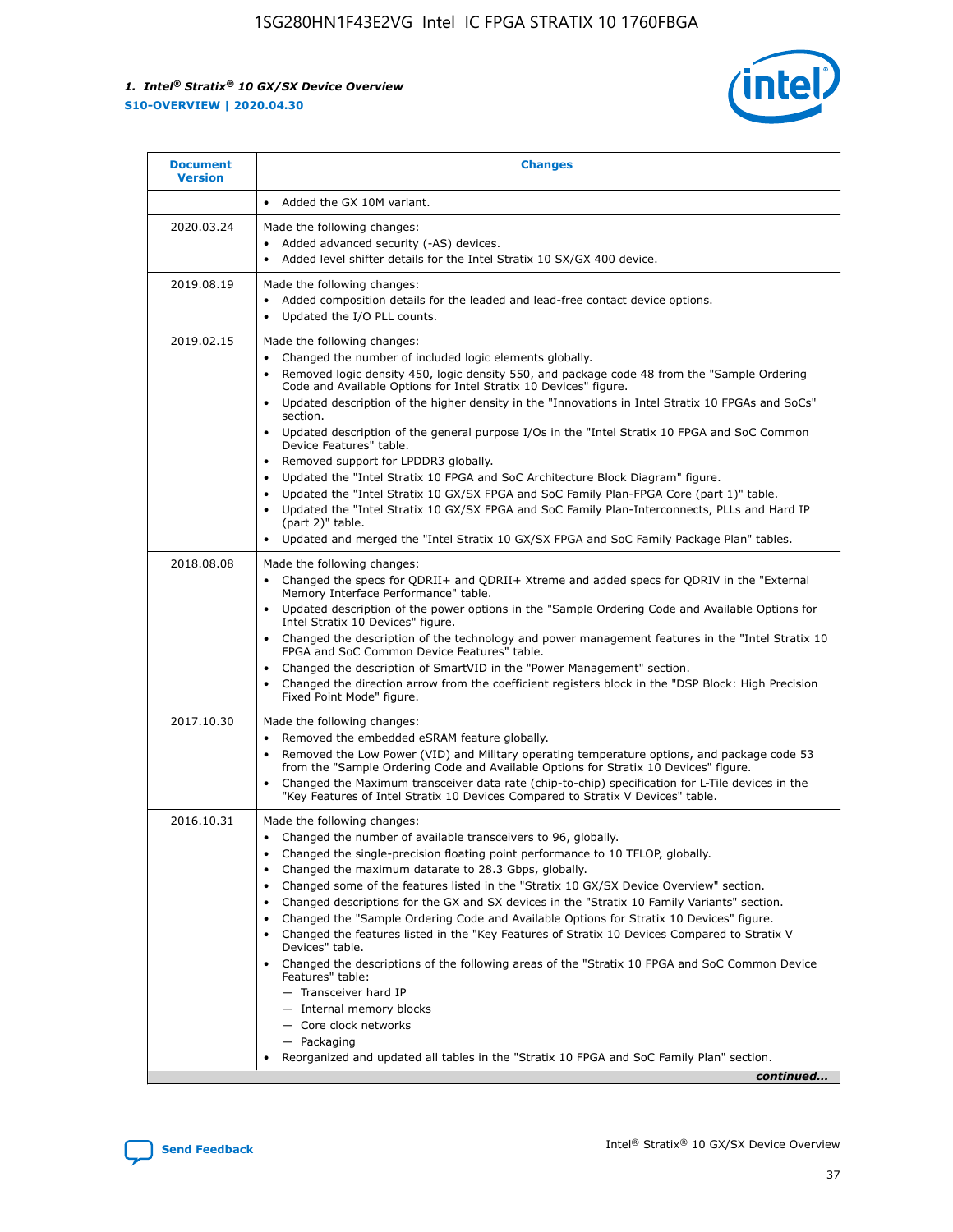

| <b>Document</b><br><b>Version</b> | <b>Changes</b>                                                                                                                                                                                                                                                                                                                                                                                                                                                                                                                                                                                                                                                                                                                                                                                                                                                                                                                                                                                     |  |
|-----------------------------------|----------------------------------------------------------------------------------------------------------------------------------------------------------------------------------------------------------------------------------------------------------------------------------------------------------------------------------------------------------------------------------------------------------------------------------------------------------------------------------------------------------------------------------------------------------------------------------------------------------------------------------------------------------------------------------------------------------------------------------------------------------------------------------------------------------------------------------------------------------------------------------------------------------------------------------------------------------------------------------------------------|--|
|                                   | Removed the "Migration Between Arria 10 FPGAs and Stratix 10 FPGAs" section.<br>Removed footnotes from the "Transceiver PCS Features" table.<br>Changed the HMC description in the "External Memory and General Purpose I/O" section.<br>Changed the number of fPLLs in the "Fractional Synthesis PLLs and I/O PLLs" section.<br>Clarified HMC data width support in the "Key Features of the Stratix 10 HPS" table.<br>Changed the description in the "Internal Embedded Memory" section.<br>Changed the datarate for the Standard PCS and SDI PCS features in the "Transceiver PCS Features"<br>table.<br>Added a note to the "PCI Express Gen1/Gen2/Gen3 Hard IP" section.<br>Updated the "Key Features of the Stratix 10 HPS" table.<br>Changed the description for the Cache coherency unit in the "Key Features of the Stratix 10 HPS"<br>table.<br>Changed the description for the external SDRAM and Flash memory interfaces for HPS in the "Key<br>Features of the Stratix 10 HPS" table. |  |
| 2015.12.04                        | Initial release.                                                                                                                                                                                                                                                                                                                                                                                                                                                                                                                                                                                                                                                                                                                                                                                                                                                                                                                                                                                   |  |